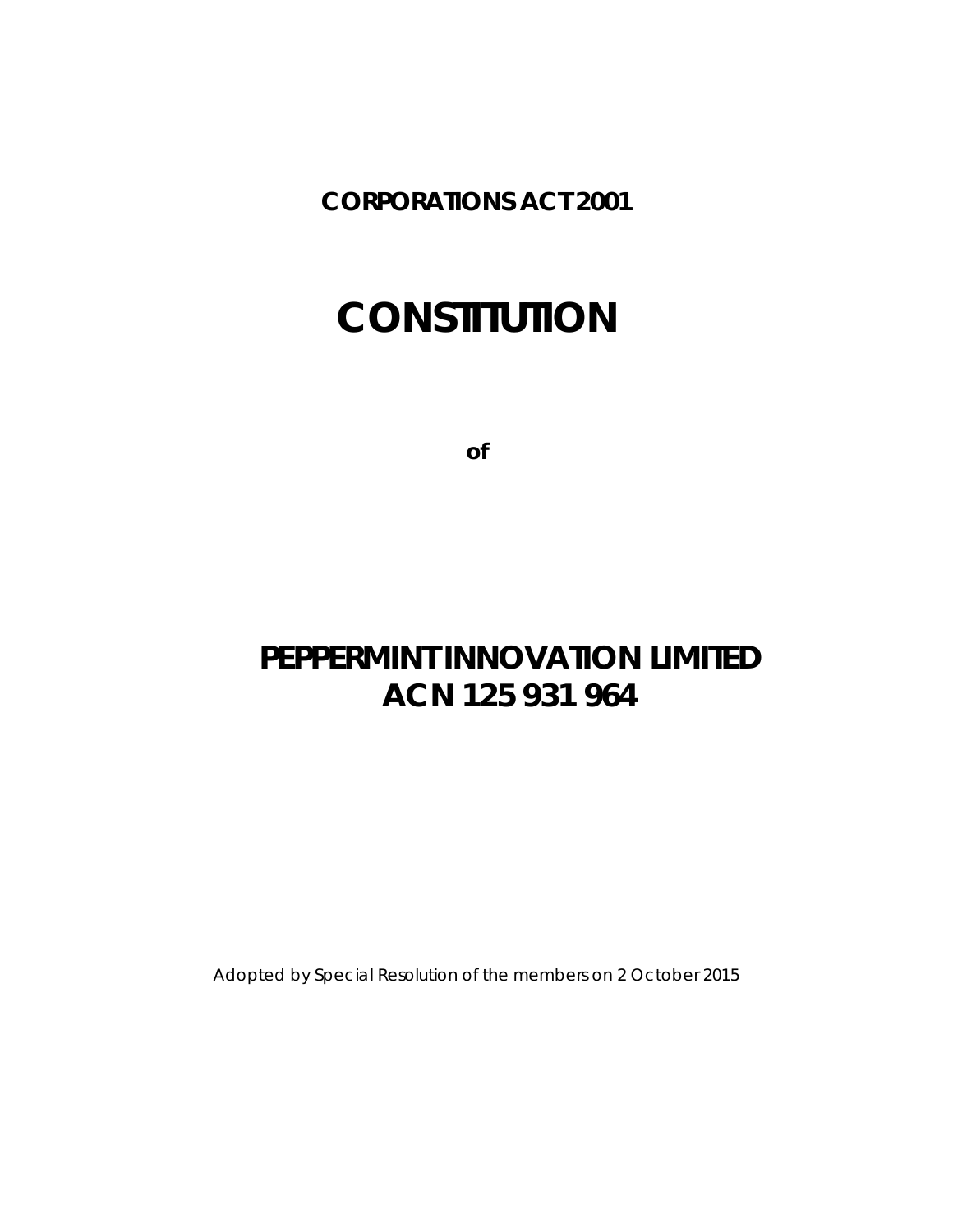# CONTENTS

| 1. |                                                                                                                             |  |
|----|-----------------------------------------------------------------------------------------------------------------------------|--|
|    | 1.1<br>1.2<br>1.3<br>1.4<br>1.5<br>1.6<br>1.7<br>1.8                                                                        |  |
| 2. |                                                                                                                             |  |
|    | 2.1<br>2.2<br>2.3<br>2.4<br>2.5<br>2.6<br>2.7<br>2.8<br>2.9<br>2.10<br>2.11<br>2.12<br>2.13<br>2.14<br>2.15                 |  |
| 3. |                                                                                                                             |  |
|    | 3.1<br>3.2<br>3.3<br>3.4<br>3.5<br>3.6<br>3.7<br>3.8<br>3.9<br>3.10<br>3.11<br>3.12<br>3.13<br>3.14<br>3.15<br>3.16<br>3.17 |  |
| 4. |                                                                                                                             |  |
|    | 4.1<br>4.2<br>4.3<br>4.4                                                                                                    |  |
| 5. |                                                                                                                             |  |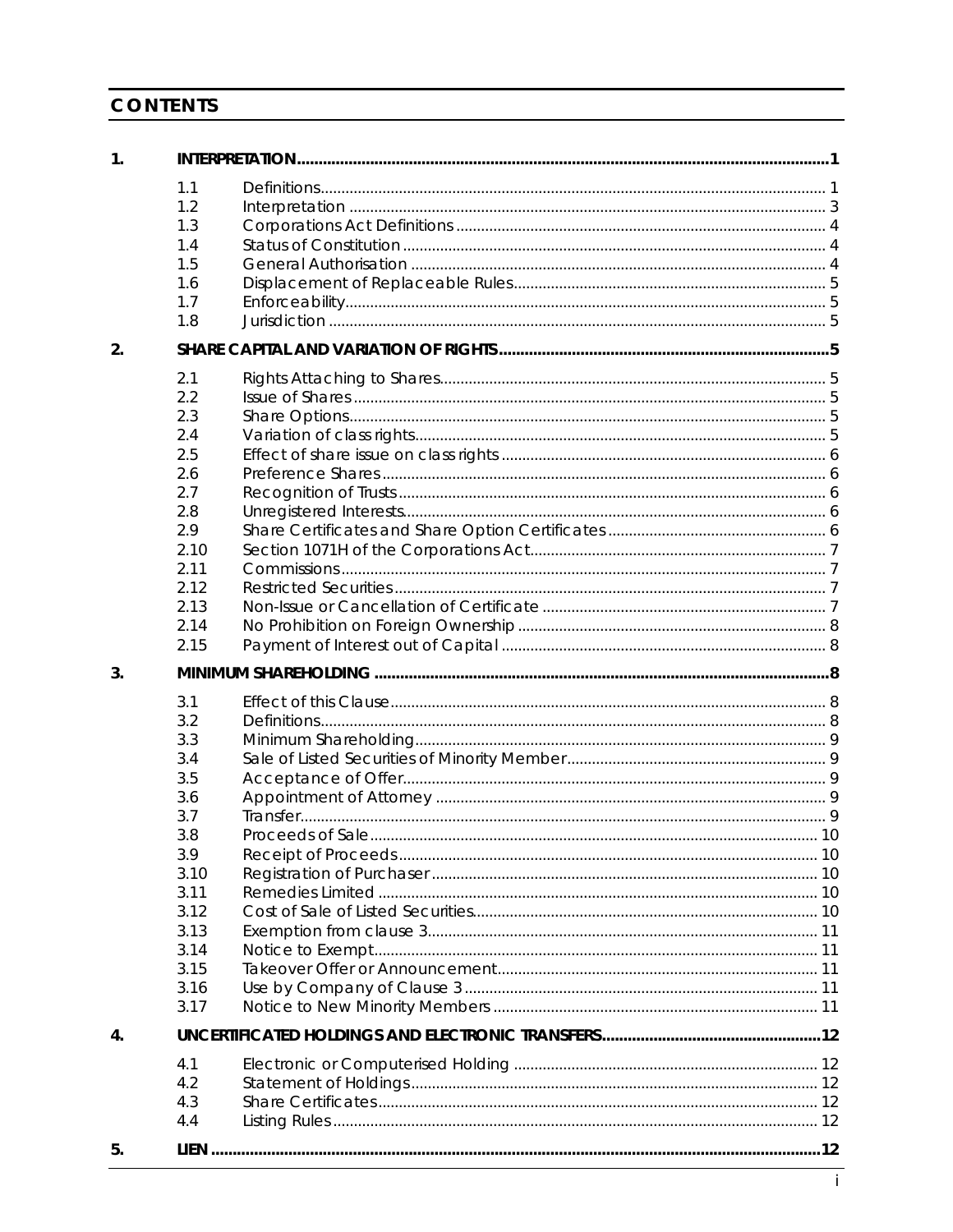|                | 5.1  |                                                                          |  |  |
|----------------|------|--------------------------------------------------------------------------|--|--|
|                | 5.2  |                                                                          |  |  |
|                | 5.3  |                                                                          |  |  |
|                | 5.4  |                                                                          |  |  |
|                | 5.5  |                                                                          |  |  |
|                | 5.6  |                                                                          |  |  |
|                | 5.7  |                                                                          |  |  |
|                | 5.8  |                                                                          |  |  |
|                | 5.9  | Protection of Lien under ASX Settlement Operating Rules  14              |  |  |
|                | 5.10 |                                                                          |  |  |
| 6 <sub>1</sub> |      |                                                                          |  |  |
|                | 6.1  |                                                                          |  |  |
|                | 6.2  |                                                                          |  |  |
|                | 6.3  |                                                                          |  |  |
|                | 6.4  |                                                                          |  |  |
|                | 6.5  |                                                                          |  |  |
|                | 6.6  |                                                                          |  |  |
|                | 6.7  |                                                                          |  |  |
|                | 6.8  |                                                                          |  |  |
|                | 6.9  |                                                                          |  |  |
|                | 6.10 |                                                                          |  |  |
|                | 6.11 |                                                                          |  |  |
|                | 6.12 |                                                                          |  |  |
| 7 <sub>1</sub> |      |                                                                          |  |  |
|                | 7.1  |                                                                          |  |  |
|                | 7.2  |                                                                          |  |  |
|                | 7.3  |                                                                          |  |  |
|                | 7.4  |                                                                          |  |  |
|                | 7.5  |                                                                          |  |  |
|                | 7.6  |                                                                          |  |  |
|                | 7.7  |                                                                          |  |  |
|                | 7.8  |                                                                          |  |  |
| 8.             |      |                                                                          |  |  |
|                | 8.1  |                                                                          |  |  |
|                | 8.2  |                                                                          |  |  |
|                | 8.3  |                                                                          |  |  |
|                | 8.4  |                                                                          |  |  |
|                | 8.5  |                                                                          |  |  |
|                | 8.6  |                                                                          |  |  |
|                | 8.7  |                                                                          |  |  |
|                | 8.8  |                                                                          |  |  |
|                | 8.9  |                                                                          |  |  |
|                | 8.10 |                                                                          |  |  |
|                | 8.11 |                                                                          |  |  |
|                | 8.12 |                                                                          |  |  |
|                | 8.13 |                                                                          |  |  |
|                | 8.14 |                                                                          |  |  |
|                | 8.15 |                                                                          |  |  |
| 9.             |      |                                                                          |  |  |
|                | 9.1  |                                                                          |  |  |
|                | 9.2  | Death or Bankruptcy of Shareholder or the Shareholder becomes of unsound |  |  |
|                |      |                                                                          |  |  |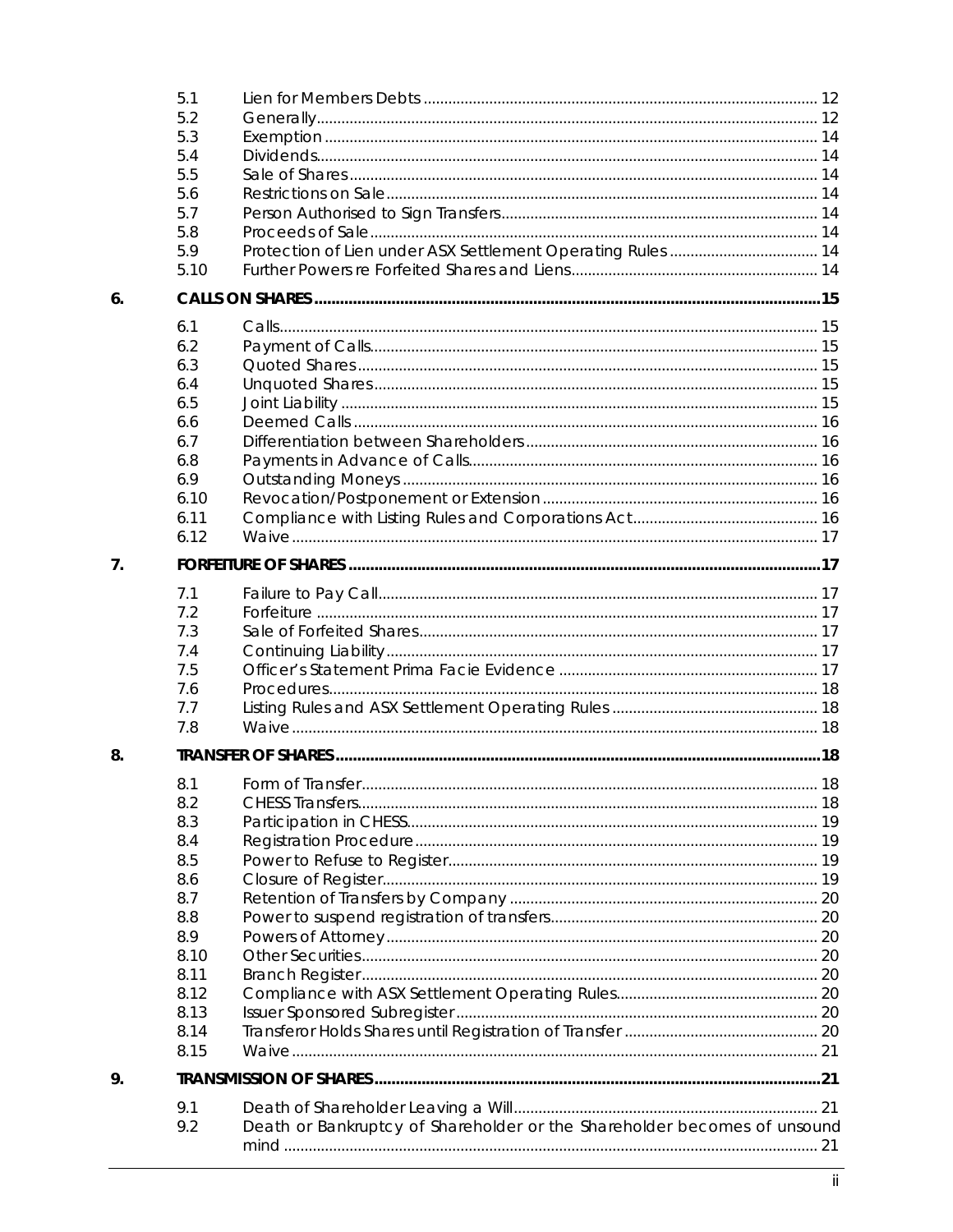|     | 9.3   |                                                                                |  |
|-----|-------|--------------------------------------------------------------------------------|--|
|     | 9.4   |                                                                                |  |
|     | 9.5   |                                                                                |  |
|     | 9.6   |                                                                                |  |
|     | 9.7   |                                                                                |  |
|     | 9.8   |                                                                                |  |
|     |       |                                                                                |  |
| 10. |       |                                                                                |  |
|     | 10.1  |                                                                                |  |
|     | 10.2  |                                                                                |  |
|     | 10.3  |                                                                                |  |
|     | 10.4  |                                                                                |  |
| 11. |       |                                                                                |  |
| 12. |       |                                                                                |  |
|     |       |                                                                                |  |
|     | 12.1  | Convening of General Meetings of Shareholders by Directors' Resolution  24     |  |
|     | 12.2  | Change of place or postponement of a General Meeting of Shareholders  24       |  |
|     | 12.3  | Convening of General Meetings of Shareholders by a Director or requisition  24 |  |
|     | 12.4  |                                                                                |  |
|     | 12.5  |                                                                                |  |
|     | 12.6  |                                                                                |  |
|     | 12.7  |                                                                                |  |
|     | 12.8  |                                                                                |  |
|     | 12.9  |                                                                                |  |
| 13. |       |                                                                                |  |
|     | 13.1  |                                                                                |  |
|     | 13.2  |                                                                                |  |
|     | 13.3  |                                                                                |  |
|     |       |                                                                                |  |
|     | 13.4  |                                                                                |  |
|     | 13.5  |                                                                                |  |
|     | 13.6  |                                                                                |  |
|     | 13.7  |                                                                                |  |
|     | 13.8  |                                                                                |  |
|     | 13.9  |                                                                                |  |
|     | 13.10 |                                                                                |  |
|     | 13.11 |                                                                                |  |
|     | 13.12 |                                                                                |  |
|     | 13.13 |                                                                                |  |
|     | 13.14 |                                                                                |  |
|     | 13.15 |                                                                                |  |
|     | 13.16 |                                                                                |  |
|     | 13.17 |                                                                                |  |
|     | 13.18 |                                                                                |  |
|     | 13.19 |                                                                                |  |
|     | 13.20 |                                                                                |  |
|     | 13.21 |                                                                                |  |
|     | 13.22 |                                                                                |  |
|     | 13.23 |                                                                                |  |
|     | 13.24 |                                                                                |  |
|     | 13.25 |                                                                                |  |
|     | 13.26 |                                                                                |  |
|     | 13.27 |                                                                                |  |
|     | 13.28 |                                                                                |  |
|     | 13.29 |                                                                                |  |
|     |       |                                                                                |  |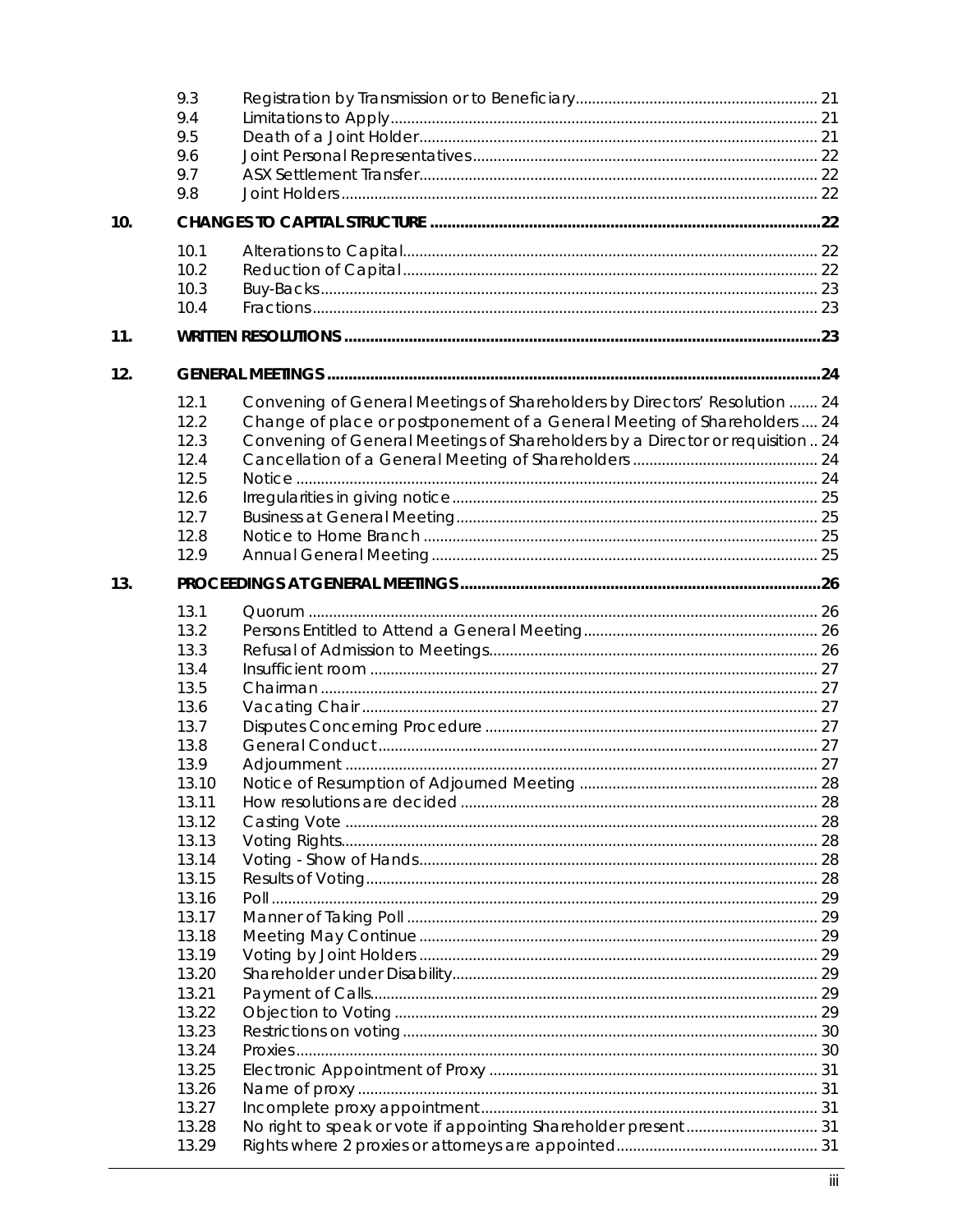|     | 13.30 |            |    |
|-----|-------|------------|----|
|     | 13.31 |            |    |
|     | 13.32 |            |    |
|     | 13.33 |            |    |
|     | 13.34 |            |    |
| 14. |       |            |    |
|     |       |            |    |
|     | 14.1  |            |    |
|     | 14.2  |            |    |
|     | 14.3  |            |    |
|     | 14.4  |            |    |
|     | 14.5  |            |    |
|     | 14.6  |            |    |
|     | 14.7  |            |    |
|     | 14.8  |            |    |
|     | 14.9  |            |    |
|     | 14.10 |            |    |
| 15. |       |            |    |
|     | 15.1  |            |    |
|     | 15.2  |            |    |
|     | 15.3  |            |    |
|     | 15.4  |            |    |
|     |       |            |    |
|     | 15.5  |            |    |
|     | 15.6  |            |    |
| 16. |       |            |    |
|     | 16.1  |            |    |
|     | 16.2  |            |    |
|     | 16.3  |            |    |
|     | 16.4  |            |    |
|     | 16.5  |            |    |
|     | 16.6  |            |    |
|     | 16.7  |            |    |
|     | 16.8  |            |    |
|     | 16.9  |            |    |
|     | 16.10 | Committees | 39 |
|     | 16.11 |            |    |
|     | 16.12 |            |    |
|     | 16.13 |            |    |
|     | 16.14 |            |    |
|     | 16.15 |            |    |
|     | 16.16 |            |    |
|     | 16.17 |            |    |
|     | 16.18 |            |    |
|     | 16.19 |            |    |
|     | 16.20 |            |    |
| 17. |       |            |    |
|     |       |            |    |
|     | 17.1  |            |    |
|     | 17.2  |            |    |
|     | 17.3  |            |    |
|     | 17.4  |            |    |
| 18. |       |            |    |
|     | 18.1  |            |    |
|     |       |            |    |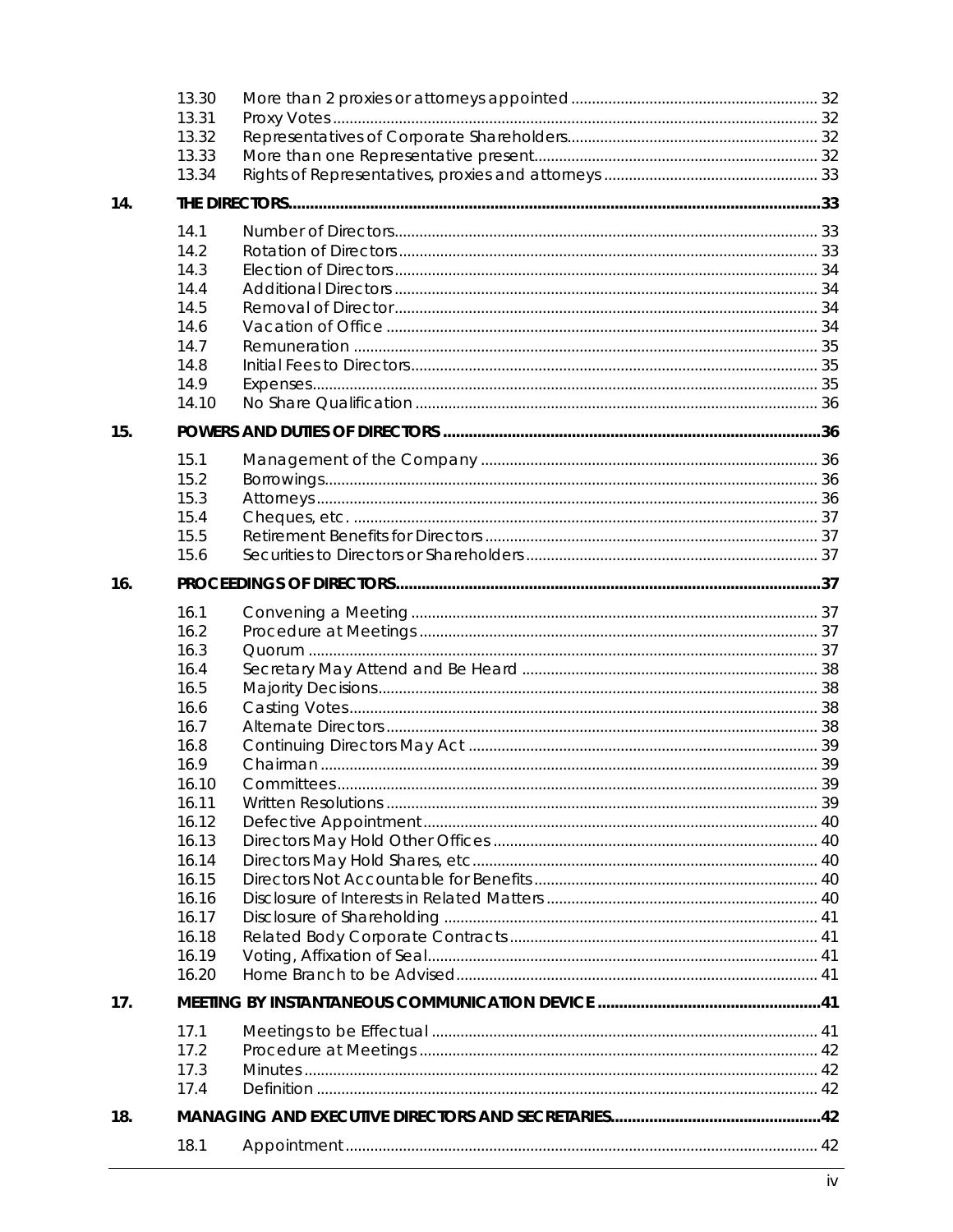|     | 18.2<br>18.3<br>18.4<br>18.5 |                                                                              |  |
|-----|------------------------------|------------------------------------------------------------------------------|--|
| 19. |                              |                                                                              |  |
|     | 19.1<br>19.2<br>19.3         |                                                                              |  |
| 20. |                              |                                                                              |  |
|     | 20.1<br>20.2<br>20.3         |                                                                              |  |
| 21. |                              |                                                                              |  |
|     | 21.1<br>21.2<br>21.3         |                                                                              |  |
| 22. |                              |                                                                              |  |
|     | 22.1<br>22.2<br>22.3         |                                                                              |  |
|     | 22.4<br>22.5<br>22.6<br>22.7 |                                                                              |  |
|     | 22.8<br>22.9<br>22.10        |                                                                              |  |
| 23. |                              |                                                                              |  |
|     | 23.1<br>23.2<br>23.3         |                                                                              |  |
| 24. |                              |                                                                              |  |
|     | 24.1<br>24.2                 |                                                                              |  |
| 25. |                              |                                                                              |  |
|     | 25.1<br>25.2                 |                                                                              |  |
| 26. |                              |                                                                              |  |
|     | 26.1<br>26.2<br>26.3         | Service of notices by Directors, Alternate Directors and Shareholders to the |  |
|     | 26.4<br>26.5<br>26.6<br>26.7 |                                                                              |  |
|     | 26.8<br>26.9                 |                                                                              |  |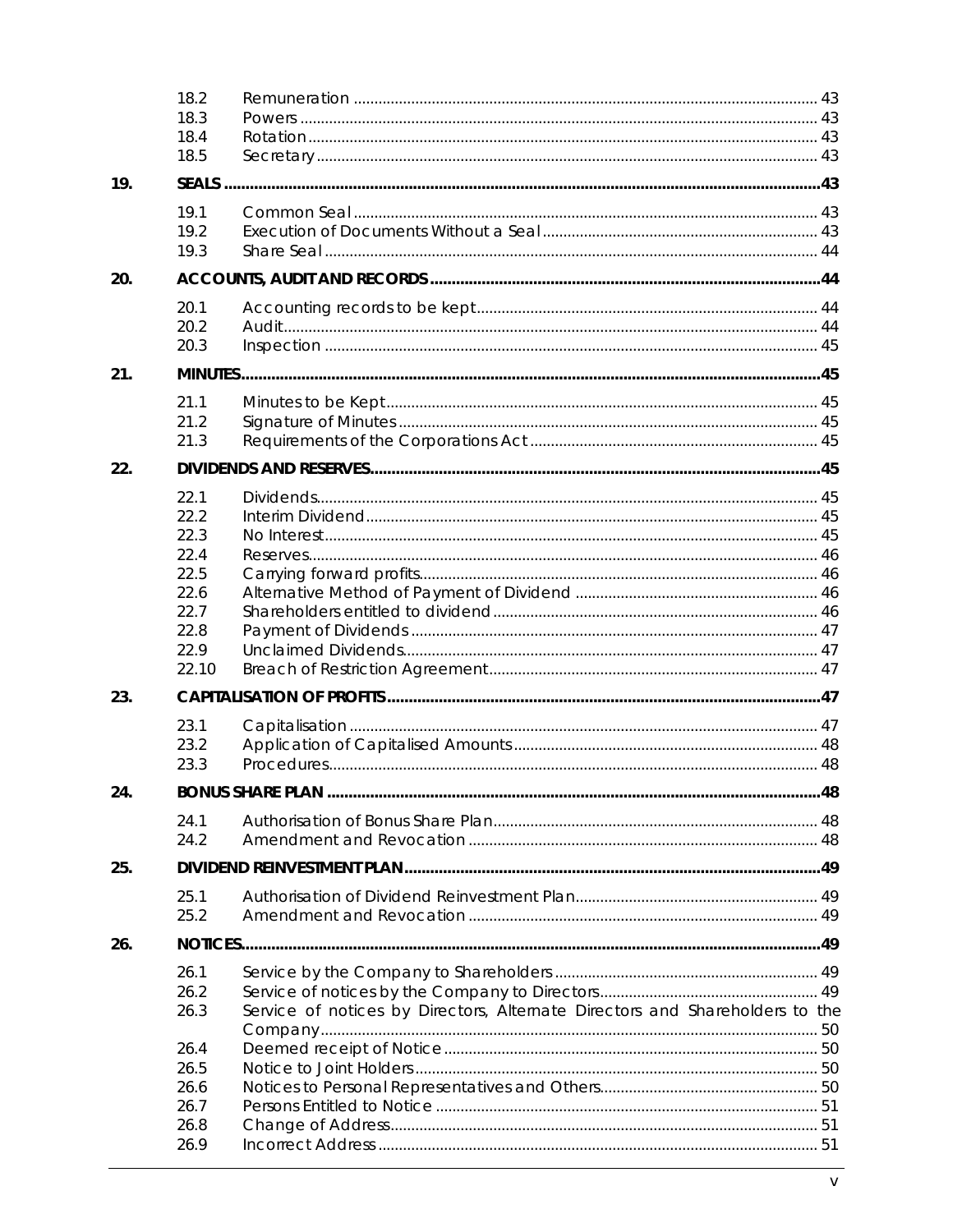| 27. |                                              |  |  |
|-----|----------------------------------------------|--|--|
|     | 27.1<br>27.2<br>27.3                         |  |  |
| 28. |                                              |  |  |
|     | 28.1<br>28.2<br>28.3<br>28.4<br>28.5         |  |  |
| 29. |                                              |  |  |
| 30. |                                              |  |  |
| 31. |                                              |  |  |
|     | 31.1<br>31.2<br>31.3<br>31.4                 |  |  |
| 32. |                                              |  |  |
| 33. |                                              |  |  |
| 34. |                                              |  |  |
|     | 34.1<br>34.2                                 |  |  |
| 35. |                                              |  |  |
| 36. |                                              |  |  |
|     | 36.1<br>36.2<br>36.3<br>36.4<br>36.5<br>36.6 |  |  |
| 37. | <b>TRANSITIONAL</b>                          |  |  |
|     | 37.1<br>37.2                                 |  |  |
|     |                                              |  |  |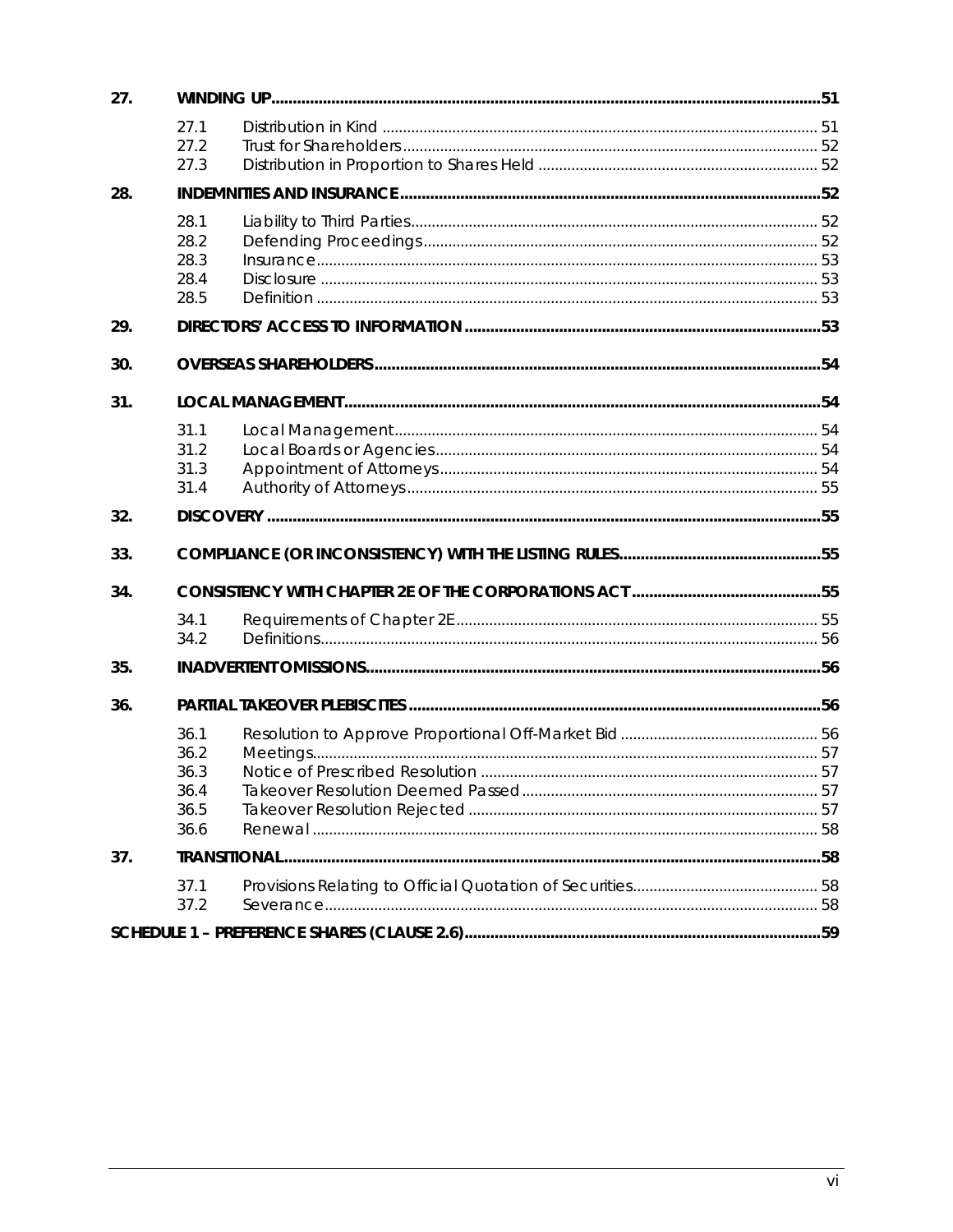## **CORPORATIONS ACT**

## **CONSTITUTION**

**of**

## **PEPPERMINT INNOVATION LIMITED ACN 125 931 964**

# **1. INTERPRETATION**

#### <span id="page-7-0"></span>**1.1 Definitions**

In this Constitution:

**Alternate Director** means a person appointed as an alternate director under clause [16.7.](#page-44-0)

**ASIC** means Australian Securities and Investments Commission.

**ASX** means ASX Limited (ACN 008 624 691) or the Australian Securities Exchange, as the context requires.

**ASX Settlement** means ASX Settlement Pty Ltd (ACN 008 504 532).

**ASX Settlement Operating Rules** means the operating rules of ASX Settlement.

**ASX Settlement Transfer** means a transfer of quoted securities or quoted rights effected in:

- (a) accordance with the ASX Settlement Operating Rules; or
- (b) substantial accordance with the ASX Settlement Operating Rules and determined by ASX Settlement to be an effective transfer.

**Auditor** means the Company's auditor.

**Bonus Share Plan** means a plan implemented under clause [24.](#page-54-0)

**Business Day** means a day other than a Saturday, a Sunday, New Year's Day, Australia Day, Good Friday, Easter Monday, Anzac Day, Christmas Day, Boxing Day and any other day declared and published by ASX to be a day which is not a business day.

**CHESS Approved Securities** means securities of the Company for which CHESS approval has been given in accordance with the ASX Settlement Operating Rules, or such amended definition as may be prescribed by the Listing Rules from time to time.

**CHESS System** means the Clearing House Electronic Subregister System operated by ASX Settlement or such other securities clearing house as is approved pursuant to the Corporations Act and to which the Listing Rules apply.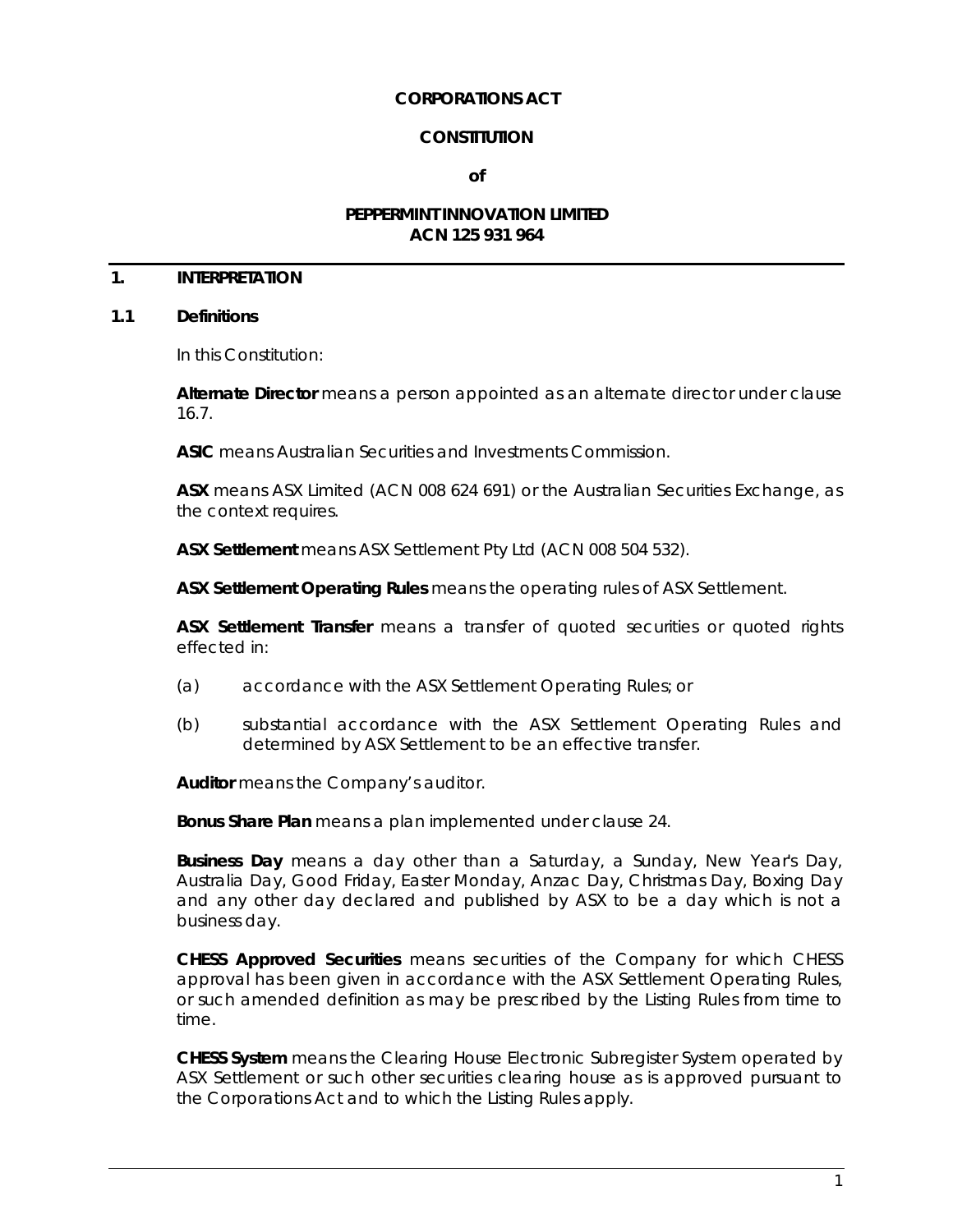**Company** means Peppermint Innovation Limited (ACN 125 931 964) or as it is from time to time named in accordance with the Corporations Act of this jurisdiction.

**Constitution** means this Constitution as altered or amended from time to time.

**Corporations Act** means the *Corporations Act 2001* (Cth).

**Corporations Regulations** means the *Corporations Regulations 2001* (Cth).

**Director** means a person appointed to the position of a director of the Company and where appropriate, includes an Alternate Director.

**Directors** means all or some of the Directors acting as a board.

**Dividend Reinvestment Plan** means a plan implemented under clause [25.](#page-55-0)

**Duty** means any transfer, transaction or registration duty or similar charge imposed by any Government Authority and includes any interest, fine, penalty, charge or other amount imposed in respect of any of them.

**Government Authority** means a government or government department, a governmental or semi-governmental or judicial person (whether autonomous or not) charged with the administration of any applicable law.

**Home Branch** means the state branch of ASX designated as such in relation to the Company by ASX.

**Listed Securities** means any Shares, Share Options, stock, debentures, debenture stock or other securities for the time being issued by the Company and officially quoted by ASX on its stock market.

**Listing Rules** means the listing rules of ASX and any other rules of ASX which are applicable while the Company is admitted to the official list of ASX, each as amended or replaced from time to time, except to the extent of any express written waiver by ASX.

**Loan Securities** includes:

- (a) unsecured notes or unsecured deposit notes;
- (b) mortgage debentures or mortgage debenture stock;
- (c) debentures or debenture stock; and
- (d) for the purposes of the Listing Rules, convertible loan securities.

**Office** means the registered office of the Company.

**Officer** means any Director or Secretary of the Company or such other person within the meaning of that term as defined by the Corporations Act.

**Official List** means the Official List of the ASX.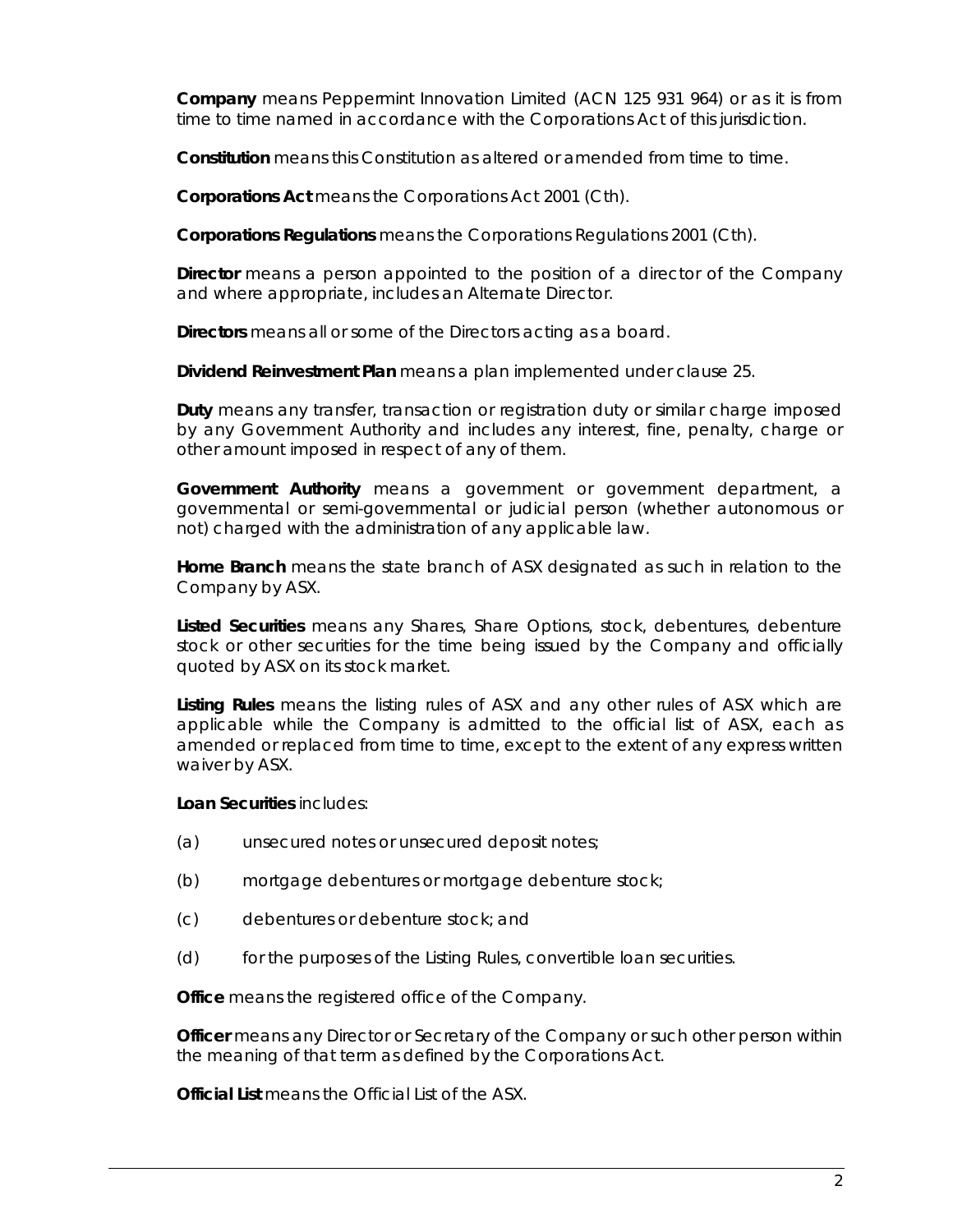**Prescribed Rate** means the interest rate which is 2% above the Reserve Bank of Australia cash rate as published or quoted from time to time, or such other rate as may from time to time be fixed by the Directors, calculated daily.

**Registered Office** means the registered office of the Company in the State.

**Register of Shareholders** means the register of Shareholders kept by the Company in accordance with section 169 of the Corporations Act (including any branch register and any computerised or electronic subregister established and administered under the ASX Settlement Operating Rules).

**Related Body Corporate** means a corporation which by virtue of the provisions of section 50 of the Corporations Act is deemed to be related to the relevant corporation and **related** has a corresponding meaning.

**Representative** means a person authorised to act as a representative of a corporation under clause [13.32.](#page-38-0)

**Restricted Securities** has the meaning ascribed to it by the Listing Rules.

**Seal** means the common seal of the Company and includes any official seal and, where the context so admits, the Share Seal of the Company.

**Secretary** means any person appointed to perform the duties of a secretary of the Company.

**Share** means a share in the capital of the Company.

**Shareholder** means a person or company registered in the Register of Shareholders as the holder of one or more Shares and includes any person or company who is a member of the Company in accordance with or for the purposes of the Corporations Act.

**Shareholding Account** means an entry in the Register of Shareholders in respect of a Shareholder for the purpose of providing a separate identification of some or all of the ordinary Shares registered from time to time in the name of that Shareholder and **Securities Account** has an equivalent meaning in relation to Listed Securities of all kinds, including ordinary Shares.

**Share Option** means an option to require the Company to allot and issue a Share.

**Share Seal** means the duplicate common seal referred to in clause [19.3.](#page-50-0)

**State** means Western Australia.

# **1.2 Interpretation**

- (a) A reference in this Constitution to a partly paid share is a reference to a share on which there is an amount unpaid.
- (b) A reference in this Constitution to an amount unpaid on a share includes a reference to any amount of the issue price which is unpaid.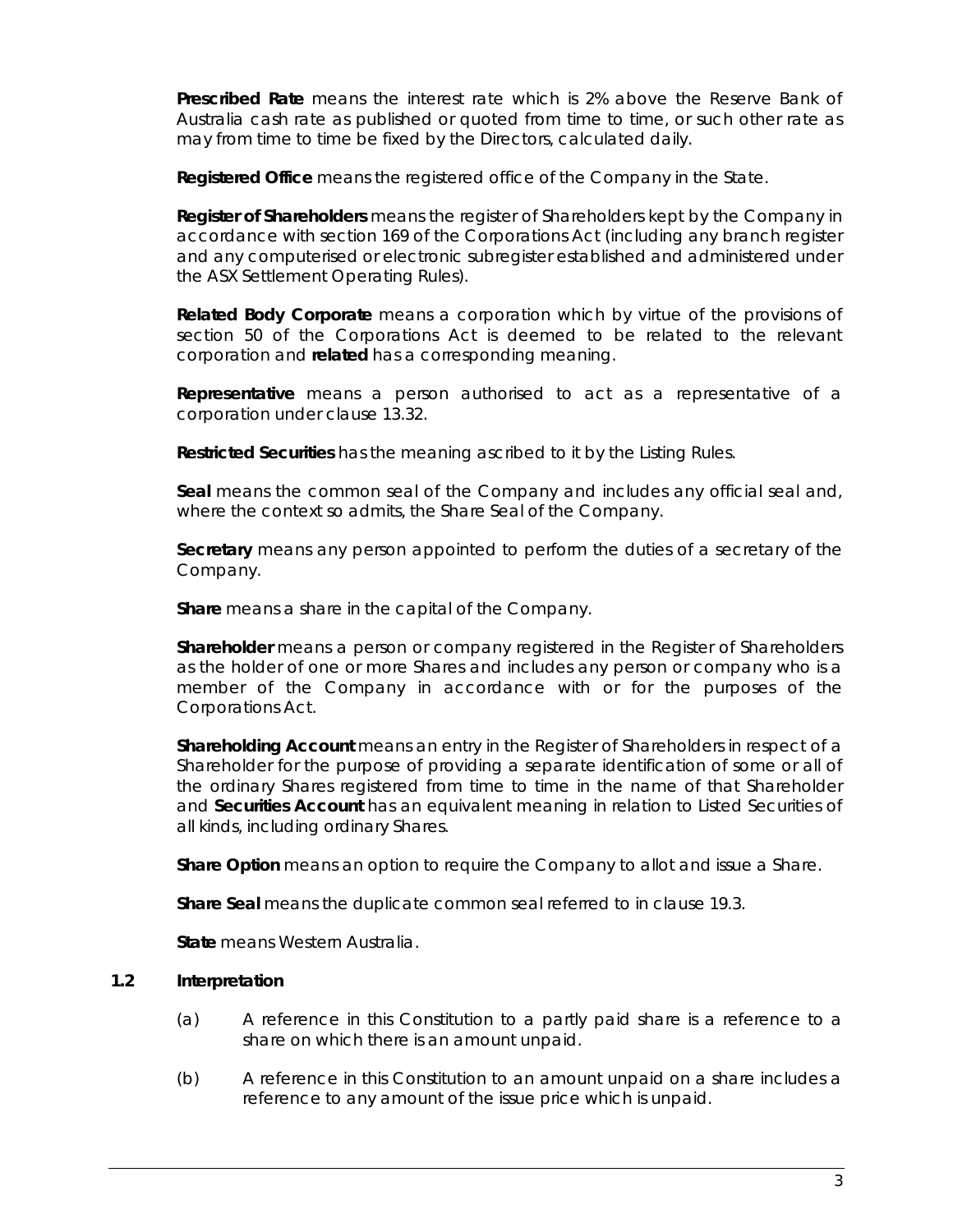- (c) Unless the contrary intention appears, in this Constitution:
	- (i) the singular includes the plural and the plural includes the singular;
	- (ii) words that refer to any gender include all genders;
	- (iii) words used to refer to persons generally or to refer to a natural person include a body corporate, body politic, partnership, joint venture, association, board, group or other body (whether or not the body is incorporated);
	- (iv) a reference to a person includes that person's successors and legal personal representatives;
	- (v) a reference to a statute or regulation, or a provision of any of them includes all statutes, regulations or provisions amending, consolidating or replacing them, and a reference to a statute includes all regulations, proclamations, ordinances and by-laws issued under that statute;
	- (vi) a reference to the Listing Rules or the ASX Settlement Operating Rules includes any variation, consolidation or replacement of those rules and is to be taken to be subject to any applicable waiver or exemption; and
	- (vii) a reference to writing includes any method of reproducing words in a visible form.
- (d) In this Constitution, headings and body type are only for convenience and do not affect the meaning of this Constitution.

# **1.3 Corporations Act Definitions**

Any word or expression defined in or for the purposes of the Corporations Act shall, unless otherwise defined in clause [1.1](#page-7-0) or the context otherwise requires, have the same meaning when used in this Constitution, and the rules of interpretation specified in or otherwise applicable to the Corporations Act shall, unless the context otherwise requires, apply in the interpretation of this Constitution.

# **1.4 Status of Constitution**

This Constitution is adopted by the Company in substitution for any former memorandum and articles of association or other consistent documents of the Company. To the extent permitted by law, the replaceable rules provided for in the Corporations Act do not apply to the Company.

# **1.5 General Authorisation**

Where the Corporations Act authorises or permits a company to do anything, if so authorised by its constitution, the Company is authorised by this rule to do that thing.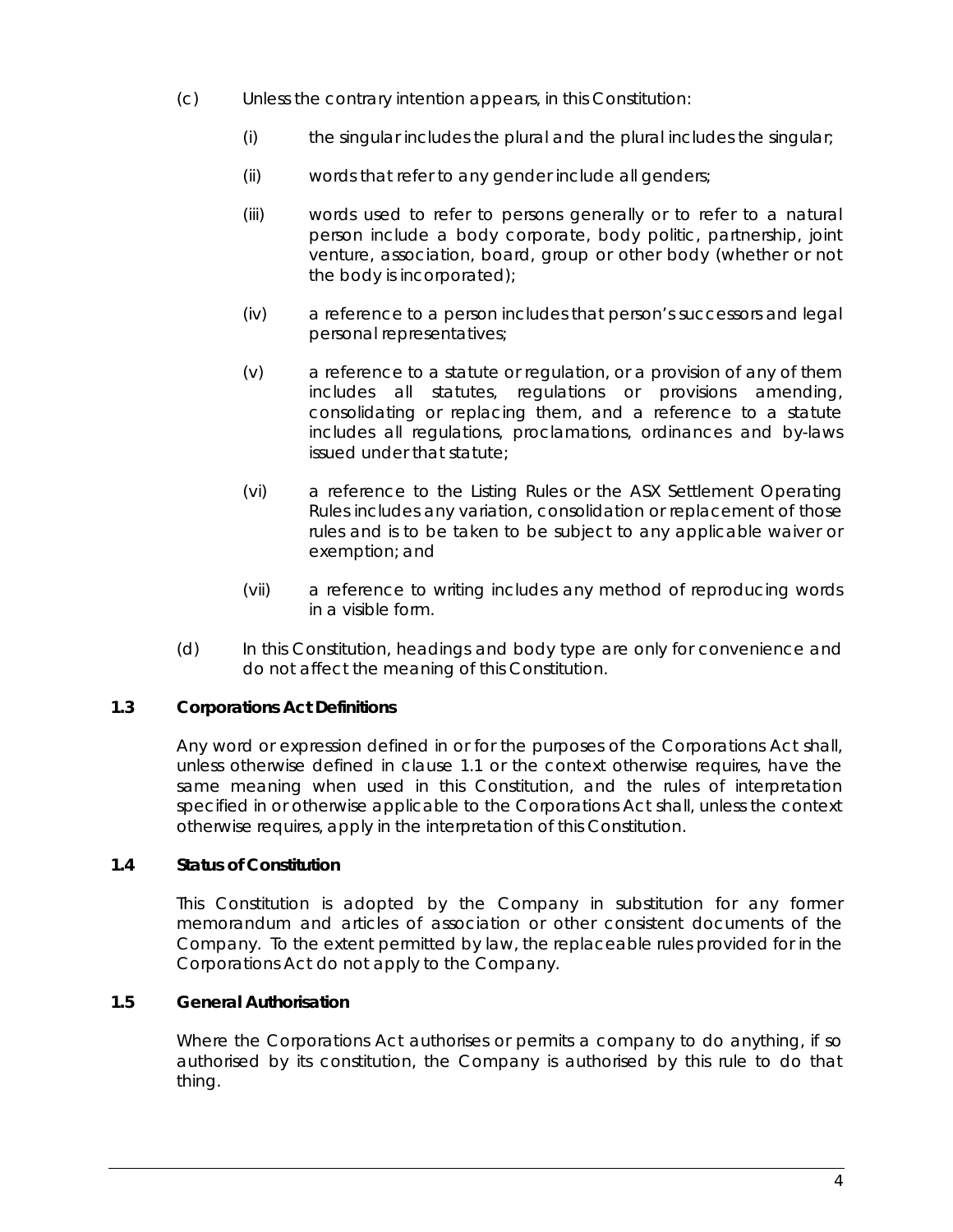# **1.6 Displacement of Replaceable Rules**

The provisions of the Corporations Act that apply to public companies as replaceable rules are displaced completely by this Constitution in relation to the Company except to the extent they are repeated in this Constitution.

# **1.7 Enforceability**

If any provision of this Constitution is or becomes illegal, invalid or unenforceable in any jurisdiction then that illegality, invalidity or unenforceability does not affect the legality, validity or enforceability in that jurisdiction of any other provision of this Constitution or the legality, validity or enforceability in any other jurisdiction of that provision or any other provision of this Constitution.

# **1.8 Jurisdiction**

The courts having jurisdiction in Western Australia have non-exclusive jurisdiction to settle any dispute arising out of or in connection with this Constitution and each Shareholder irrevocably submits to the jurisdiction of those courts.

# <span id="page-11-1"></span>**2. SHARE CAPITAL AND VARIATION OF RIGHTS**

# **2.1 Rights Attaching to Shares**

Subject to this Constitution and to the terms of issue of Shares, all Shares attract the right to receive notice of and to attend and vote at all general meetings of the Company, the right to receive dividends, in a winding up or a reduction of capital, the right to participate equally in the distribution of the assets of the Company (both capital and surplus), subject to any amounts unpaid on the Share and, in the case of a reduction, to the terms of the reduction.

# **2.2 Issue of Shares**

Without prejudice to any special rights previously conferred on the holders of any existing Shares or class of Shares, unissued Shares shall be under the control of the Directors and, subject to the Corporations Act, the Listing Rules and this Constitution, the Directors may at any time issue such number of Shares either as ordinary Shares or Shares of a named class or classes (being either an existing class or a new class) at the issue price that the Directors determine and with such preferred, deferred, or other special rights or such restrictions, whether with regard to dividend, voting, return of capital or otherwise, as the Directors shall, in their absolute discretion, determine.

# **2.3 Share Options**

Subject to the Listing Rules, the Directors may at any time and from time to time issue Share Options on such terms and conditions as the Directors shall, in their absolute discretion, determine.

# <span id="page-11-0"></span>**2.4 Variation of class rights**

If at any time the share capital of the Company is divided into different classes of Shares, the rights attached to any class (unless otherwise provided by the terms of issue of the Shares of that class) may be varied, whether or not the Company is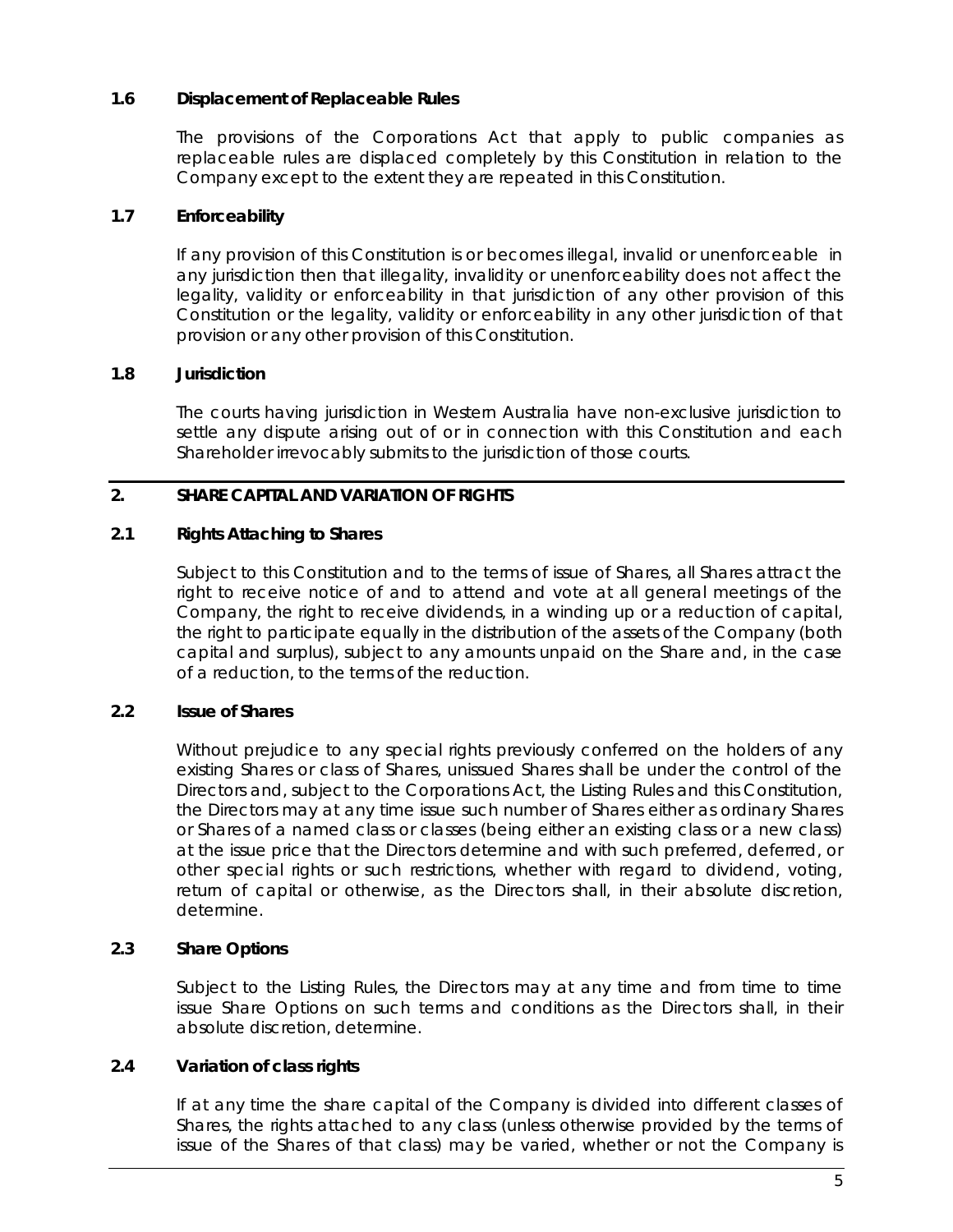being wound up, with the consent in writing of the holders of three quarters of the issued Shares of that class, or if authorised by a special resolution passed at a separate meeting of the holders of the Shares of the class. Any variation of rights under this clause [2.4](#page-11-0) shall be subject to Part 2F.2 of Chapter 2F of the Corporations Act. The provisions of this Constitution relating to general meetings shall apply so far as they are capable of application and with necessary alterations to every such separate meeting except that a quorum is constituted by two persons who together hold or represent by proxy not less than one-third of the issued Shares of the class.

## **2.5 Effect of share issue on class rights**

The rights attached to any class of shares are not taken to be varied by the issue or creation of further shares ranking equally with them unless expressly provided by the terms of issue of the shares of that class.

## <span id="page-12-2"></span>**2.6 Preference Shares**

Subject to the Listing Rules and the Corporations Act, the Company may issue Preference Shares:

- <span id="page-12-0"></span>(a) that are liable to be redeemed whether at the option of the Company or otherwise; and
- (b) including, without limitation preference shares of the kind described in clause [2.6\(a\)](#page-12-0) in accordance with the terms of [Schedule](#page-65-0) 1.

## **2.7 Recognition of Trusts**

Except as permitted or required by the Corporations Act, the Company shall not recognise a person as holding a Share or Share Option upon any trust.

#### **2.8 Unregistered Interests**

The Company is not bound by or compelled in any way to recognise any equitable, contingent, future or partial right or interest in any Share or Share Option (whether or not it has notice of the interest or right concerned) unless otherwise provided by this Constitution or by law, except an absolute right of ownership in the registered holder of the Share or Share Option.

# <span id="page-12-1"></span>**2.9 Share Certificates and Share Option Certificates**

Subject to the ASX Settlement Operating Rules (if applicable), clause [4](#page-18-0) and the Listing Rules, a person whose name is entered as a Shareholder in the Register of Shareholders is entitled without payment to receive a Share certificate or notice (as the case may be) in respect of the Share under the Seal in accordance with the Corporations Act but, in respect of a Share or Shares held jointly by several persons, the Company is not bound to issue more than one certificate or notice. Delivery of a certificate or notice for a Share to one of several joint Shareholders is sufficient delivery to all such holders. In addition:

- (a) Share certificates or notices in respect of Shares shall only be issued in accordance with the Listing Rules;
- (b) subject to this Constitution, the Company shall dispatch all appropriate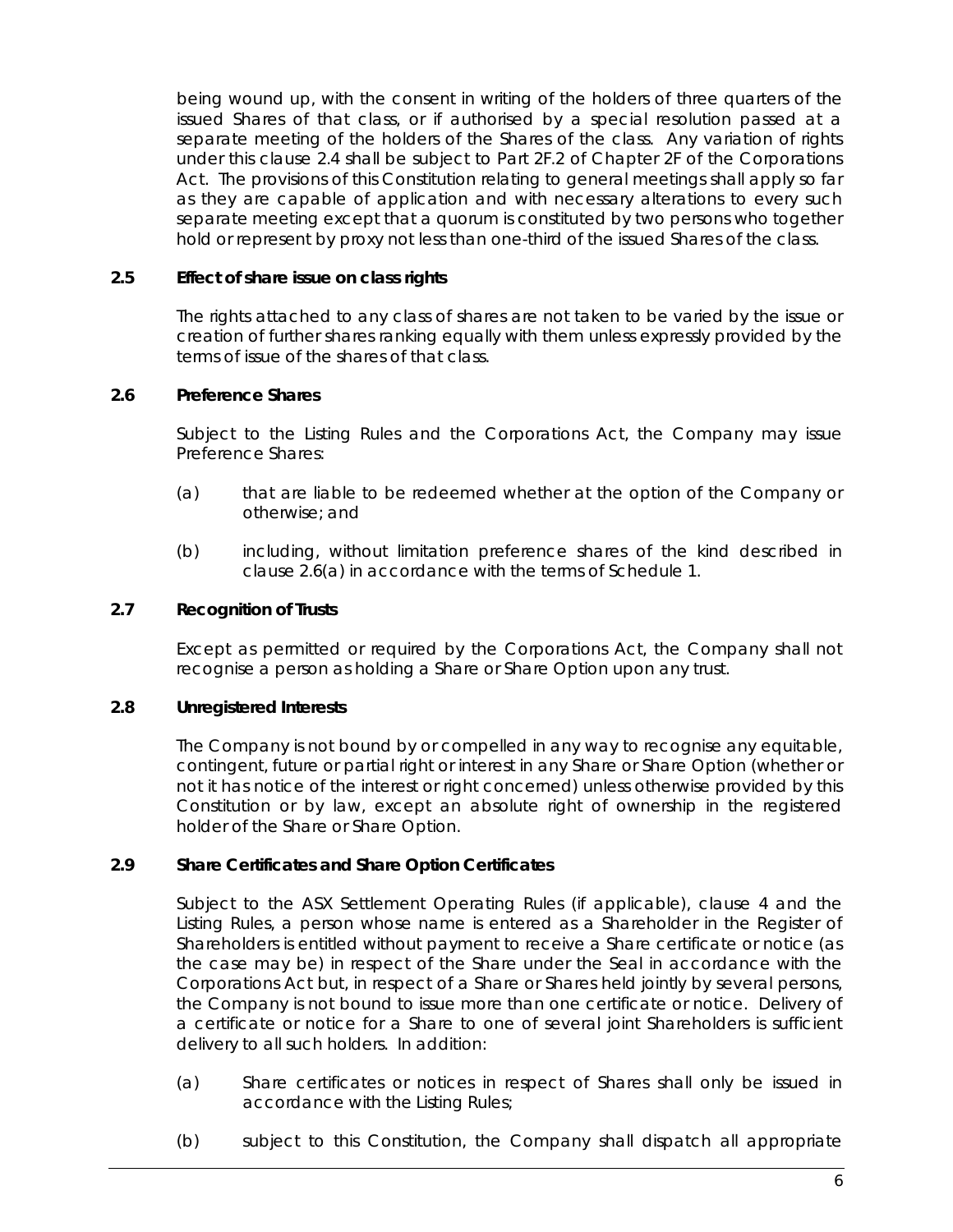Share certificates within one month from the date of issue of any of its Shares and within one month after the date upon which a transfer of any of its Shares is lodged with the Company;

- (c) where a Share certificate is lost, worn out or destroyed, the Company shall issue a duplicate certificate in accordance with the requirements of section 1070D of the Corporations Act and the Listing Rules; and
- (d) the above provisions of this clause [2.9](#page-12-1) shall, with necessary alterations, apply to Share Options.

If securities of the Company are CHESS Approved Securities and held in uncertificated mode, then the preceding provisions of this clause [2.9](#page-12-1) do not apply to those CHESS Approved Securities and the Company shall allot such CHESS Approved Securities and enter those CHESS Approved Securities into the Shareholder's uncertificated holding in accordance with the Listing Rules and the ASX Settlement Operating Rules.

## **2.10 Section 1071H of the Corporations Act**

Clause [2.9](#page-12-1) shall not apply if and to the extent that, on an application by or on behalf of the Company, the ASIC has made a declaration under section 1071H(5) of the Corporations Act published in the Commonwealth of Australia Gazette that the Company is a person in relation to whom section 1071H of the Corporations Act does not apply.

## **2.11 Commissions**

The Company may, subject to the Listing Rules, exercise the powers of paying commission conferred by section 258C of the Corporations Act. Such commission may be satisfied by the payment of cash or the allotment of fully or partly paid Shares or partly in the one way and partly in the other. The Company may also on any issue of Shares pay such brokerage as may be lawful.

## **2.12 Restricted Securities**

The Company shall comply in all respects with the requirements of the Listing Rules with respect to Restricted Securities. Without limiting the generality of the above:

- (a) Restricted Securities cannot be disposed of during the escrow period except as permitted by the Listing Rules or the ASX;
- (b) the Company will refuse to acknowledge a disposal (including registering a transfer), assignment or transfer of Restricted Securities during the escrow period except as permitted by the Listing Rules or the ASX; and
- (c) during a breach of the Listing Rules relating to Restricted Securities or a breach of a restriction agreement the holder of the Restricted Securities is not entitled to any dividend or distribution, or voting rights, in respect of the Restricted Securities.

#### **2.13 Non-Issue or Cancellation of Certificate**

Notwithstanding any other provision of this Constitution, the Company need not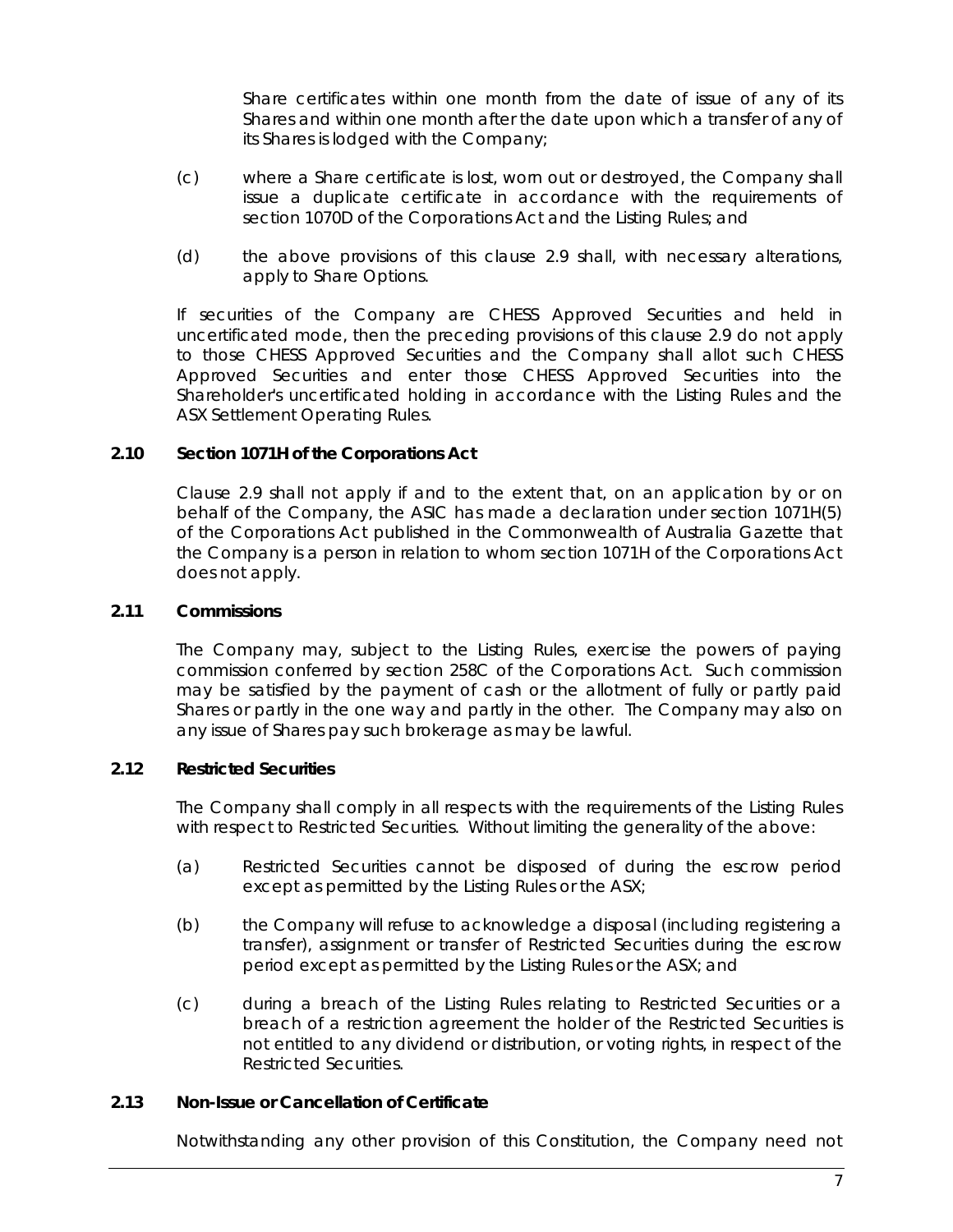issue a certificate, and may cancel any certificate without issuing a certificate in substitution, in respect of any Shares or Share Options of the Company in any circumstances where the non-issue or cancellation of that certificate is permitted by the Corporations Act, the Listing Rules or the ASX Settlement Operating Rules.

## **2.14 No Prohibition on Foreign Ownership**

Nothing in this Constitution shall have the effect of limiting or restricting the ownership of any securities of the Company by foreign persons except where such limits or restrictions are prescribed by Australian law.

## **2.15 Payment of Interest out of Capital**

Where any Shares are issued for the purpose of raising money to defray the expenses of the construction of any works or buildings or the provision of any plant which cannot be made profitable for a lengthened period the Company may pay interest on so much of such share capital as is paid up for the period and may charge this interest to capital as part of the cost of construction of the works, buildings or plant.

# <span id="page-14-0"></span>**3. MINIMUM SHAREHOLDING**

## **3.1 Effect of this Clause**

The provisions of this clause have effect notwithstanding any other provision of this Constitution, except clause [33.](#page-61-0)

#### **3.2 Definitions**

In this clause:

**Authorised Price** means the price per share of the Listed Securities equal to the simple average of the last sale prices of the Listed Securities quoted on ASX for each of the ten trading days immediately preceding the date of any offer received by the Company pursuant to clause [3.5.](#page-15-0)

**Date of Adoption** means the date upon which this clause is inserted in this Constitution by special resolution of the members of the Company.

**Date of Effect** has the meaning given in clause [3.13.](#page-17-0)

**Minimum Shareholding** means a number of shares equal to a "marketable parcel" of Listed Securities within the meaning of the Listing Rules.

**Minority Member** means a member holding less than the Minimum Shareholding on or at any time after the Date of Adoption.

**New Minority Member** means a member who is the holder or a joint holder of a New Minimum Shareholding.

**New Minimum Shareholding** means a holding of shares in the same class created after the Date of Adoption by the transfer of a parcel of shares the aggregate market price of which, at the time at which a transfer of those Listed Securities was initiated or a paper based transfer of those Listed Securities was lodged with the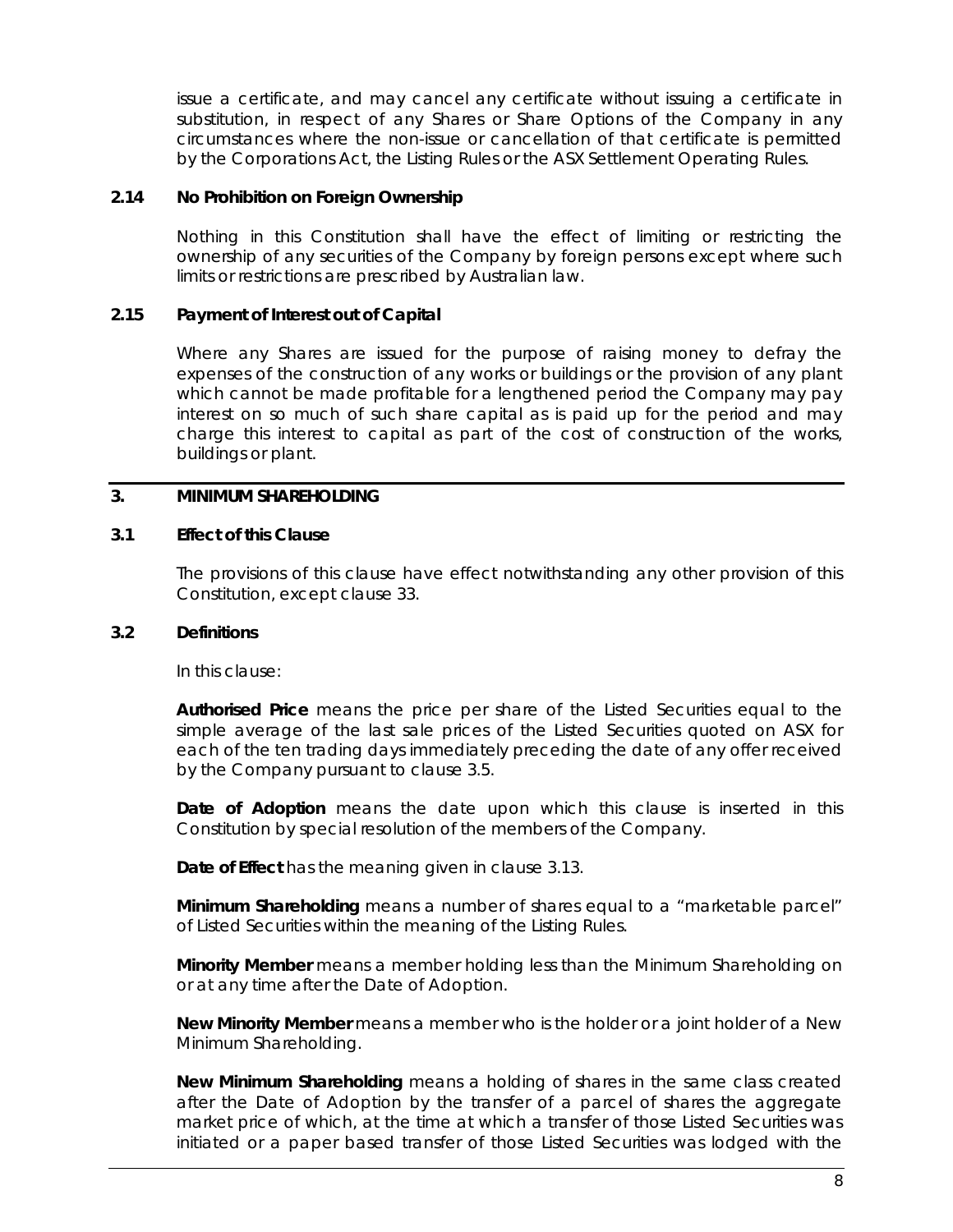Company, was less than a marketable parcel.

**Purchaser** means the person or persons (including one or more members) whose offer or offers to purchase Listed Securities is or are accepted by the Company.

# **3.3 Minimum Shareholding**

Subject to clauses [3.13](#page-17-0) and [3.14,](#page-17-1) on and from the Date of Effect, the shareholding of a member which is less than the Minimum Shareholding may be sold by the Company pursuant to the provisions of this clause [3.](#page-14-0)

## **3.4 Sale of Listed Securities of Minority Member**

Subject to clauses [3.13](#page-17-0) and [3.14,](#page-17-1) on and from the Date of Effect, each Minority Member shall be deemed to have irrevocably appointed the Company as his agent:

- (a) to sell all the Listed Securities held by him at a price not less than the Authorised Price and without any cost being incurred by the Minority Member;
- (b) to deal with the proceeds of the sale of those Listed Securities in accordance with this clause; and
- (c) where the Listed Securities are CHESS Approved Securities held in uncertificated form, to initiate a Holding Adjustment (as defined in the ASX Settlement Operating Rules) to move the securities from the CHESS Holding (as defined in the ASX Settlement Operating Rules) of the Minority Member to an Issuer Sponsored or Certificated Holding (as defined in the ASX Settlement Operating Rules) for the sale of the Listed Securities.

# <span id="page-15-0"></span>**3.5 Acceptance of Offer**

Where the Company receives an offer for the purchase of all the Listed Securities of a Minority Member to whom this clause applies at the date of the offer at a price not less than the Authorised Price, the Company may accept the offer on behalf of that Minority Member.

#### **3.6 Appointment of Attorney**

The Company shall, by instrument in writing, appoint a person or persons to act as attorney or attorneys of each Minority Member to whom this clause applies, to execute an instrument or instruments of transfer of their Listed Securities to the Purchaser.

#### **3.7 Transfer**

Where:

- (a) all the Listed Securities of each Minority Member to whom this clause applies at any time are sold to one Purchaser; or
- (b) all the Listed Securities of two or more Minority Members to whom this clause applies at any time are sold to one Purchaser,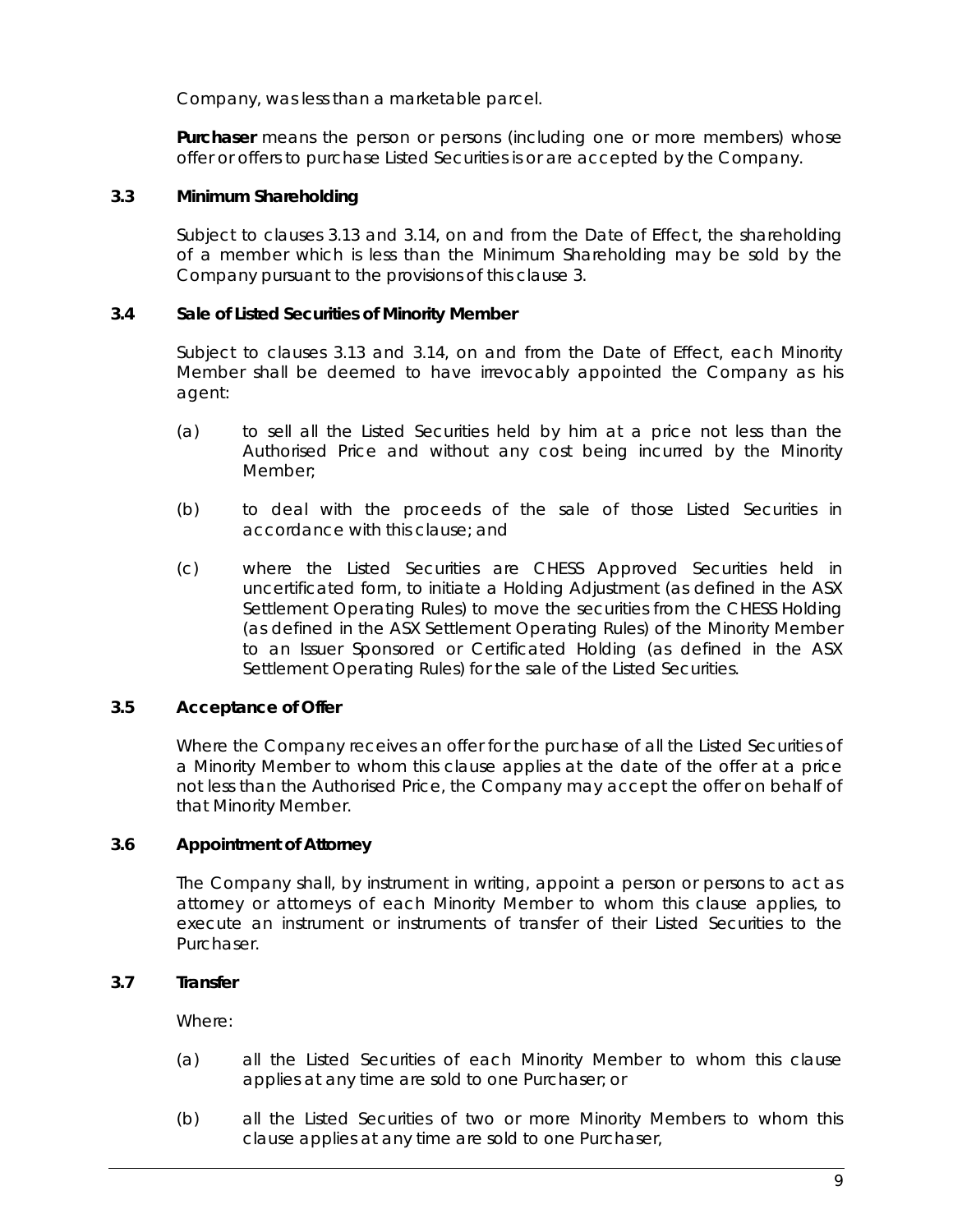the transfer may be effected by one instrument of transfer.

# <span id="page-16-0"></span>**3.8 Proceeds of Sale**

The Company shall receive the aggregate proceeds of the sale of all of the Listed Securities of each Minority Member to whom this clause applies at any time and shall:

- (a) immediately cause the name of the Purchaser to be entered in the Register of Shareholders as the holder of the Listed Securities sold; and
- (b) within fourteen days of receipt of the relevant share certificate or otherwise as soon as is practicable, cause the pro rata proportions of the proceeds attributable to each Minority Member to be sent to each Minority Member by electronic transfer or cheque mailed to his address in the Register of Shareholders (or in the case of joint holders, to the address of the holder whose name is shown first in the Register of Shareholders), this cheque or electronic transfer to be made payable to the Minority Member (or, in the case of joint holders, to them jointly). In the case where a Minority Member's whereabouts are unknown or where a Minority Member fails to return the share certificate or certificates (where required) relating to the Listed Securities sold, the proceeds of sale shall be applied in accordance with the applicable laws dealing with unclaimed moneys.

# **3.9 Receipt of Proceeds**

The receipt by the Company of the proceeds of sale of Listed Securities of a Minority Member shall be a good discharge to the Purchaser of all liability in respect of the purchase of the Listed Securities.

#### **3.10 Registration of Purchaser**

Upon entry of the name of the Purchaser in the Register of Shareholders as the holder of the Listed Securities of a Minority Member to whom this clause applies:

- (a) the Purchaser shall not be bound to see to the regularity of the actions and proceedings of the Company pursuant to this Constitution or to the application of the proceeds of sale; and
- (b) the validity of the sale shall not be impeached by any person.

# **3.11 Remedies Limited**

The remedy of any Minority Member to whom this clause applies in respect of the sale of his or her Listed Securities is expressly limited to a right of action in damages against the Company to the exclusion of any other right, remedy or relief against any other person.

# **3.12 Cost of Sale of Listed Securities**

The Company shall bear all the costs of the sale of the Listed Securities.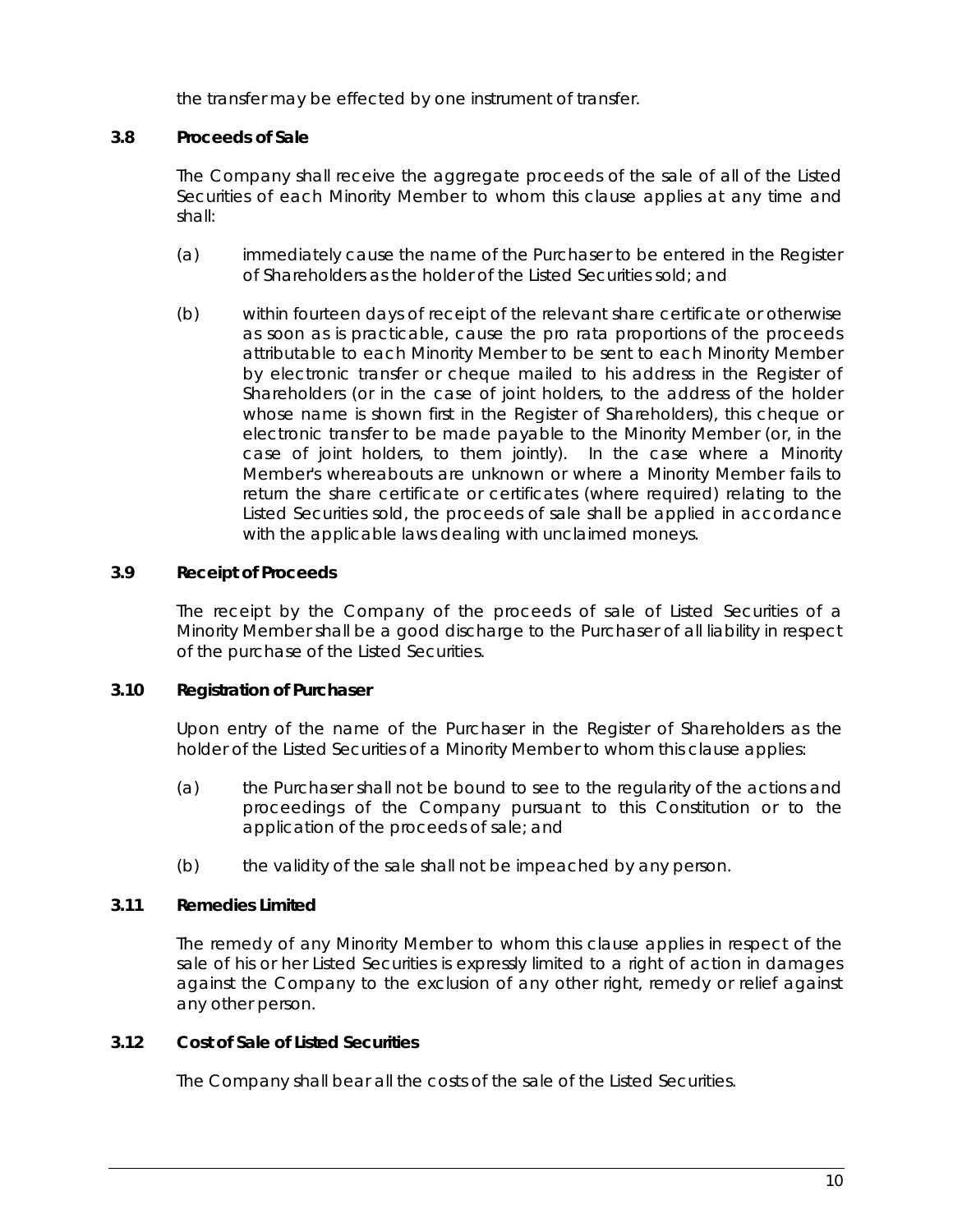# <span id="page-17-0"></span>**3.13 Exemption from clause [3](#page-14-0)**

- (a) The Company must give written notice to a Minority Member and, where the Shares are CHESS Approved Securities, to the Controlling Participant (as defined in the ASX Settlement Operating Rules) for the holding of the Minority Member, advising of the Company's intention to sell his or her shareholding pursuant to this clause [3.](#page-14-0)
- (b) Unless the Minority Member, within 6 weeks from the date the notice was sent from the Company in accordance with this clause [3,](#page-14-0) gives written notice to the Company that it desires its shareholding to be exempted from clause [3,](#page-14-0) then the Company will be free to sell the Shares held by the relevant Minority Member immediately following expiry of the 6 week period in accordance with this clause [3](#page-14-0) (**Date of Effect**).
- (c) Where Shares are CHESS Approved Securities, a written notice by the Company in terms of this clause shall comply with the ASX Settlement Operating Rules.

# <span id="page-17-1"></span>**3.14 Notice to Exempt**

Where a Minority Member has given written notice to the Company that it desires its shareholding to be exempted from clause [3](#page-14-0) it may, at any time prior to the sale of the Listed Securities under clause [3.8,](#page-16-0) revoke or withdraw that notice. In that event the provisions of clause [3](#page-14-0) shall apply to the Minority Member.

# <span id="page-17-3"></span>**3.15 Takeover Offer or Announcement**

The Company shall not commence to sell Listed Securities comprising less than a Minimum Shareholding following the announcement of a takeover offer or takeover announcement for the Company. If a takeover bid is announced after a notice is given but before an agreement is entered into for the sale of the Listed Securities, this clause [3](#page-14-0) ceases to operate for those Listed Securities. However, despite clause [3.16,](#page-17-2) a new notice under clause [3.13](#page-17-0) may be given after the offer period if the takeover bid closes.

# <span id="page-17-2"></span>**3.16 Use by Company of Clause [3](#page-14-0)**

Subject to clause [3.15,](#page-17-3) this clause [3](#page-14-0) may be invoked only once in any twelve month period after its adoption or re-adoption.

# <span id="page-17-4"></span>**3.17 Notice to New Minority Members**

If the Directors determine that a member is a New Minority Member, the Company may give the member notice in writing stating that the member is a New Minority Member, specifying the number of shares making up the New Minimum Shareholding, the market price of those Listed Securities and the date on which the market price was determined and stating that the Company intends to sell the Listed Securities specified in the notice in accordance with the provisions of its Constitution. Unless the Directors determine otherwise, if the Company gives such a notice, all rights of the member to vote and to receive dividends in respect of the shares specified in the notice are suspended until the Listed Securities are sold or that member ceases to be a New Minority Member and any dividends that would,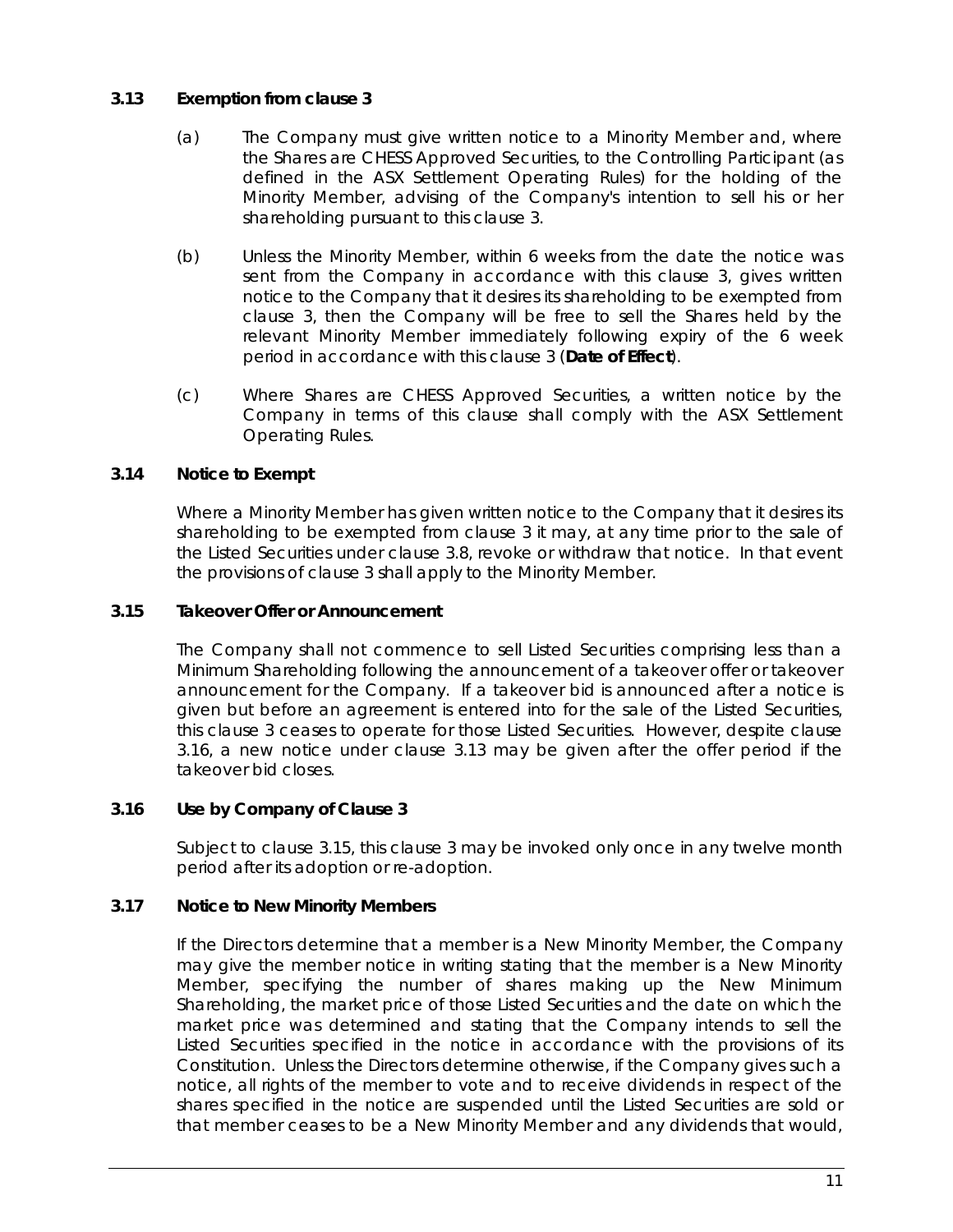but for this clause [3.17,](#page-17-4) have been paid to that member must be held by the Company and paid to that member within 30 days after the earlier of:

- (a) the date the Listed Securities specified in the notice are transferred; and
- (b) the date that the Company ceases to be entitled to sell those Listed Securities under the sale notice.

## <span id="page-18-0"></span>**4. UNCERTIFICATED HOLDINGS AND ELECTRONIC TRANSFERS**

## **4.1 Electronic or Computerised Holding**

The Directors may do anything they consider necessary or desirable and which is permitted under the Corporations Act and the Listing Rules to facilitate the participation by the Company in the CHESS System and any other computerised or electronic system established or recognised by the Corporations Act or the Listing Rules for the purposes of facilitating dealings in Shares or securities.

## **4.2 Statement of Holdings**

Where the Directors have determined not to issue share certificates or to cancel existing Share certificates, a Shareholder shall have the right to receive such statements of the holdings of the Shareholder as are required to be distributed to a Shareholder under the Corporations Act or the Listing Rules.

## **4.3 Share Certificates**

If the Directors determine to issue a certificate for Shares held by a Shareholder, the provisions in relation to Share certificates contained in clause [2](#page-11-1) shall apply.

# **4.4 Listing Rules**

The Company shall comply with the Listing Rules and the ASX Settlement Operating Rules in relation to the CHESS System.

# <span id="page-18-2"></span>**5. LIEN**

# **5.1 Lien for Members Debts**

The Company has a first and paramount lien on each Share (except where the Share is a Listed Security and is fully paid up) registered in a Shareholder's name in respect of all money owed to the Company by the Shareholder (including any money payable under clause [5.2](#page-18-1) to the extent that the Company has made a payment in respect of a liability or a requirement referred to in that clause) but not any unpaid call once the Share has been forfeited under section 254Q of the Corporations Act. The lien extends to reasonable interest and expenses incurred because the amount is not paid.

# <span id="page-18-1"></span>**5.2 Generally**

Whenever any law for the time being of any country, state or place imposes or purports to impose any immediate or future possible liability upon the Company to make any payments or empowers any government or taxing authority or governmental official to require the Company to make any payment in respect of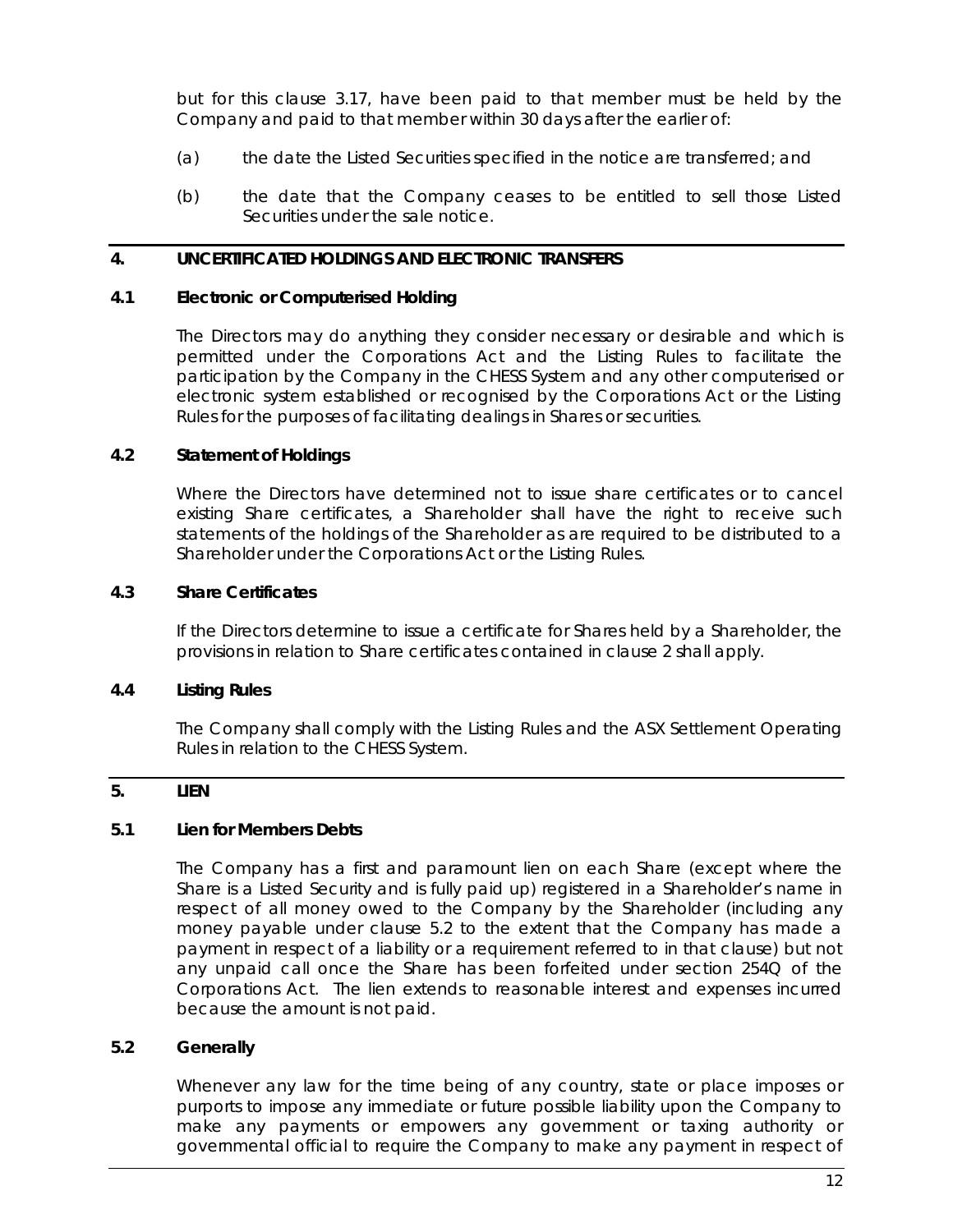any Shares held either jointly or solely by any Shareholder, or in respect of any transfer of Shares, or of any dividends, bonuses or other moneys due or payable or accruing due or which may become due or payable to such Shareholder by the Company on or in respect of any Shares or for or on account or in respect of any Shareholder, and whether in consequence of:

- (a) the death of such Shareholder;
- (b) the non-payment of any income tax or other tax by such Shareholder;
- (c) the non-payments of any estate, probate, succession or death, duty or of any other Duty by the executor or administrator of such Shareholder or by or out of his estate; or
- (d) any other act or thing,

the Company in every case:

- (a) shall be fully indemnified by such Shareholder or his executor or administrator from all liability;
- (b) shall have a lien upon all dividends, bonuses and other moneys payable in respect of the Shares held either jointly or solely by this Shareholder for all moneys paid by the Company in respect of the Shares or in respect of any dividend, bonus or other money or for an account or in respect of this Shareholder under or in consequence of any law, together with interest at the Prescribed Rate from date of payment to date of repayment, and may deduct or set off against any dividend, bonus or other moneys so paid or payable by the Company together with interest at the Prescribed Rate;
- (c) may recover as a debt due from this Shareholder or his or her executor or administrator, wherever constituted or situate, any moneys paid by the Company under or in consequence of any such law and interest on these moneys at the Prescribed Rate and for the period mentioned above in excess of any dividend, bonus or other money as mentioned above then due or payable by the Company to such Shareholder; and
- (d) may, subject to the Listing Rules, if any such money be paid or payable by the Company under any such law, refuse to register a transfer of any Shares by this Shareholder or his executor or administrator until the money and interest mentioned above is set off or deducted or, in case the money and interest exceeds the amount of any dividend, bonus or other money then due or payable by the Company to the Shareholder, until this excess is paid to the Company.

Nothing contained in this clause shall prejudice or affect any right or remedy which any law may confer or purport to confer on the Company, and, as between the Company and every such Shareholder, his or her executor, administrator and estate, wherever constituted or situate, any right or remedy which this law shall confer on the Company shall be enforceable by the Company.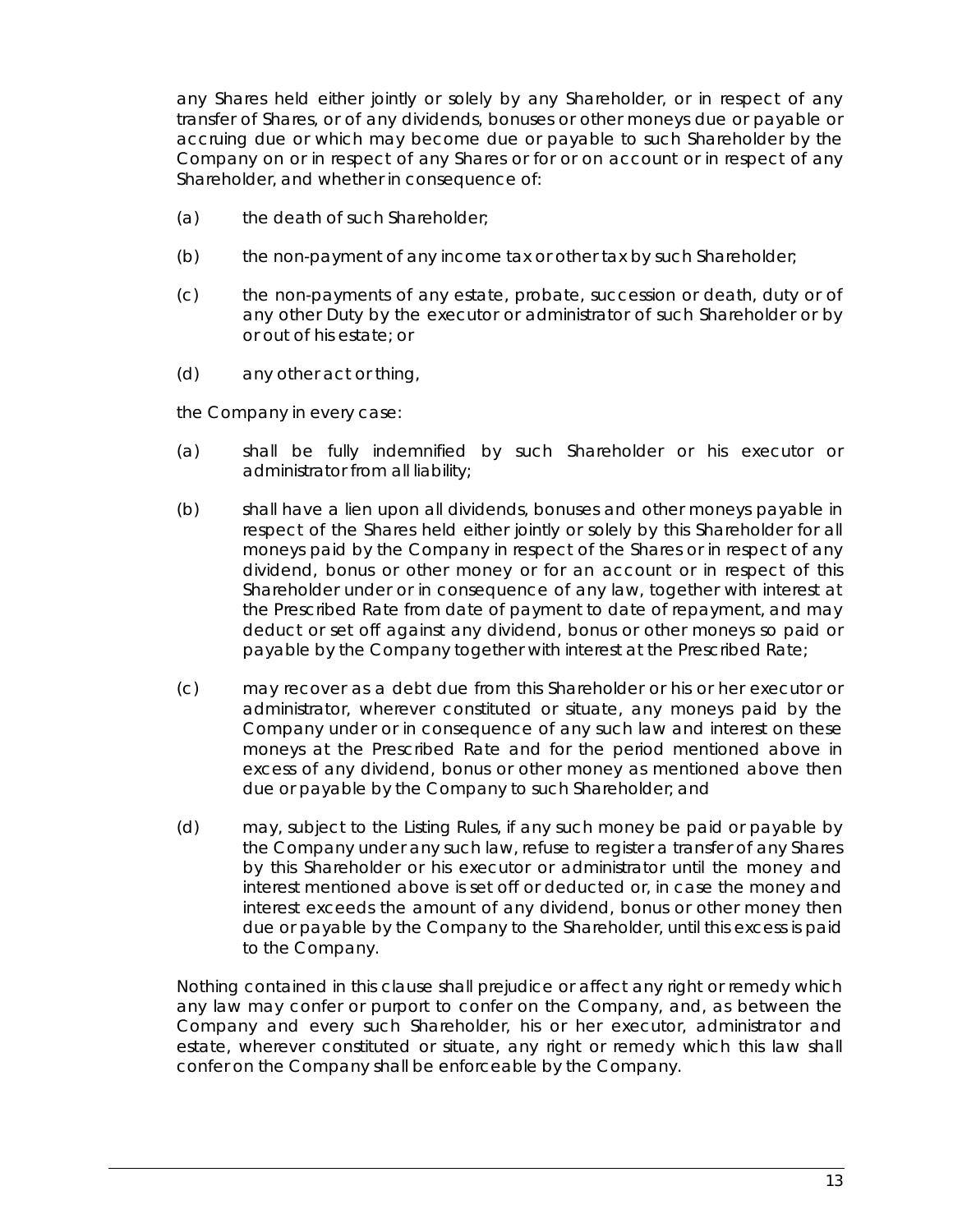## **5.3 Exemption**

The Directors may at any time exempt a Share wholly or in part from the provisions of this clause [5.](#page-18-2)

## **5.4 Dividends**

Whenever the Company has a lien on a Share, the lien extends to all dividends payable in respect of the Share.

## <span id="page-20-1"></span>**5.5 Sale of Shares**

Subject to clause [5.6,](#page-20-0) the Company may sell, in such manner as the Directors think fit, any Shares on which the Company has a lien.

## <span id="page-20-0"></span>**5.6 Restrictions on Sale**

A Share on which the Company has a lien shall not be sold unless:

- (a) the sum in respect of which the lien exists is presently payable; and
- (b) the Company has, not less than 14 days before the date of the sale, given to the registered holder for the time being of the Share or the person entitled to the Share by reason of the death or bankruptcy of the registered holder a notice in writing setting out, and demanding payment of, that part of the amount in respect of which the lien exists as is presently payable.

#### **5.7 Person Authorised to Sign Transfers**

For the purpose of giving effect to a sale of a Share under clause [5.5,](#page-20-1) the Directors may authorise a person to transfer the Shares sold to the purchaser of the Shares. The Company shall register the purchaser as the holder of the Shares comprised in any such transfer and he or she is not bound to see to the application of the purchase money. The title of the purchaser to the Shares is not affected by any irregularity or invalidity in connection with the sale.

# **5.8 Proceeds of Sale**

The proceeds of a sale under clause [5.5](#page-20-1) shall be applied by the Company in payment of that part of the amount in respect of which the lien exists as is presently payable, and the residue (if any) shall (subject to any like lien for sums not presently payable that existed upon the Shares before the sale) be paid to the person entitled to the Shares at the date of the sale.

## **5.9 Protection of Lien under ASX Settlement Operating Rules**

The Company may do all such things as may be necessary or appropriate for it to do under the ASX Settlement Operating Rules to protect any lien, charge or other right to which it may be entitled under any law or this Constitution.

## **5.10 Further Powers re Forfeited Shares and Liens**

Where a transfer following the sale of any Shares after forfeiture or for enforcing a lien, charge or right to which the Company is entitled under any law or under this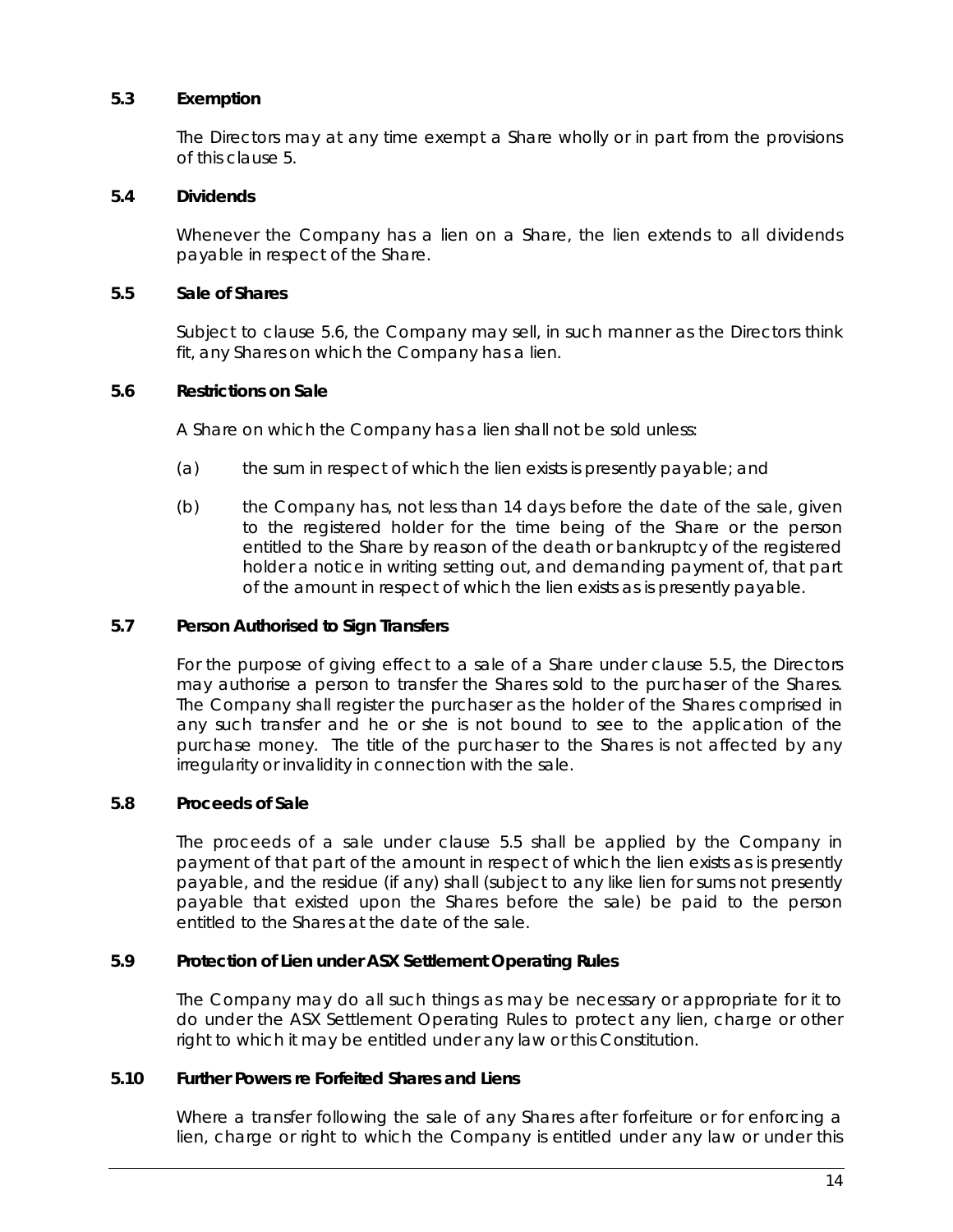Constitution is effected by an ASX Settlement Transfer, the Company may do all things necessary or desirable for it to do under the ASX Settlement Operating Rules in relation to that transfer.

## <span id="page-21-0"></span>**6. CALLS ON SHARES**

## **6.1 Calls**

- (a) The Directors may by resolution make calls on Shareholders of partly paid Shares to satisfy the whole or part of the debt owing on those Shares provided that the dates for payment of those Shares were not fixed at the time of issue.
- (b) A call shall be deemed to have been made at the time when the resolution of the Directors authorising the call was passed.
- (c) A call may be required or permitted to be paid by instalments.
- (d) Failure to send a notice of a call to any Shareholder or the non-receipt of a notice by any Shareholder does not invalidate the call.

## **6.2 Payment of Calls**

A Shareholder to whom notice of a call is given in accordance with this Constitution must pay to the Company the amount called in accordance with the notice.

## **6.3 Quoted Shares**

- (a) The Directors must not make the date for payment of calls, (**Due Date**), for Shareholders who hold quoted partly paid Shares, less than 30 Business Days and no more than 40 Business Days from the date the Company dispatches notices to relevant Shareholders that a call is made.
- (b) If after a call is made, new Shareholders purchase the same class of Share subject to the call, or if the holdings of the original Shareholders on whom the call was made change, Directors must dispatch a notice informing these Shareholders that a call has been made at least 4 days before the Due Date.
- (c) The Company must enter a call payment on the Company register no more than 5 Business Days after the Due Date.

## **6.4 Unquoted Shares**

The Directors must not make the Due Date for Shareholders who hold unquoted partly paid Shares, less than 5 Business Days from the date the Company dispatches notices to relevant Shareholders that a call is made.

#### **6.5 Joint Liability**

The joint holders of a Share are jointly and severally liable to pay all calls in respect of the Share.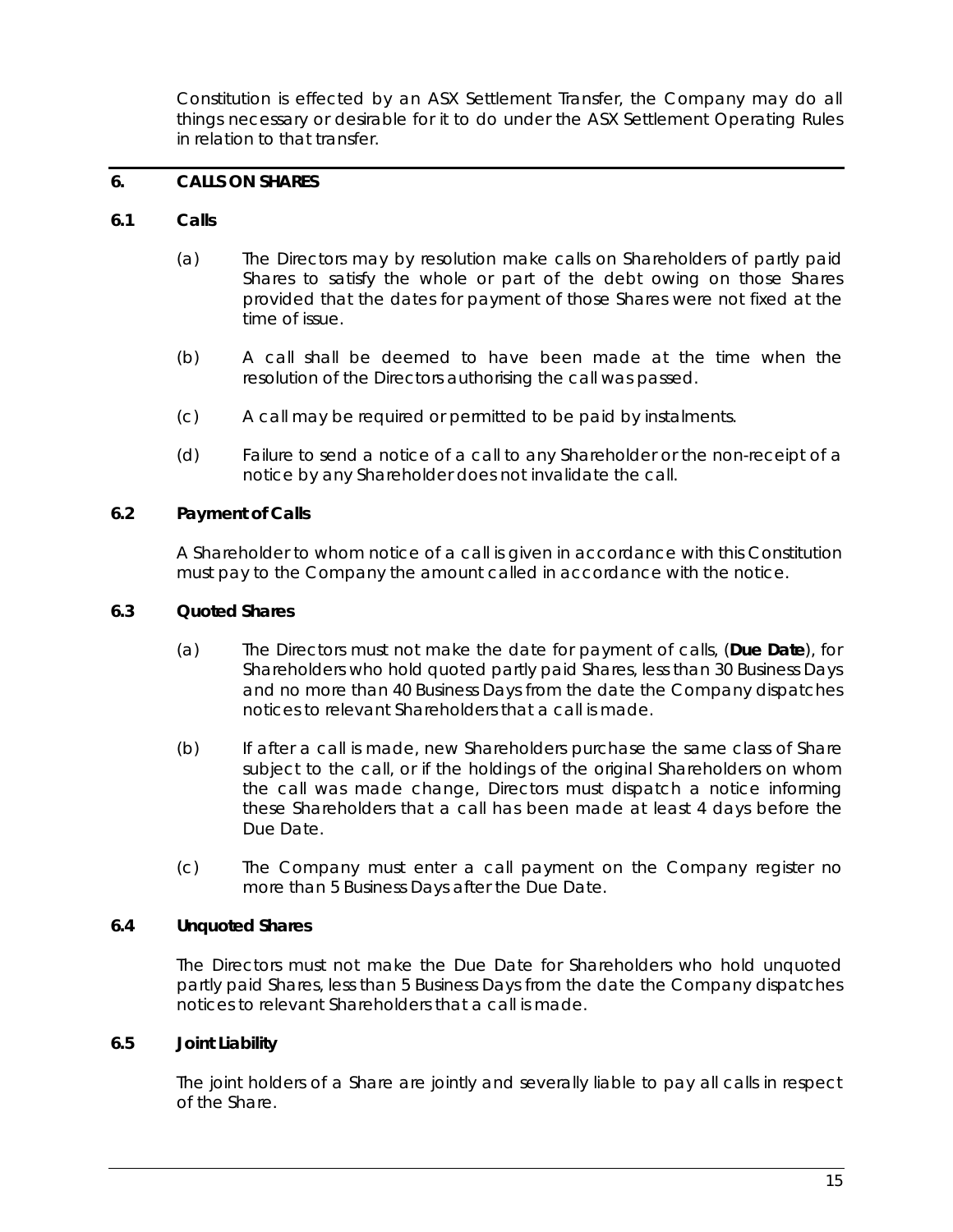# **6.6 Deemed Calls**

Any amount that, by the terms of issue of a Share, becomes payable on allotment or at a fixed date, shall for the purposes of this Constitution be deemed to be a call duly made and payable, and, in case of non-payment, all the relevant provisions of this Constitution as to payment of interest and expenses, forfeiture or otherwise apply as if the amount had become payable by virtue of a call duly made and notified.

## **6.7 Differentiation between Shareholders**

The Directors may, on the issue of Shares, differentiate between the holders as to the amount of calls to be paid and the times of payment.

# **6.8 Payments in Advance of Calls**

The Directors may accept from a Shareholder the whole or any part of the amount unpaid on a Share even if no part of that amount has been called up, in which case the Directors shall nominate whether the amount so paid is to be treated as capital or a loan to the Company by the Shareholder, and:

- (a) if the amount paid is nominated to be capital, it shall be deemed as from the date of the nomination to have been applied in paying up (so far as it will extend) the unpaid balance of the total issue price of the Share, but the dividend entitlement attaching to the Share shall remain as it was prior to the payment so made until there is a call in respect of the Share under this clause [6](#page-21-0) of an amount equal to or greater than the amount so paid; or
- (b) if the amount paid is nominated to be a loan to the Company, it shall carry interest at a rate, not exceeding the Prescribed Rate, as is agreed between the Directors and the Shareholder, shall not be repayable unless the Directors so determine, shall not confer on the Shareholder any rights attributable to subscribed capital, and shall, unless so repaid, be applied in payment of calls on the Share as and when the calls become due.

# **6.9 Outstanding Moneys**

Any moneys payable in respect of a call made in accordance with this Constitution which remain outstanding shall from and including the day for payment until the date payment is received bear interest at the Prescribed Rate.

#### **6.10 Revocation/Postponement or Extension**

The Directors may revoke or postpone a call or extend time for payment in accordance with the Listing Rules and/or the Corporations Act, if revocation or postponement is not prohibited by either.

# **6.11 Compliance with Listing Rules and Corporations Act**

The Company shall comply with the Listing Rules and the Corporations Act in relation to calls. All Listing Rule requirements in relation to calls are not covered in this Constitution.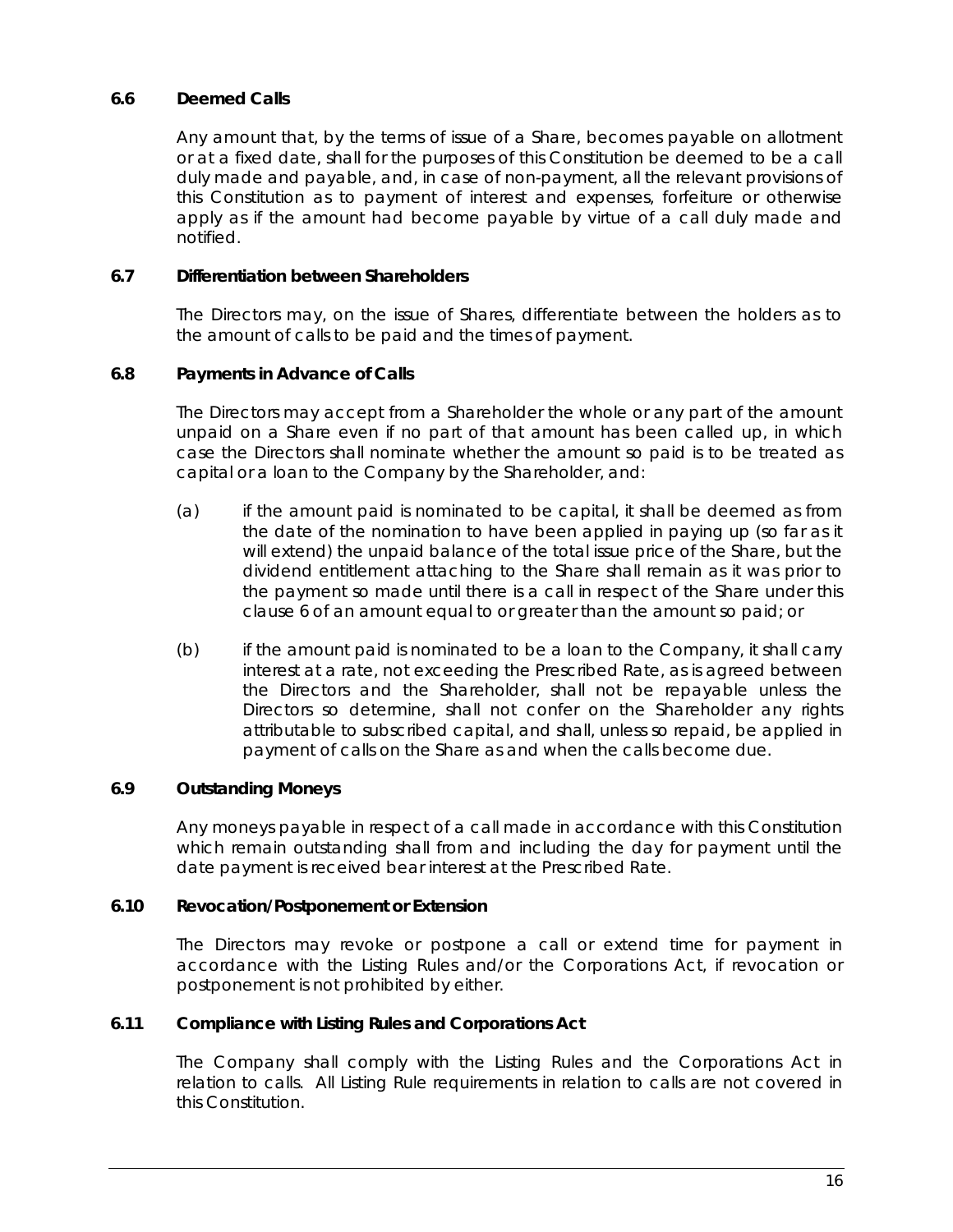# **6.12 Waive**

The Directors may, to the extent the law permits, waive or compromise all or part of any payment due to the Company under the terms of issue of a Share under this claus[e 6.](#page-21-0)

# <span id="page-23-1"></span>**7. FORFEITURE OF SHARES**

# <span id="page-23-0"></span>**7.1 Failure to Pay Call**

If a Shareholder fails to pay a call or instalment of a call on the day appointed for payment of the call or instalment, the Directors may, at any time after this day during the time any part of the call or instalment remains unpaid (but subject to this clause [7.1\)](#page-23-0) serve a notice on such Shareholder requiring payment of so much of the call or instalment as is unpaid, together with any interest that has accrued and all costs and expenses incurred by the Company as a result of the non-payment. The notice shall name a further day being not less than 14 days after the date of notice on or before which the payment required by the notice is to be made and shall state that, in the event of non-payment at or before the time appointed, the Shares in respect of which the call was made will be liable to be forfeited.

# **7.2 Forfeiture**

If the requirements of a notice served under clause [7.1](#page-23-0) are not complied with, any Share in respect of which a call is unpaid at the expiration of 14 days after the day for its payment may be forfeited by a resolution of the Directors to that effect. Such a forfeiture shall include all dividends and other distributions declared in respect of the forfeited Shares and not actually paid or distributed before the forfeiture.

# **7.3 Sale of Forfeited Shares**

Subject to the Corporations Act and the Listing Rules, a forfeited Share may be sold or otherwise disposed of on the terms and in the manner that the Directors determine and, at any time before a sale or disposition, the forfeiture may be cancelled on the terms the Directors determine.

# **7.4 Continuing Liability**

A person whose Shares have been forfeited ceases to be a Shareholder in respect of the forfeited Shares, but remains liable to pay the Company all money that, at the date of forfeiture, was payable by him to the Company in respect of the Shares (including interest at the Prescribed Rate from the date of forfeiture on the money for the time being unpaid if the Directors decide to enforce payment of the interest), but his or her liability ceases if and when the Company receives payment in full of all the money (including interest) payable in respect of the Shares.

# **7.5 Officer's Statement Prima Facie Evidence**

A statement in writing declaring that the person making the statement is a Director or a Secretary of the Company, and that a Share in the Company has been duly forfeited on a date stated in the statement, is prima facie evidence of the facts stated in the statement as against all persons claiming to be entitled to the Share.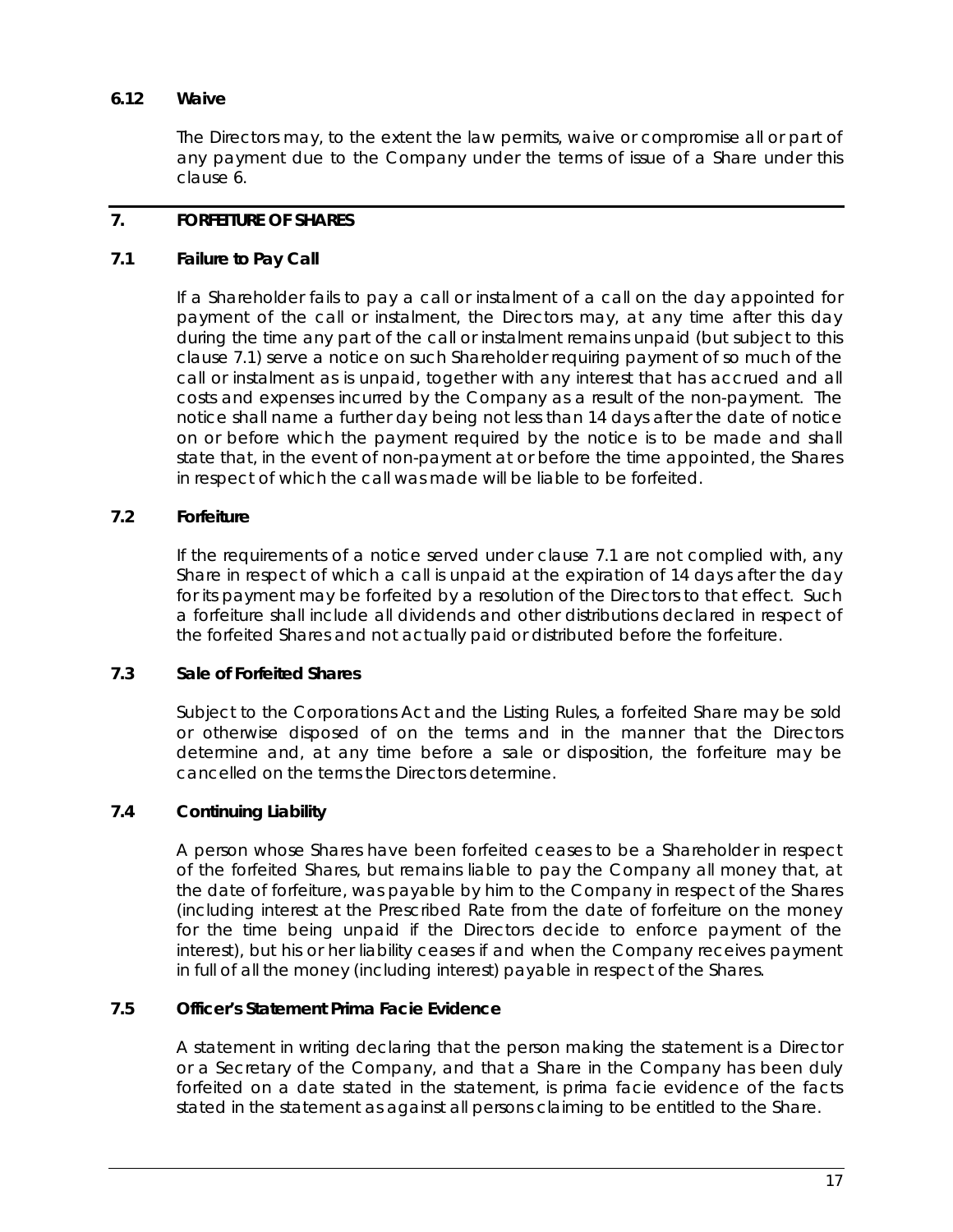# **7.6 Procedures**

The Company may receive the consideration (if any) given for a forfeited Share on any sale or disposition of the Share, execute a transfer of the Share in favour of the person to whom the Share is sold or disposed of and take all other steps necessary or desirable to transfer or dispose of those shares to the relevant transferee. Upon the execution of the transfer, the transferee shall be registered as the holder of the Share and is not bound to see to the application of any money paid as consideration. The title of the transferee to the Share is not affected by any irregularity or invalidity in connection with the forfeiture, sale or disposal of the Share.

# **7.7 Listing Rules and ASX Settlement Operating Rules**

The Company shall comply with the Listing Rules with respect to forfeited Shares and may do all such things as may be necessary or appropriate for it to do under the ASX Settlement Operating Rules to protect any lien, charge or other right to which it may be entitled under any law or this Constitution.

# **7.8 Waive**

The Directors may:

- (a) exempt a Share from all or part of this clause  $7<sub>i</sub>$
- (b) waive or compromise all or part of any payment due to the Company under this clause [7;](#page-23-1) and
- (c) before a forfeited Share has been sold, reissued and otherwise disposed of, cancel the forfeiture on the conditions they decide.

# <span id="page-24-1"></span>**8. TRANSFER OF SHARES**

# **8.1 Form of Transfer**

Subject to this Constitution, Shareholders may transfer any Share held by them by:

- (a) an ASX Settlement Transfer or any other method of transferring or dealing in Shares introduced by ASX or operated in accordance with the ASX Settlement Operating Rules or Listing Rules and in any such case recognised under the Corporations Act; or
- (b) an instrument in writing in any usual or common form or in any other form that the Directors approve.

# <span id="page-24-0"></span>**8.2 CHESS Transfers**

- (a) The Company must comply with all obligations imposed on the Company under the Corporations Act, the Listing Rules and the ASX Settlement Operating Rules in respect of an ASX Settlement Transfer or any other transfer of Shares.
- (b) Notwithstanding any other provision in this Constitution, the Company must not prevent, delay or interfere with the registration of an ASX Settlement Transfer or any other transfer of Shares.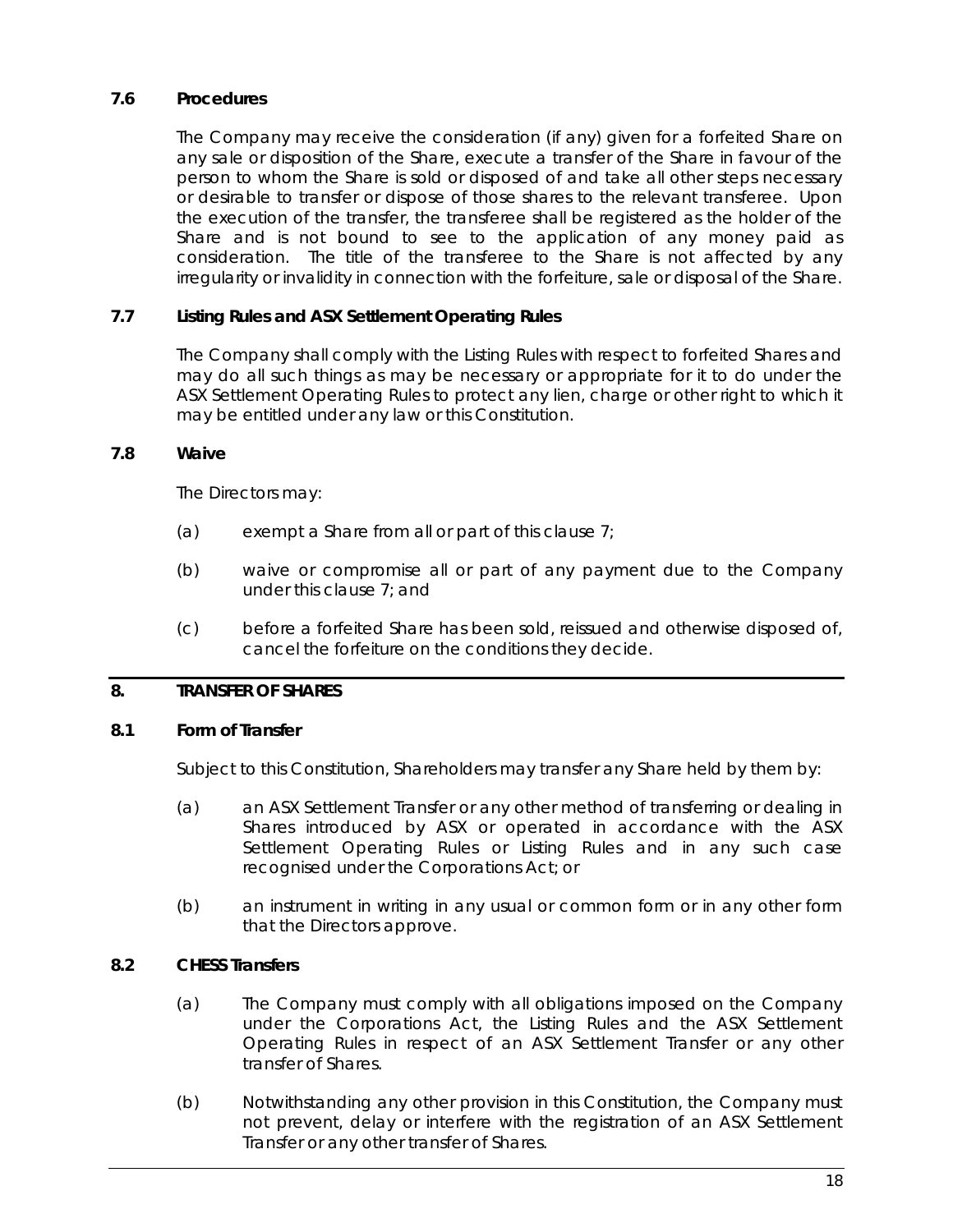# **8.3 Participation in CHESS**

The Directors may do anything they consider necessary or desirable and which is permitted under the Corporations Act, the Listing Rules and the ASX Settlement Operating Rules to facilitate participation by the Company in any system established or recognised by the Corporations Act and the Listing Rules or the ASX Settlement Operating Rules in respect of transfers of or dealings in marketable securities.

## **8.4 Registration Procedure**

Where an instrument of transfer referred to in clause [8.1\(b\)](#page-24-0) is to be used by a Shareholder to transfer Shares, the following provisions apply:

- (a) the instrument of transfer must be executed by or on behalf of both the transferor and the transferee unless it is a sufficient transfer of marketable securities within the meaning of the Corporations Act and any Duty duly paid if required by law;
- (b) the instrument of transfer shall be left at the Registered Office for registration accompanied by the certificate for the Shares to be transferred (if any) and such other evidence as the Directors may require to prove the title of the transferor and his right to transfer the shares;
- (c) subject to clause [33,](#page-61-0) a reasonable fee may be charged on the registration of a transfer of Shares or other securities; and
- (d) on registration of a transfer of Shares, the Company must cancel the old certificate (if any).

# **8.5 Power to Refuse to Register**

The Directors may refuse to register any transfer of Shares (other than an ASX Settlement Transfer) where:

- (a) the Listing Rules permit the Company to do so;
- (b) the Listing Rules require the Company to do so; or
- (c) the transfer is a transfer of Restricted Securities which is or might be in breach of the Listing Rules or any escrow agreement entered into by the Company in relation to such Restricted Securities pursuant to the Listing Rules.

Where the Directors refuse to register a transfer in accordance with this clause, they shall send notice of the refusal and the precise reasons for the refusal to the transferee and the lodging broker (if any) in accordance with the Listing Rules.

# **8.6 Closure of Register**

Subject to the Listing Rules and the ASX Settlement Operating Rules, the Register of Shareholders may be closed during such time as the Directors may determine, not exceeding 30 days in each calendar year or any one period of more than 5 consecutive Business Days.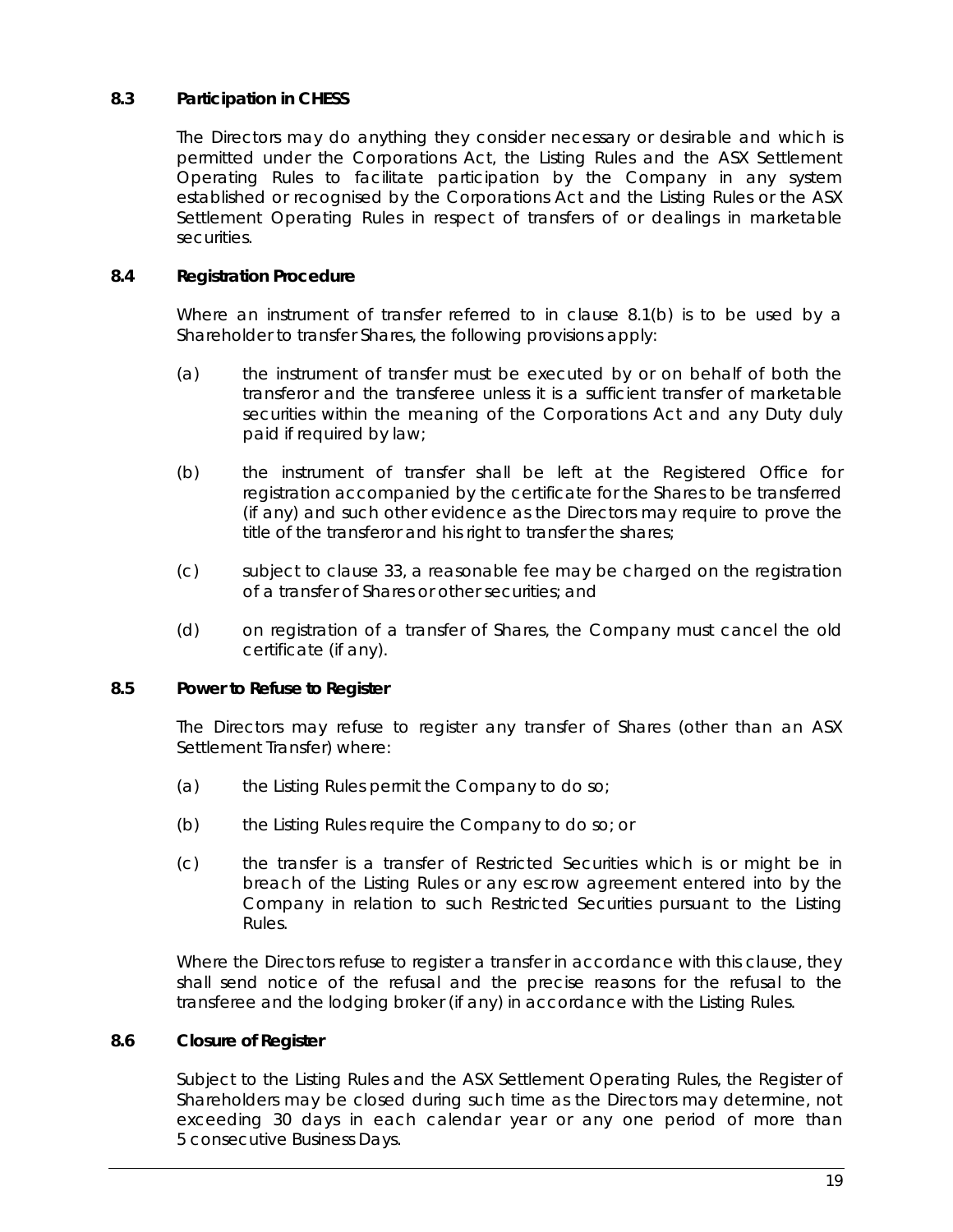# **8.7 Retention of Transfers by Company**

All instruments of transfer which are registered will be retained by the Company, but any instrument of transfer which the Directors decline or refuse to register (except in the case of fraud) shall on demand be returned to the transferee.

## **8.8 Power to suspend registration of transfers**

The Directors may suspend the registration of transfers at any times, and for any periods, permitted by the ASX Settlement Operating Rules that they decide.

# **8.9 Powers of Attorney**

Any power of attorney granted by a Shareholder empowering the recipient to transfer Shares which may be lodged, produced or exhibited to the Company or any Officer of the Company will be taken and deemed to continue and remain in full force and effect, as between the Company and the grantor of that power, and the power of attorney may be acted on, until express notice in writing that it has been revoked or notice of the death of the grantor has been given and lodged at the Office or at the place where the Register of Shareholders is kept.

# **8.10 Other Securities**

The provisions of this clause [8](#page-24-1) shall apply, with necessary alterations, to any other Listed Securities for the time being issued by the Company.

# **8.11 Branch Register**

The Company may cause a Register of Shareholders to be kept in any place (including without limitation, a branch register) and the Directors may from time to time make such provisions as they (subject to the Corporations Act, the Listing Rules and the ASX Settlement Operating Rules) may think fit with respect to the keeping of any such Register.

# **8.12 Compliance with ASX Settlement Operating Rules**

The Company shall comply with the ASX Settlement Operating Rules and the Listing Rules in relation to all matters covered by those rules.

# **8.13 Issuer Sponsored Subregister**

The Company may establish and maintain an issuer sponsored subregister in compliance with any relevant provisions of the Corporations Act, the Listing Rules or the ASX Settlement Operating Rules.

#### **8.14 Transferor Holds Shares until Registration of Transfer**

A transferor of Shares remains the registered holder of the Shares transferred until an ASX Settlement Transfer has taken effect in accordance with the ASX Settlement Operating Rules or the transfer is registered in the name of the transferee and is entered in the Register of Shareholders in respect of them, whichever is the earlier.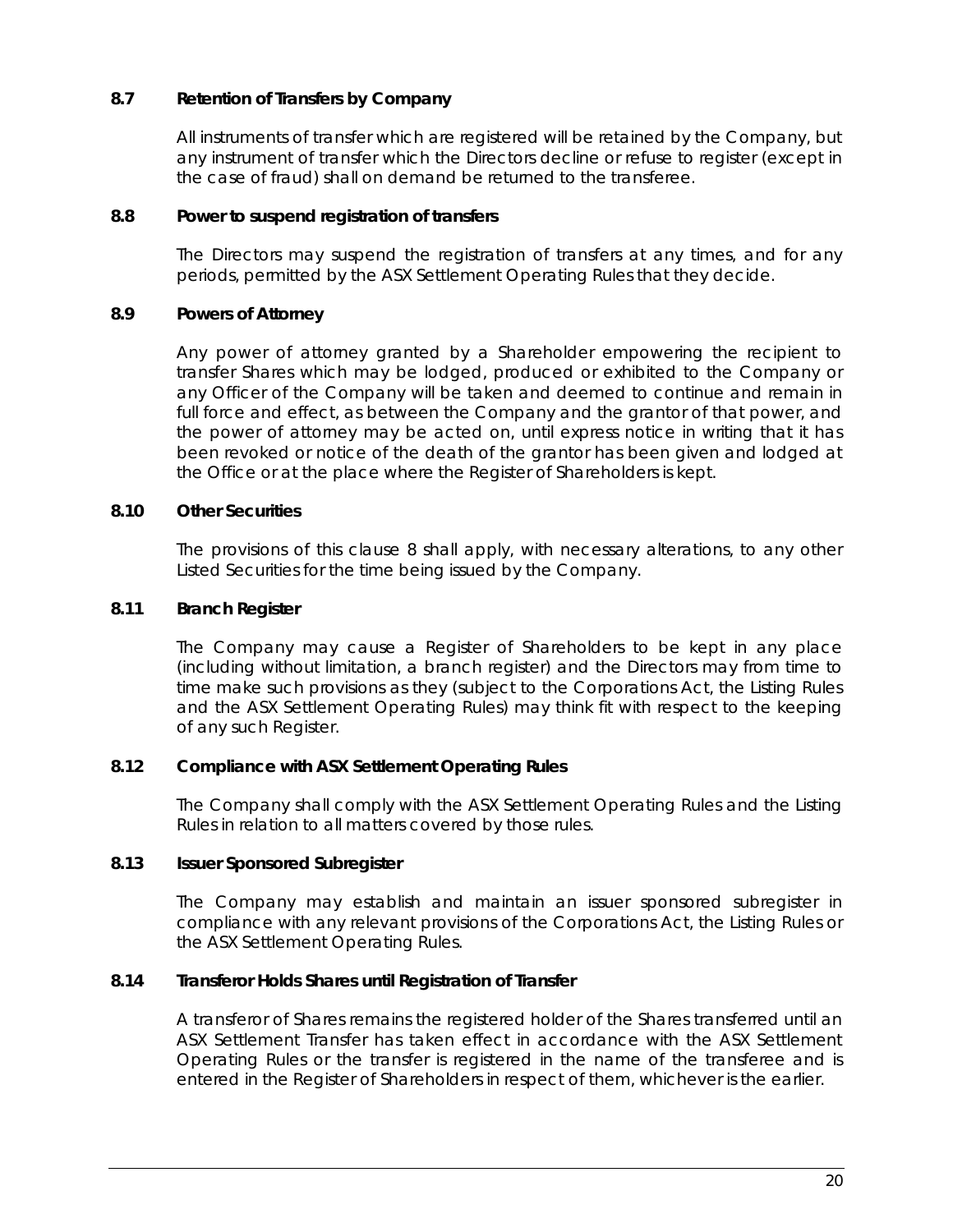## **8.15 Waive**

The Directors may, to the extent the law permits, waive any of the requirements of this clause [8](#page-24-1) and prescribe alternative requirements instead.

## <span id="page-27-0"></span>**9. TRANSMISSION OF SHARES**

## <span id="page-27-3"></span>**9.1 Death of Shareholder Leaving a Will**

On the death of a Shareholder who leaves a will appointing an executor, the executor shall be entitled as from the date of death, and on behalf of the deceased Shareholder's estate, to the same dividends and other advantages and to the same rights whether in relation to meetings of the Company, or voting or otherwise, as the Shareholder would have been entitled to if he or she had not died, whether or not probate of the will has been granted. Nevertheless, if probate of the will is granted to a person or persons other than the executor first referred to in this clause [9,](#page-27-0) his or her executor's rights shall cease, and these rights shall only be exercisable by the person or persons to whom probate is granted as provided in clauses [9.2](#page-27-1) and [9.3.](#page-27-2) The estate of a deceased Shareholder will not be released from any liability to the Company in respect of the Shares.

## <span id="page-27-1"></span>**9.2 Death or Bankruptcy of Shareholder or the Shareholder becomes of unsound mind**

Subject to clause [9.1,](#page-27-3) where the registered holder of a Share dies, becomes bankrupt, or the Shareholder becomes of unsound mind, his or her personal representative or the trustee of his or her estate, as the case may be, shall be entitled upon the production of such information as is properly required by the Directors, to the same dividends and other advantages, and to the same rights (whether in relation to meetings of the Company, or to voting or otherwise), as the registered holder would have been entitled to if he or she had not died or become bankrupt.

#### <span id="page-27-2"></span>**9.3 Registration by Transmission or to Beneficiary**

A person becoming entitled to a Share in consequence of the death or, subject to the *Bankruptcy Act 1966*, the bankruptcy of a Shareholder or the Shareholder becoming of an unsound mind may, upon information being produced that is properly required by the Directors, elect by written notice to the Company either to be registered himself or herself as holder of the Share or to have some other person nominated by the person registered as the transferee of the Share. If this person elects to have another person registered, he or she shall execute a transfer of the Share to that other person.

# **9.4 Limitations to Apply**

All the limitations, restrictions and provisions of this Constitution relating to the right to transfer Shares and the registration of a transfer of Shares are applicable to any notice or transfer as if the death, bankruptcy of the Shareholder or on the Shareholder becoming of unsound mind had not occurred and the notice or transfer were a transfer signed by that Shareholder.

## <span id="page-27-4"></span>**9.5 Death of a Joint Holder**

In the case of the death of a Shareholder who was a joint holder, the survivor or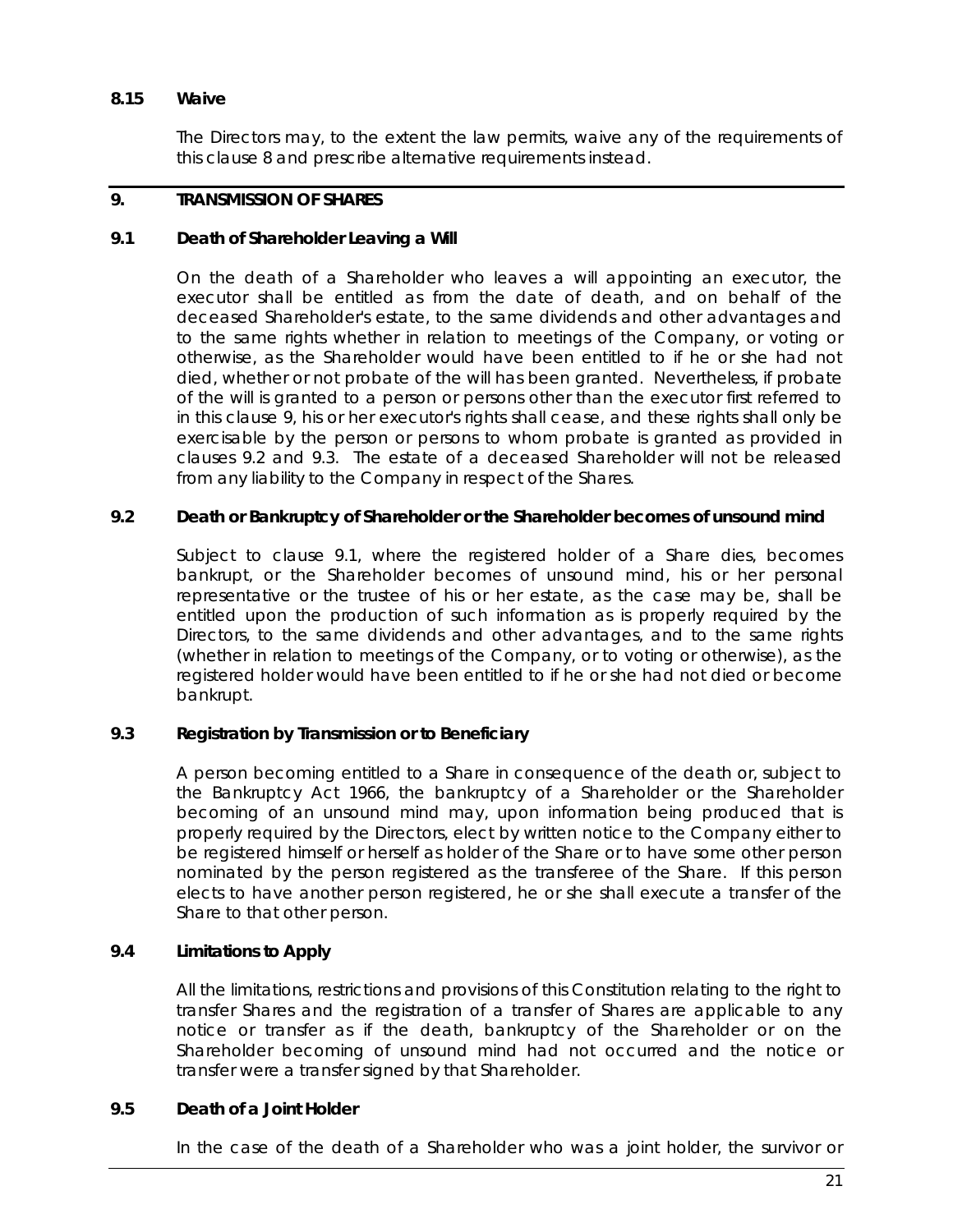survivors shall be the only persons recognised by the Company as having any title to the deceased's interest in the Shares, but this clause [9.5](#page-27-4) does not release the estate of a deceased joint holder from any liability in respect of a Share that had been jointly held by this person with one or more other persons.

## **9.6 Joint Personal Representatives**

Where two or more persons are jointly entitled to any Share in consequence of the death of the registered holder, they shall, for the purpose of this Constitution, be deemed to be joint holders of the Share.

# **9.7 ASX Settlement Transfer**

In the case of an ASX Settlement Transfer the provisions of this clause [9](#page-27-0) are subject to any obligation imposed on the Company or the person entitled to the relevant Shares on the death or bankruptcy of a member by the Listing Rules, the ASX Settlement Operating Rules or any law.

## **9.8 Joint Holders**

If more than three persons are registered as holders of Shares in the Company in the Register of Shareholders (or a request is made to register more than three persons), then only the first three persons will be regarded as holders of Shares in the Company and all other names will be disregarded by the Company for all purposes.

## **10. CHANGES TO CAPITAL STRUCTURE**

#### **10.1 Alterations to Capital**

Subject to the Corporations Act and the Listing Rules, the Company may, by ordinary resolution:

- (a) issue new Shares of such amount specified in the resolution;
- (b) consolidate and divide all or any of its Shares into Shares of larger amount than its existing Shares;
- (c) subject to the Listing Rules, sub-divide all or any of its Shares into Shares of smaller amount, but so that in the sub-division the proportion between the amount paid and the amount (if any) unpaid on each such Share of a smaller amount remains the same; and
- (d) cancel Shares that, at the date of the passing of the resolution, have not been taken or agreed to be taken by any person or have been forfeited and, subject to the Corporations Act, reduce the amount of its share capital by the amount of the Shares so cancelled,

and the Directors may take such action as the Directors think fit to give effect to any resolution altering the Company's share capital.

#### **10.2 Reduction of Capital**

Subject to the Corporations Act and the Listing Rules, the Company may reduce its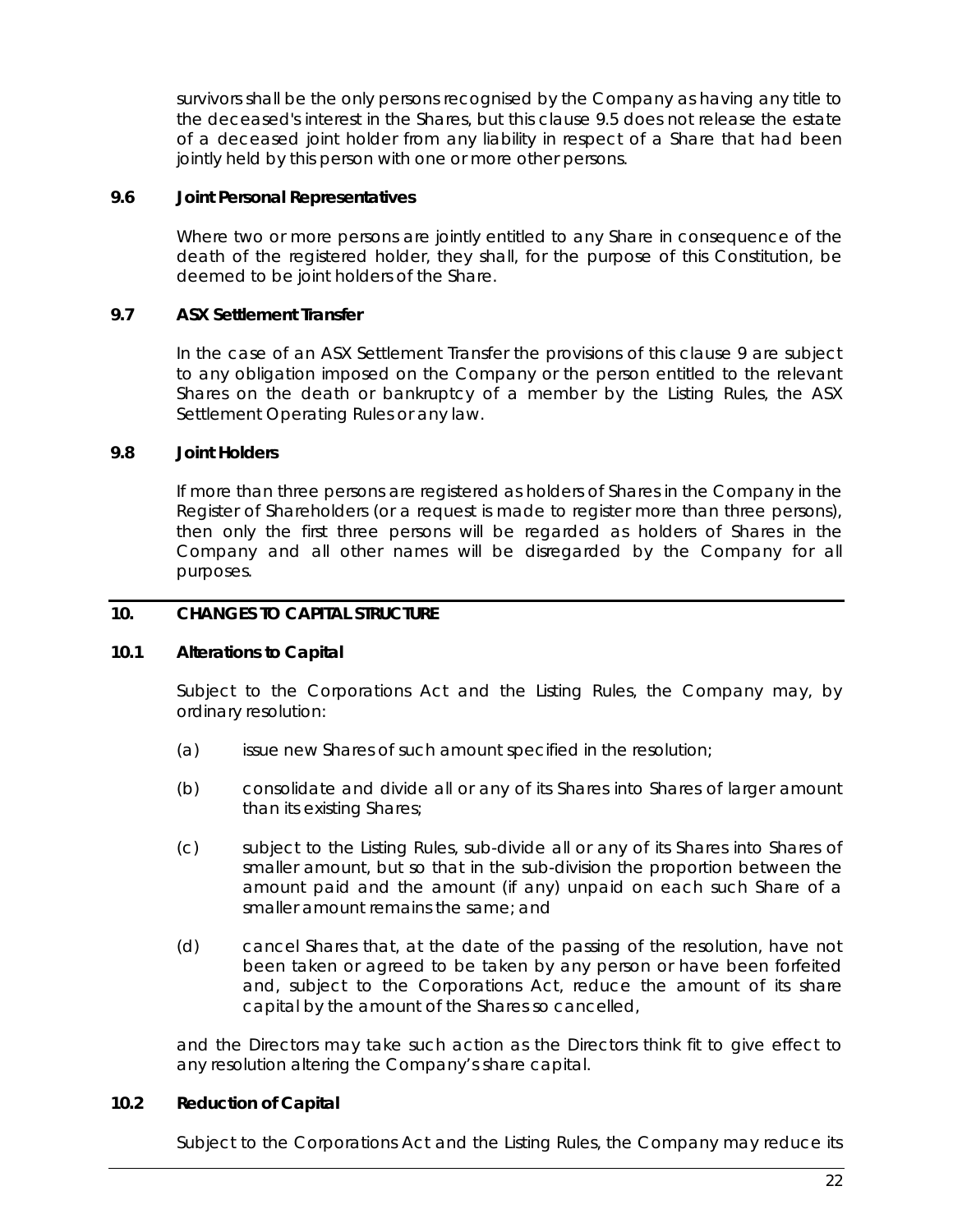share capital in any way including, but not limited to, distributing to shareholders securities of any other body corporate and, on behalf of the shareholders, consenting to each shareholder becoming a member of that body corporate and agreeing to be bound by the constitution of that body corporate.

## **10.3 Buy-Backs**

- (a) In this clause "Buy-Back Provisions" means the provisions of Part 2J.1 Division 2 of the Corporations Act.
- (b) The Company may, subject to the Corporations Act and the Listing Rules and in accordance with the Buy-Back Provisions, purchase its own Shares on such terms and at such times as may be determined by the Directors from time to time.
- (c) The Company may give financial assistance to any person or entity for the purchase of its own Shares in accordance with the Buy-Back Provisions on such terms and at such times as may be determined by the Directors from time to time.

# **10.4 Fractions**

If as a result of any issue of shares or any alteration to the Company's share capital any Shareholders would become entitled to fractions of a share, the Directors may deal with those fractions as the Directors think fit including by:

- (a) ignoring fractional entitlements or making cash payments in lieu of fractional entitlements;
- (b) appointing a trustee to deal with any fractions on behalf of Shareholders; and
- (c) rounding up each fractional entitlement to the nearest whole share by capitalising any amount available for capitalisation under clause [23.1](#page-53-0) even though only some of the Shareholders participate in the capitalisation.

## <span id="page-29-0"></span>**11. WRITTEN RESOLUTIONS**

Where the Company has only one Shareholder, to the extent permitted by law, a resolution in writing signed by that Shareholder, shall be as valid and effectual as if it had been passed at a meeting of Shareholders duly convened and held. A facsimile transmission, an email bearing the signature of the Shareholder or an email of the Shareholder addressed to an officer of the Company confirming agreement with the resolution and undertaking to sign the resolution as soon as practicable shall be deemed to be a document in writing signed by the Shareholder.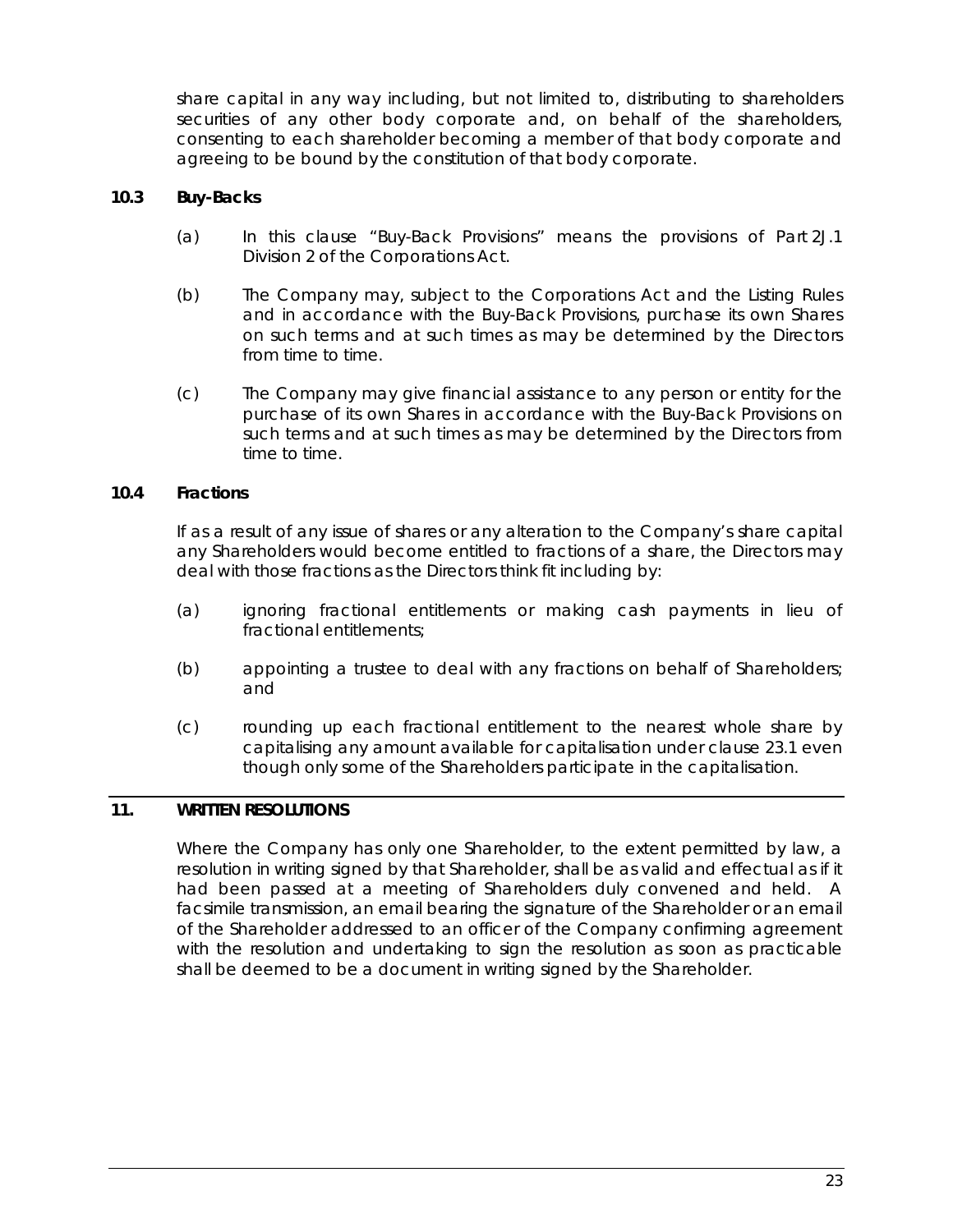## **12. GENERAL MEETINGS**

## <span id="page-30-0"></span>**12.1 Convening of General Meetings of Shareholders by Directors' Resolution**

The Directors may, by a resolution passed by a majority of Directors, convene a general meeting of Shareholders in accordance with this clause [11](#page-29-0) and the requirements of the Corporations Act.

## **12.2 Change of place or postponement of a General Meeting of Shareholders**

The Directors may, subject to the Corporations Act and the Listing Rules, postpone a meeting of Shareholders or change the place for a general meeting of Shareholders by giving written notice to ASX. If a meeting of Shareholders is postponed for one month or more, the Company must give new notice of the postponed meeting. The only business that may be transacted at a general meeting the holding of which is postponed is the business specified at the original meeting.

#### **12.3 Convening of General Meetings of Shareholders by a Director or requisition**

Any Director may, whenever he or she thinks fit, convene a general meeting of Shareholders, and a general meeting shall also be convened on requisition as is provided for by the Corporations Act, or in default, may be convened by such requisitions as empowered to do so by the Corporations Act. If there are no Directors for the time being, a Secretary may convene a general meeting of Shareholders for the purpose of enabling the election of Directors but for no other purpose. A general meeting may be held at two or more venues simultaneously using any technology that gives the Shareholders as a whole a reasonable opportunity to participate.

# **12.4 Cancellation of a General Meeting of Shareholders**

- (a) A general meeting of Shareholders convened by the Directors in accordance with clause [12.1](#page-30-0) may be cancelled by a resolution passed by a majority of Directors.
- (b) A general meeting of shareholders convened on a requisition as provided for by the Corporations Act, may, if the application for requisition is withdrawn in writing, be cancelled by a resolution passed by a majority of Directors.
- (c) Notice of the cancellation of a general meeting of Shareholders must be given to the Shareholders in accordance with clause [26,](#page-55-1) but notice of such cancellation must be given to each Shareholder not less than two (2) days prior to the date on which the meeting was proposed to be held.

# **12.5 Notice**

A notice of a general meeting shall be given in accordance with the requirements of the Corporations Act, clause [26](#page-55-1) and the Listing Rules, and:

- (a) must specify the place, the day and the time of the meeting;
- (b) must state the general nature of the business to be transacted at the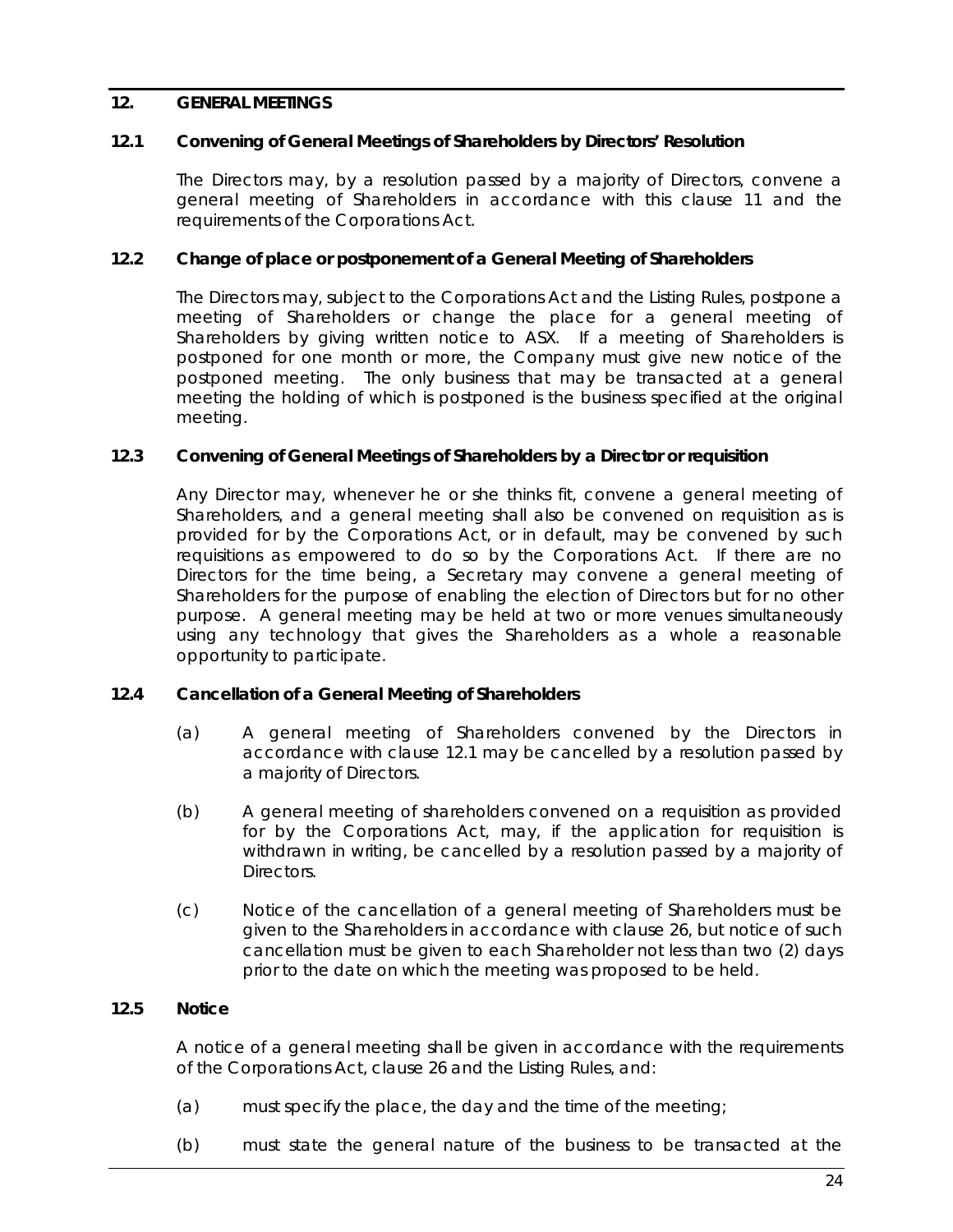meeting;

- (c) must, if a special resolution is proposed at the meeting, set out an intention to propose the special resolution and state the resolution;
- (d) must include such statements about the appointment of proxies as are required by the Corporations Act;
- (e) must specify a place and fax number for the purposes of receipt of proxy appointments; and
- (f) may specify an electronic address for the purposes of receipt of proxy appointments,

and shall include any other information required to be included in the notice by the Listing Rules. The non-receipt of a notice of a general meeting by a Shareholder or the accidental omission to give this notice to a Shareholder shall not invalidate any resolution passed at the meeting.

# **12.6 Irregularities in giving notice**

A person who attends any general meeting waives any objection that the person may have to any failure to give notice or any other irregularity in the notice of that meeting unless that person objects to the holding of the meeting at the start of the meeting. The accidental failure to give notice of a general meeting to, or the nonreceipt of the notice by, any person entitled to receive notice of that meeting does not invalidate the proceedings at the meeting or any resolution passed at that meeting.

# **12.7 Business at General Meeting**

Subject to the Corporations Act, only matters that appear in a notice of meeting shall be dealt with at a general meeting or an annual general meeting, as the case may be.

# **12.8 Notice to Home Branch**

- (a) The Company shall notify the Home Branch of any meeting at which Directors are to be elected at least 5 Business Days before the closing day for receipt of nominations for Directors, and in any other case (other than a meeting to pass a special resolution) at least 10 Business Days before the meeting is held, and in the case of a meeting convened to pass a special resolution, at least 15 Business Days before the meeting is held. All notices convening meetings shall specify the place, date and hour of the meeting, and shall set out all resolutions to be put to the meeting.
- (b) The Company shall notify the Home Branch as soon as is practicable after any general meeting in the case of special business as to whether or not the resolutions were carried and in the case of ordinary business as to which of those resolutions were not carried or were amended or were withdrawn.

# **12.9 Annual General Meeting**

An annual general meeting shall be held in accordance with the requirements of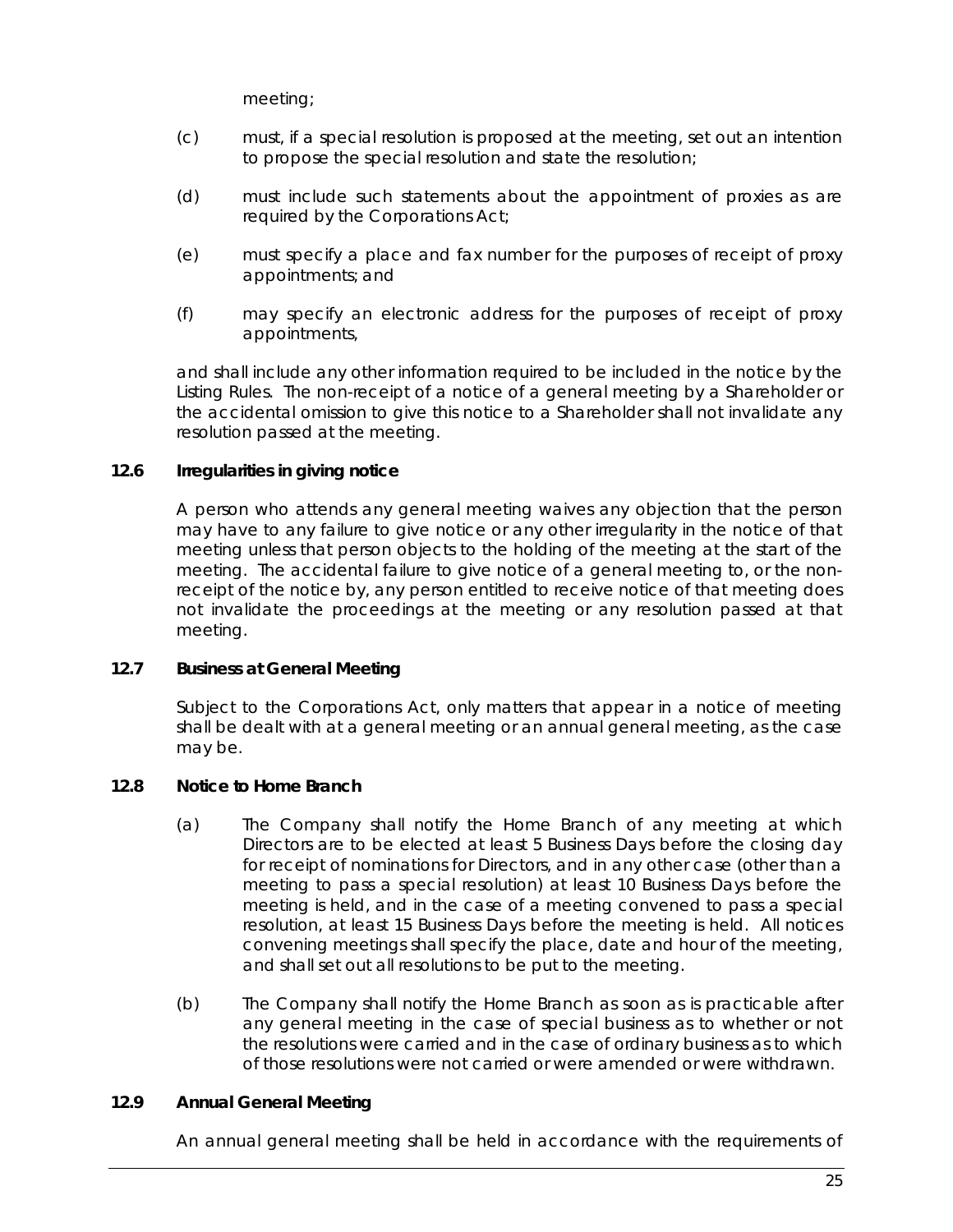the Corporations Act.

# **13. PROCEEDINGS AT GENERAL MEETINGS**

# **13.1 Quorum**

No business, the election of a chairman and the adjournment of the meeting, shall be transacted at any general meeting unless a quorum is present comprising two Shareholders present in person, by proxy, attorney or Representative. For the purpose of determining whether a quorum is present, a person attending as a proxy, attorney or Representative, shall be deemed to be the Shareholder present in person. If a quorum is not present within 30 minutes after the time appointed for a general meeting, the meeting, if convened upon a requisition shall be dissolved, but in any other case, it shall stand adjourned to a date and at the time and place to be fixed by the Directors. If at such adjourned meeting a quorum is not present within 30 minutes after the time appointed for the adjourned meeting, the meeting is dissolved.

## **13.2 Persons Entitled to Attend a General Meeting**

The persons entitled to attend a general meeting shall be:

- (a) Shareholders, in person, by proxy, attorney or Representative;
- (b) Directors and public officers of the Company;
- (c) the Company's auditor; and
- (d) any other person or persons as the chairman may approve.

#### <span id="page-32-0"></span>**13.3 Refusal of Admission to Meetings**

The chairman of a general meeting may refuse admission to a person, or require a person to leave and not return to, a meeting if the person:

- (a) refuses to permit examination of any article in the person's possession;
- (b) is in possession of any:
	- (i) electronic or broadcasting or recording device;
	- (ii) placard or banner; or
	- (iii) other article,

which the chairman considers to be dangerous, offensive or liable to cause disruption;

- (c) causes any disruption to the meeting; or
- (d) is not entitled to attend the meeting under the Corporations Act or this Constitution.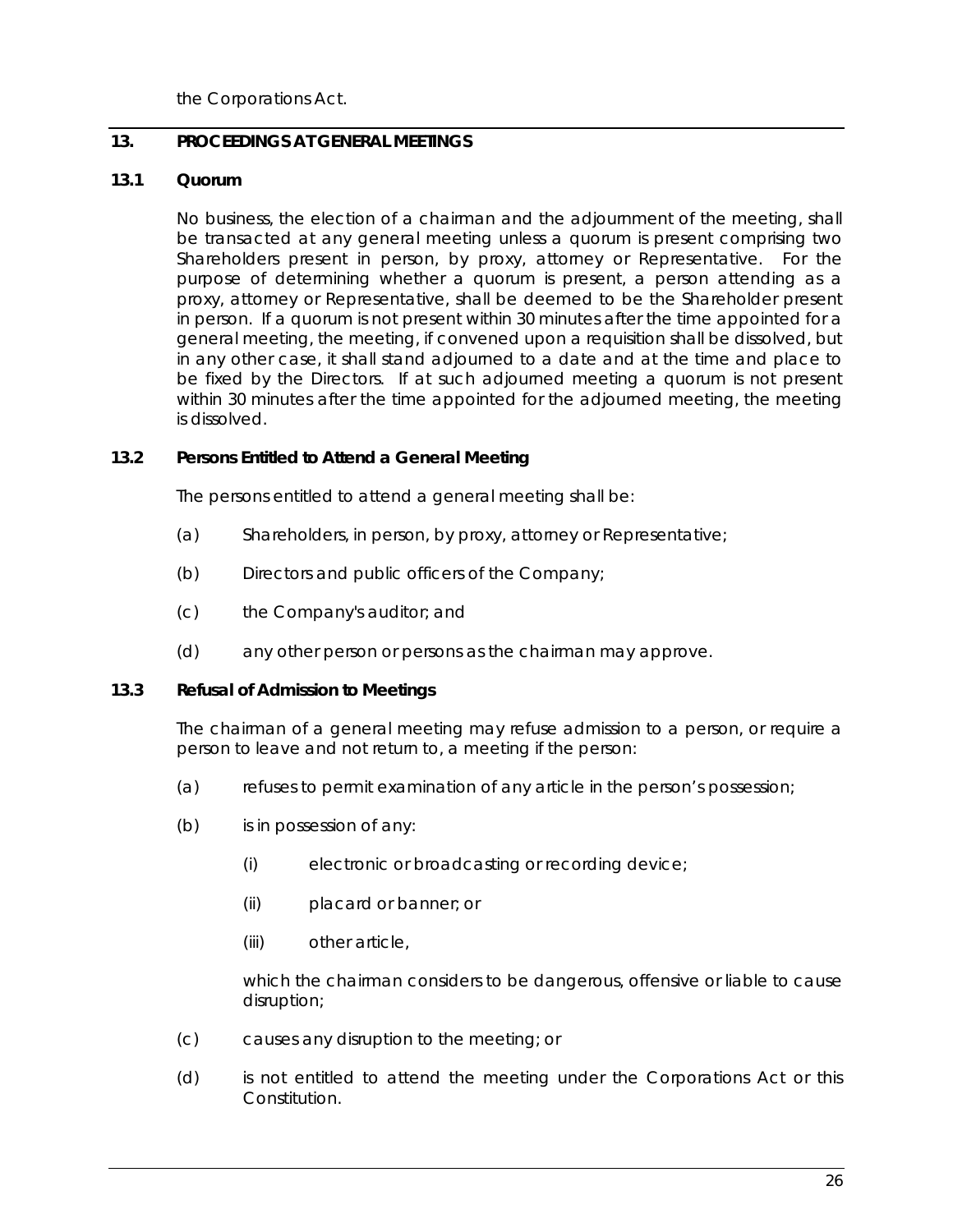The Chairman may delegate the powers conferred by this clause [13.3](#page-32-0) to any person. Nothing in this clause limits the powers conferred on the chairman by law.

# **13.4 Insufficient room**

The chairman may arrange for any persons attending the meeting who the chairman considers cannot reasonably be accommodated in the place where the meeting is to take place to attend or observe the meeting from a separate place using any technology that gives members present at the meeting as a whole a reasonable opportunity to participate in the meeting.

# **13.5 Chairman**

The person elected as the chairman of the Directors' meeting under clause [16.9](#page-45-0) shall, if willing, preside as chairman at every general meeting. Where a general meeting is held and a chairman has not been elected under clause [16.9](#page-45-0) or the chairman or, in his absence, the vice-chairman is not present within 15 minutes after the time appointed for holding of the meeting or is unwilling to act:

- (a) the Directors present may elect a chairman of the meeting; or
- (b) if no chairman is elected in accordance with subsection (a), the Shareholders present shall elect one of their number to be the acting chairman of the meeting.

# **13.6 Vacating Chair**

At any time during a meeting and in respect of any specific item or items of business, the chairman may elect to vacate the chair in favour of another person nominated by the chairman (which person must be a Director unless no Director is present or willing to act). That person is to be taken to be the chairman and will have all the power of the chairman (other than the power to adjourn the meeting), during the consideration of that item of business or those items of business.

# **13.7 Disputes Concerning Procedure**

If there is a dispute at a general meeting about a question of procedure, the chairman may determine the question.

# **13.8 General Conduct**

The general conduct of each general meeting of the Company and the procedures to be adopted at the meeting will be determined by the chairman, including the procedure for the conduct of the election of Directors.

# **13.9 Adjournment**

The chairman may adjourn the meeting from time to time and from place to place, but no business shall be transacted on the resumption of any adjourned meeting other than the business left unfinished at the meeting from which the adjournment took place. A poll cannot be demanded on any resolution concerning the adjournment of a general meeting except by the chairman.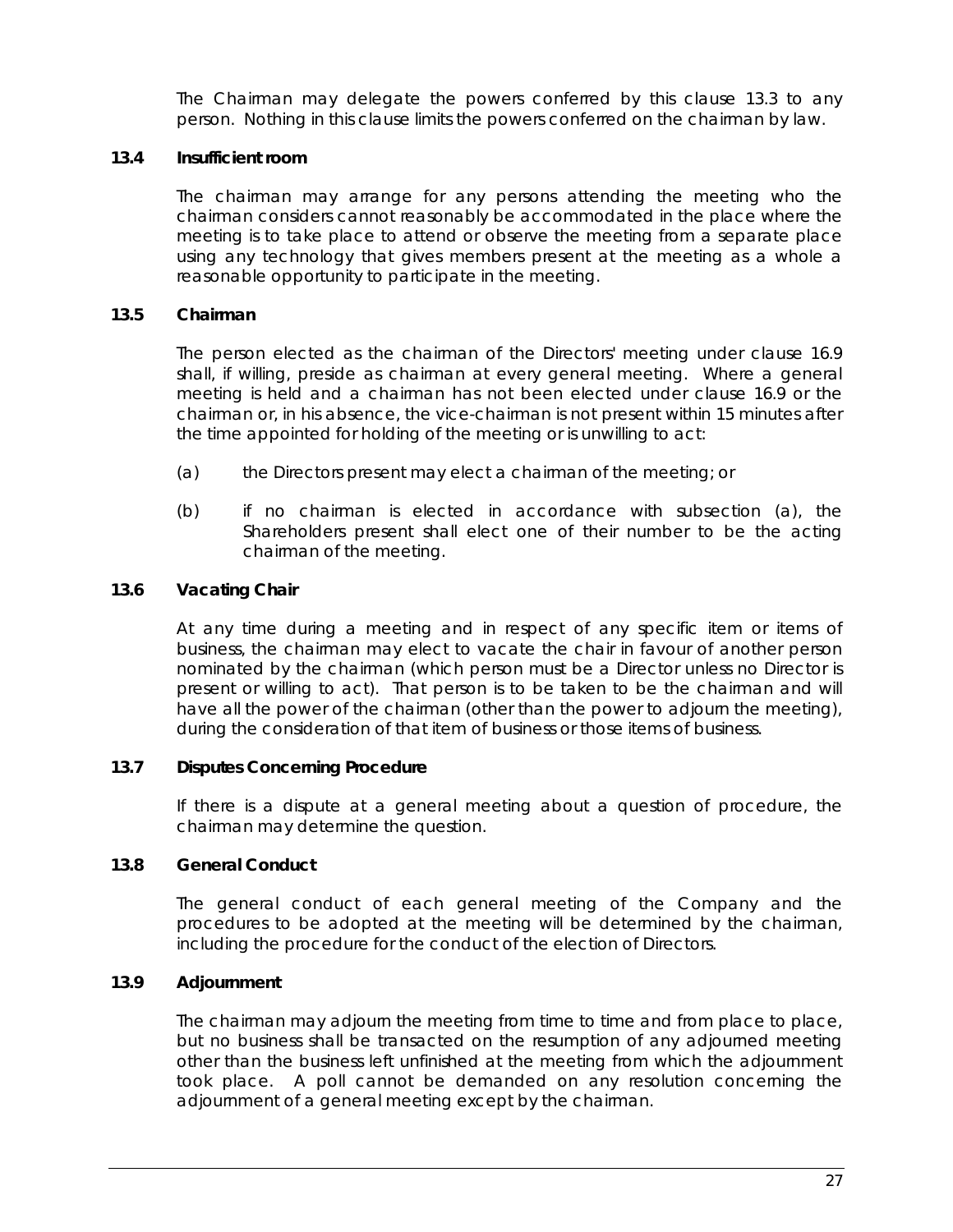# <span id="page-34-0"></span>**13.10 Notice of Resumption of Adjourned Meeting**

When a meeting is adjourned for 30 days or more, notice of the resumption of the adjourned meeting shall be given in the same manner as for the original meeting, but otherwise, it is not necessary to give any notice of any adjournment or of the business to be transacted on the resumption of the adjourned meeting.

#### **13.11 How resolutions are decided**

Subject to the requirements of the Corporations Act, a resolution is taken to be carried if a majority of the votes cast on the resolution are in favour of it.

## **13.12 Casting Vote**

In the case of an equality of votes, the chairman of the meeting shall have a second or casting vote.

## **13.13 Voting Rights**

Subject to any rights or restrictions for the time being attached to any class or classes of Shares, at meetings of Shareholders or classes of Shareholders:

- (a) each Shareholder entitled to vote may vote in person or by proxy, attorney or Representative;
- (b) on a show of hands, every person present who is a Shareholder or a proxy, attorney or Representative of a Shareholder has one vote (even though he or she may represent more than one member); and
- (c) on a poll, every person present who is a Shareholder or a proxy, attorney or Representative of a Shareholder shall, in respect of each fully paid Share held by him, or in respect of which he is appointed a proxy, attorney or Representative, have one vote for the Share, but in respect of partly paid Shares, shall have such number of votes being equivalent to the proportion which the amount paid (not credited) is of the total amounts paid and payable in respect of those Shares (excluding amounts credited).

# **13.14 Voting - Show of Hands**

At any general meeting a resolution put to the vote of the meeting shall be decided on a show of hands unless a poll is demanded in accordance with clause [13.16.](#page-35-0)

#### **13.15 Results of Voting**

Unless a poll is so demanded, a declaration by the chairman that a resolution has on a show of hands been carried or carried unanimously or by a particular majority, or lost, and an entry to that effect in the book containing the minutes of the proceedings of general meetings of the Company, is conclusive evidence of the fact without proof of the number or proportion of the votes recorded in favour of or against the resolution.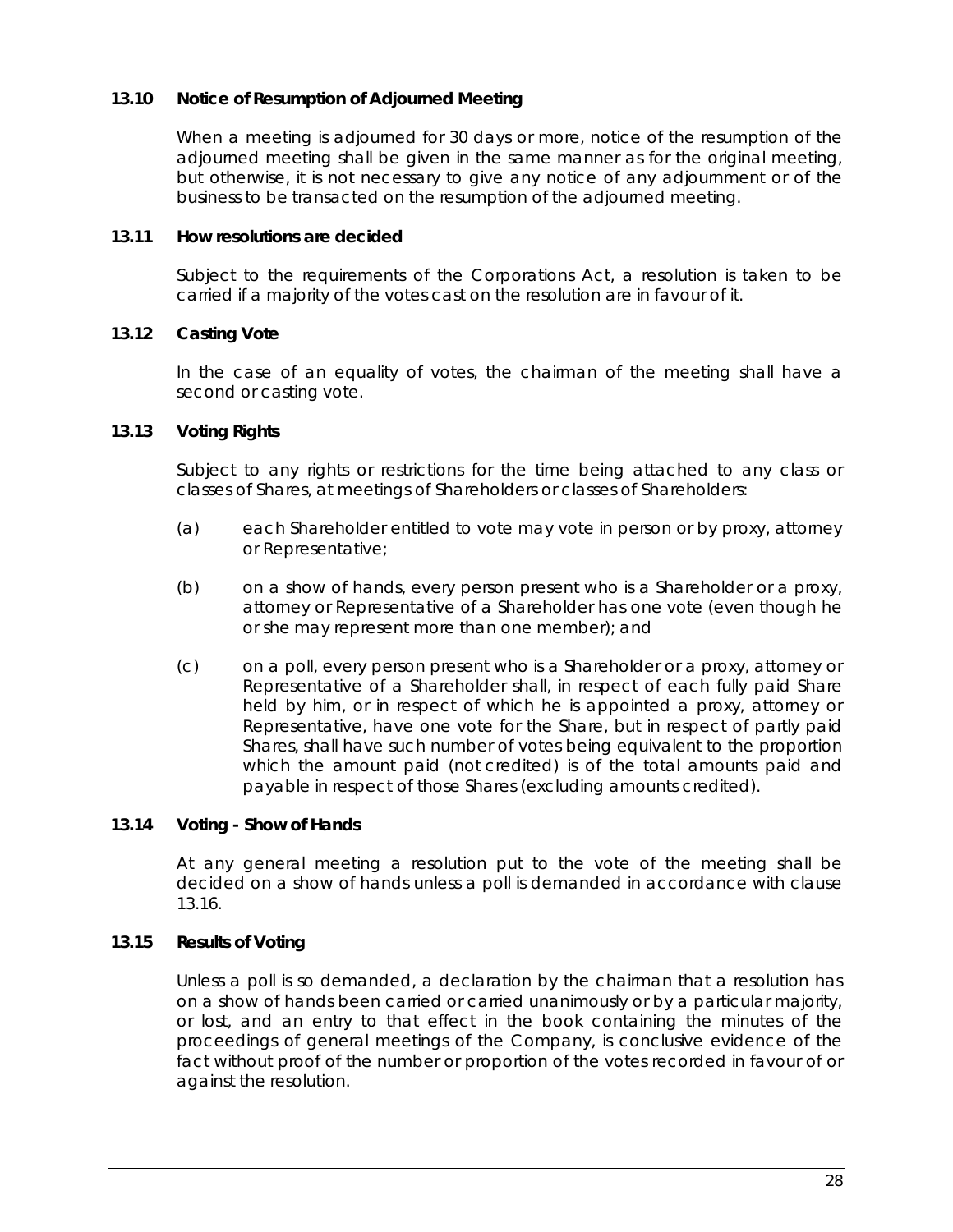## <span id="page-35-0"></span>**13.16 Poll**

A poll may be demanded before or immediately upon the declaration of the result of the show of hands by:

- (a) the chairman of the general meeting;
- (b) at least 5 Shareholders present in person or by proxy, attorney or Representative having the right to vote on the resolution; or
- (c) any one or more Shareholders holding not less than 5% of the total voting rights of all Shareholders having the right to vote on the resolution.

## **13.17 Manner of Taking Poll**

If a poll is duly demanded, it shall be taken in such manner and either at once or after an interval or adjournment or otherwise as the chairman directs, and the result of the poll shall be the resolution of the meeting at which the poll was demanded. A poll demanded on the election of a chairman or on a question of adjournment shall be taken forthwith.

## **13.18 Meeting May Continue**

A demand for a poll shall not prevent the continuation of the meeting for the transaction of other business.

## **13.19 Voting by Joint Holders**

In the case of joint holders of Shares, the vote of the senior who tenders a vote, whether in person or by proxy, attorney or Representative, shall be accepted to the exclusion of the votes of the other joint holders and, for this purpose, seniority shall be determined by the order in which the names stand in the Register of Shareholders.

#### **13.20 Shareholder under Disability**

If a Shareholder is of unsound mind or is a person whose person or estate is liable to be dealt with in any way under the law relating to mental health, his committee or trustee or any other person that properly has the management of his estate may exercise any rights of the Shareholder in relation to a general meeting as if the committee, trustee or other person were the Shareholder.

#### **13.21 Payment of Calls**

A Shareholder is not entitled to any vote at a general meeting unless all calls presently payable by him in respect of Shares have been paid. Nothing in this clause prevents such a Shareholder from voting at a general meeting in relation to any other Shares held by that Shareholder provided all calls and other sums payable by him have been paid on those other Shares.

## **13.22 Objection to Voting**

An objection may be raised to the qualification of a voter only at the meeting or adjourned meeting at which the vote objected to is given or tendered. This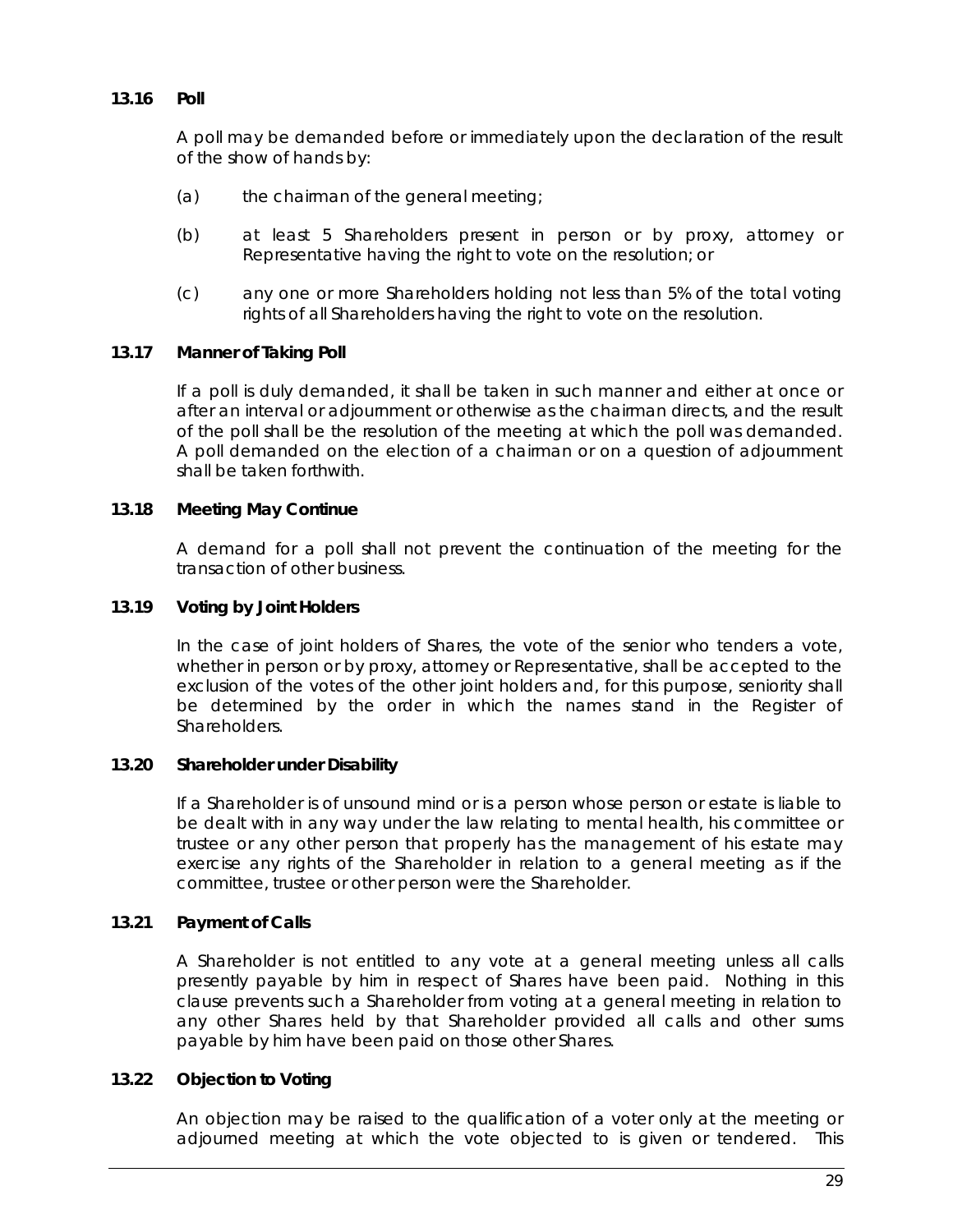objection shall be referred to the chairman of the meeting, whose decision shall be final. A vote not disallowed pursuant to such an objection is valid for all purposes.

# <span id="page-36-0"></span>**13.23 Restrictions on voting**

A Shareholder is not entitled to vote on a resolution at a general meeting if they are prevented from doing so by the Corporations Act, the Listing Rules or this Constitution. The Company must disregard any vote purported to be cast on a resolution by a member or a Representative, proxy or attorney in breach of this clause [13.23.](#page-36-0)

# **13.24 Proxies**

A Shareholder who is entitled to attend and cast a vote at a general meeting may appoint a person as the Shareholder's proxy to attend and vote for the Shareholder at the general meeting. The appointment may specify the proportion or number of votes that the proxy may exercise. Each Shareholder may appoint a proxy. A Shareholder who is entitled to cast 2 or more votes at the meeting may appoint 2 proxies. If the Shareholder appoints 2 proxies and the appointment does not specify the proportion of votes that the proxy may exercise, each proxy may exercise half the votes. Any fraction of votes resulting from the application of this clause [13.23](#page-36-0) shall be disregarded. An instrument appointing a proxy:

- (a) shall be in writing under the hand of the appointor or of his attorney, or, if the appointor is a corporation, executed in accordance with the Corporations Act;
- (b) may specify the manner in which the proxy is to vote in respect of a particular resolution and, where an instrument of proxy so provides, the proxy is not entitled to vote on the resolution except as specified in the instrument;
- (c) shall be deemed to confer authority to demand or join in demanding a poll;
- (d) shall be in such form as the Directors determine and which complies with Division 6 of Part 2G.2 of the Corporations Act;
- <span id="page-36-1"></span>(e) shall not be valid unless the original instrument and the power of attorney or other authority (if any) under which the instrument is signed, or a copy or facsimile which appears on its face to be an authentic copy of that proxy, power or authority, is or are deposited or sent by facsimile transmission to the Registered Office, or at such other place (being the place or being in the reasonable proximity of the place at which the meeting is to be held) as is specified for that purpose in the notice convening the meeting (with any Duty paid where necessary), by the time (being not less than 48 hours) prior to the commencement of the meeting (or the resumption of the meeting if the meeting is adjourned and notice is given in accordance with clause [13.10\)](#page-34-0) as shall be specified in the notice convening the meeting (or the notice under clause [13.10,](#page-34-0) as the case may be); and
- (f) shall comply with the Listing Rules.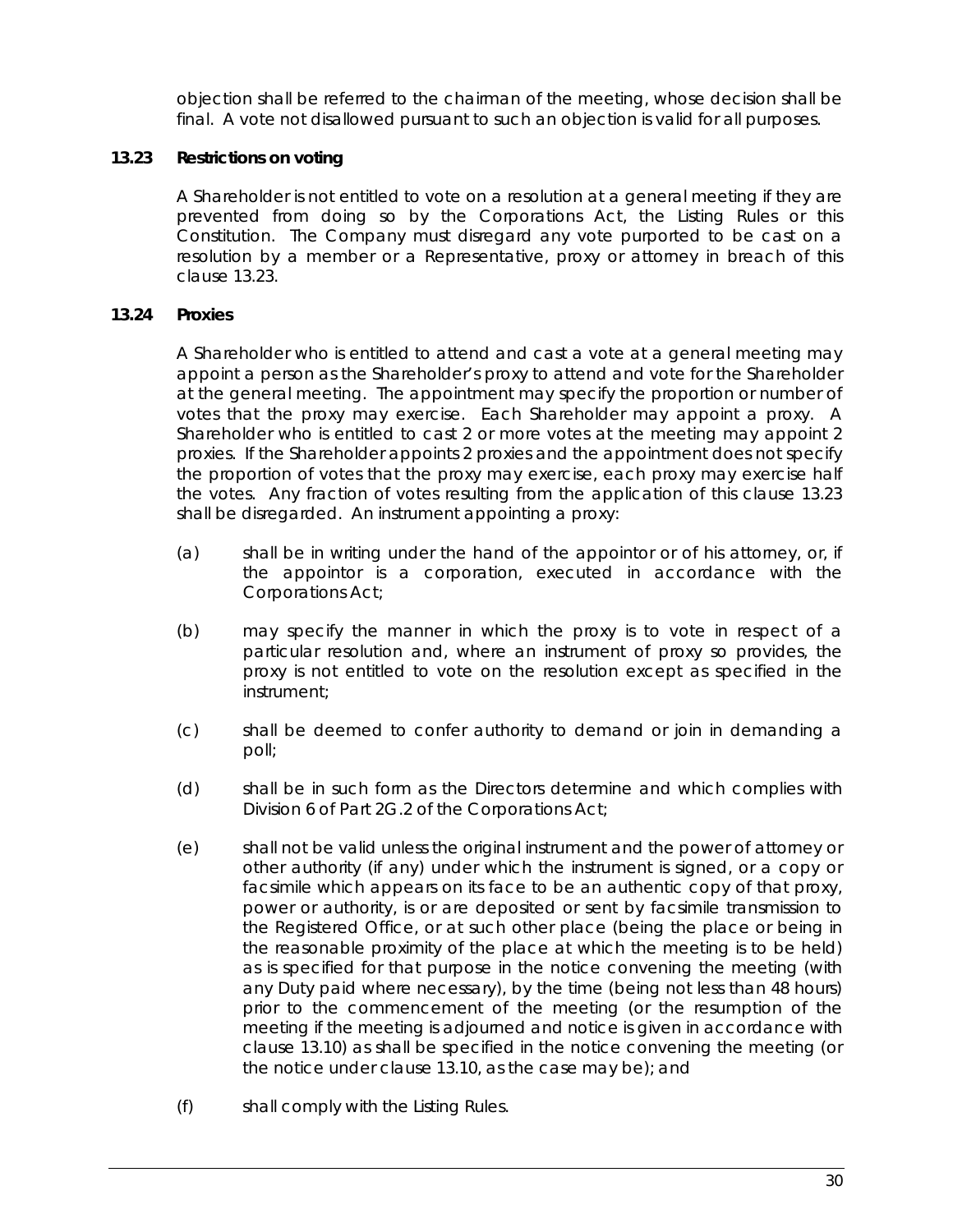# **13.25 Electronic Appointment of Proxy**

For the purposes of clause [13.23,](#page-36-0) a proxy appointment received at an electronic address will be taken to be signed by the appointor if:

- (a) a personal identification code allocated by the Company to the appointor has been input into the appointment;
- (b) the appointment has been verified in another manner approved by the Directors; or
- (c) is otherwise authenticated in accordance with the Corporations Act.

# **13.26 Name of proxy**

A proxy form issued by the Company must allow for the insertion of the name of the person to be primarily appointed as proxy and may provide that, in circumstances and on conditions specified in the form that are not inconsistent with this Constitution, the chairman of the relevant meeting (or another person specified in the form) is appointed as proxy.

# **13.27 Incomplete proxy appointment**

Where an instrument appointing a proxy has been received by the Company within the period specified in clause [13.24\(e\)](#page-36-1) and the Company considers that the instrument has not been duly executed or authenticated or is otherwise incomplete (other than by reason only that the name or office of the proxy has not been completed), the board, in its discretion, may:

- (a) return the instrument appointing the proxy to the appointing Shareholder; and
- (b) request that the appointing Shareholder take such steps to complete, sign, execute or authenticate the proxy instrument within the time period notified to the appointing Shareholder.

# **13.28 No right to speak or vote if appointing Shareholder present**

The appointment of a proxy is not revoked if the appointing Shareholder is present in person or by Representative at a general meeting but the proxy must not speak or vote at the meeting while the appointing Shareholder is so present.

# **13.29 Rights where 2 proxies or attorneys are appointed**

Where a Shareholder appoints 2 proxies or attorneys to vote at the same general meeting:

- (a) on a show of hands, if more than one proxy or attorney attends, neither may vote; and
- (b) on a poll, each proxy or attorney may only exercise votes in respect of those shares or voting rights the proxy or attorney represents.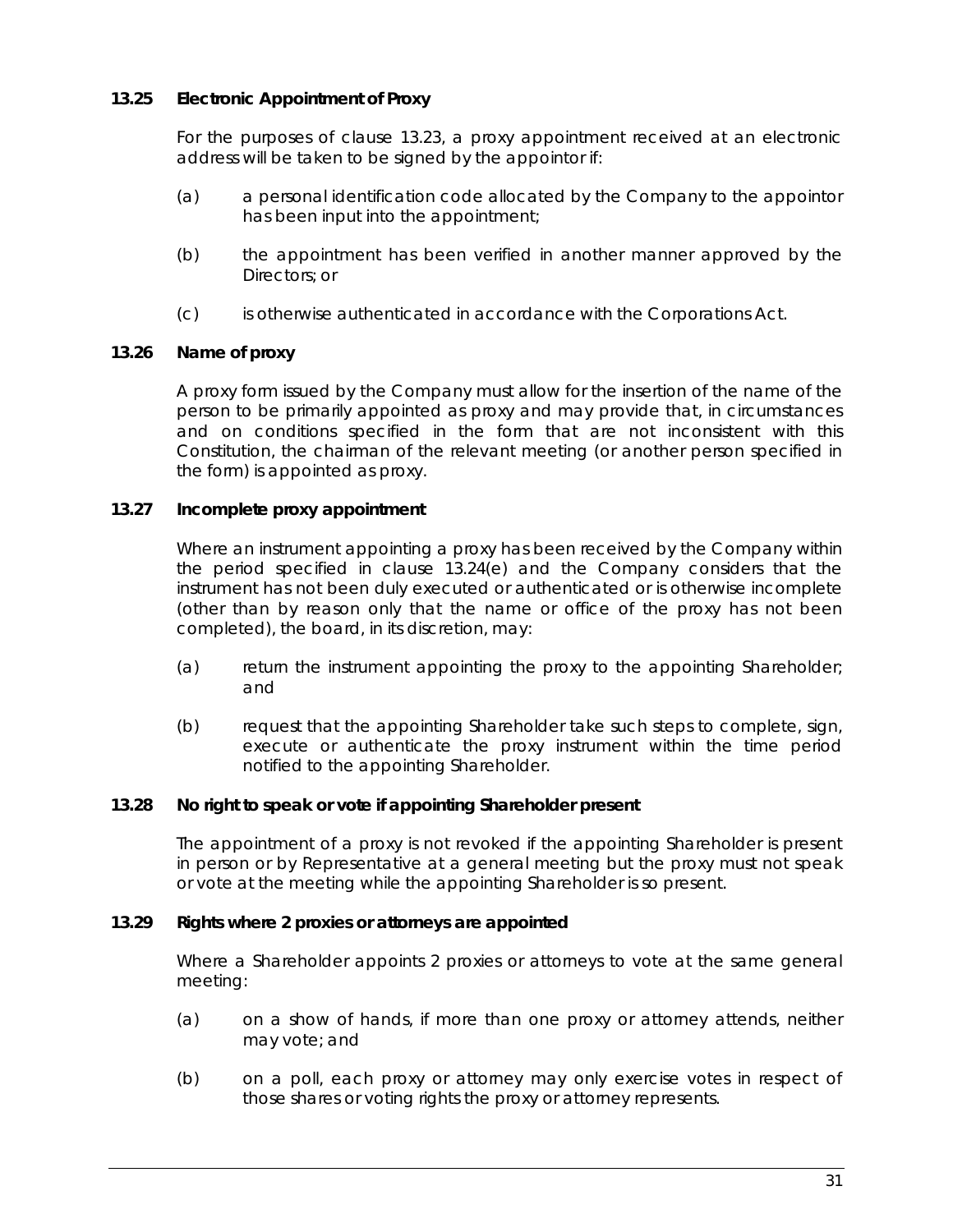# <span id="page-38-1"></span>**13.30 More than 2 proxies or attorneys appointed**

If the Company receives notice of the appointment of a proxy or attorney in accordance with this Constitution that results in more than 2 proxies or attorneys being entitled to act at a general meeting then in determining which proxies or attorneys may act at that meeting:

- (a) a proxy or attorney appointed for that particular meeting may act ahead of any proxy or attorney whose appointment is a standing appointment; and
- (b) subject to clause [13.30\(a\)](#page-38-1) the proxies or attorneys whose appointments are received by the Company most recently in time may act.

# **13.31 Proxy Votes**

A vote given in accordance with the terms of an instrument of proxy or attorney is valid notwithstanding the previous death or unsoundness of mind of the principal, the revocation of the instrument (or the authority under which the instrument was executed) or the transfer of the Share in respect of which the instrument or power is given, if no intimation in writing of the death, unsoundness of mind, revocation or transfer has been received by the Company at the Registered Office before the commencement of the meeting or adjourned meeting at which the instrument is used or the power is exercised.

# <span id="page-38-0"></span>**13.32 Representatives of Corporate Shareholders**

A body corporate (the **appointor**) that is a Shareholder may authorise, in accordance with section 250D of the Corporations Act, by resolution of its Directors or other governing body, such person or persons as it may determine to act as its Representative at any general meeting of the Company or of any class of Shareholders. A person so authorised shall be entitled to exercise all the rights and privileges of the appointor as a Shareholder. When a Representative is present at a general meeting of the Company, the appointor shall be deemed to be personally present at the meeting unless the Representative is otherwise entitled to be present at the meeting. The original form of appointment of a Representative, a certified copy of the appointment, or a certificate of the body corporate evidencing the appointment of a Representative is evidence of a Representative having been appointed.

# <span id="page-38-2"></span>**13.33 More than one Representative present**

If more than one Representative appointed by a Shareholder (and in respect of whose appointment the Company has not received notice of revocation) is present at a general meeting then:

- (a) a Representative appointed for that particular meeting may act to the exclusion of a Representative whose appointment is a standing appointment; and
- (b) subject to clause [13.33\(a\),](#page-38-2) the Representative appointed most recently in time may act to the exclusion of a Representative appointed earlier.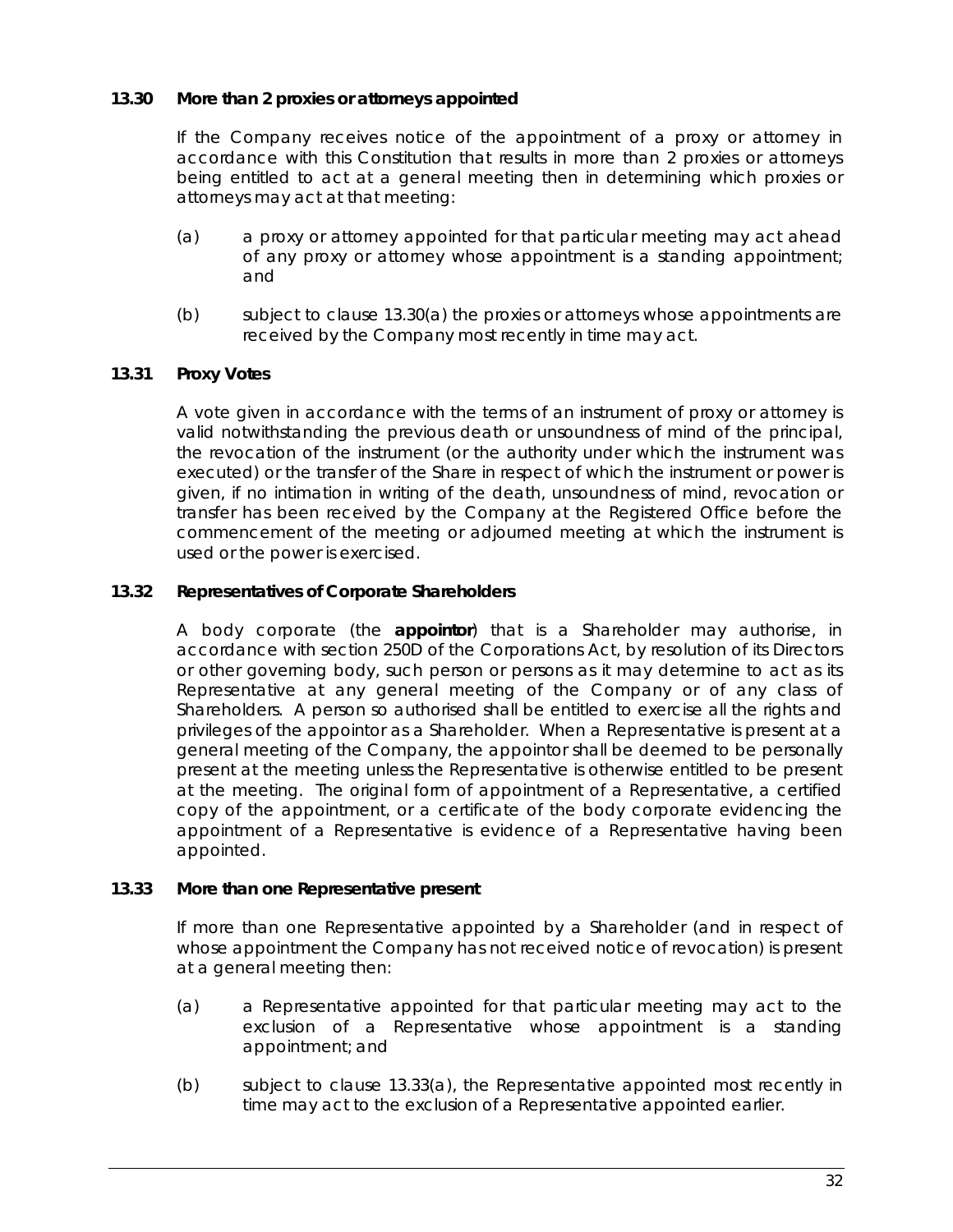# <span id="page-39-0"></span>**13.34 Rights of Representatives, proxies and attorneys**

Subject to clauses [13.23](#page-36-0) to [13.33,](#page-38-2) unless the terms of appointment of a Representative, proxy or attorney provide otherwise, the Representative, proxy or attorney:

- (a) has the same rights to speak, demand a poll, join in the demanding of a poll or act generally at the meeting as the appointing Shareholder would have if the Shareholder had been present;
- (b) is taken to have authority to vote on any amendment moved to the proposed resolutions, any motion that the proposed resolutions not be put or any similar motion and any procedural resolution, including any resolution for the election of a chairman or the adjournment of a general meeting; and
- (c) may attend and vote at any postponed or adjourned meeting unless the appointing Shareholder gives the Company notice in writing to the contrary not less than 48 hours before the time to which the holding of the meeting has been postponed or adjourned.

This clause [13.34](#page-39-0) applies even if the terms of appointment of a Representative, proxy or attorney refers to specific resolutions or to a specific meeting to be held at a specific time.

# **14. THE DIRECTORS**

# <span id="page-39-1"></span>**14.1 Number of Directors**

The Company shall at all times have at least 3 Directors. The number of Directors shall not exceed 9. Subject to the Corporations Act, the Company may, by ordinary resolution, increase or reduce the number of Directors and may also determine in what rotation the increased or reduced number is to go out of office. Subject to any resolution of the Company determining the maximum and minimum numbers of Directors, the Directors may from time to time determine the respective number of Executive and Non Executive Directors.

#### <span id="page-39-2"></span>**14.2 Rotation of Directors**

Subject to clause [18.4,](#page-49-0) at the Company's annual general meeting in every year, one-third of the Directors for the time being, or, if their number is not a multiple of 3, then the number nearest one-third (rounded upwards in case of doubt), shall retire from office, provided always that no Director except a Managing Director shall hold office for a period in excess of 3 years, or until the third annual general meeting following his or her appointment, whichever is the longer, without submitting himself for re-election. The Directors to retire at an annual general meeting are those who have been longest in office since their last election, but, as between persons who became Directors on the same day, those to retire shall (unless they otherwise agree among themselves) be determined by drawing lots. A retiring Director is eligible for re-election. An election of Directors shall take place each year.

In determining the number of Directors to retire, no account is to be taken of: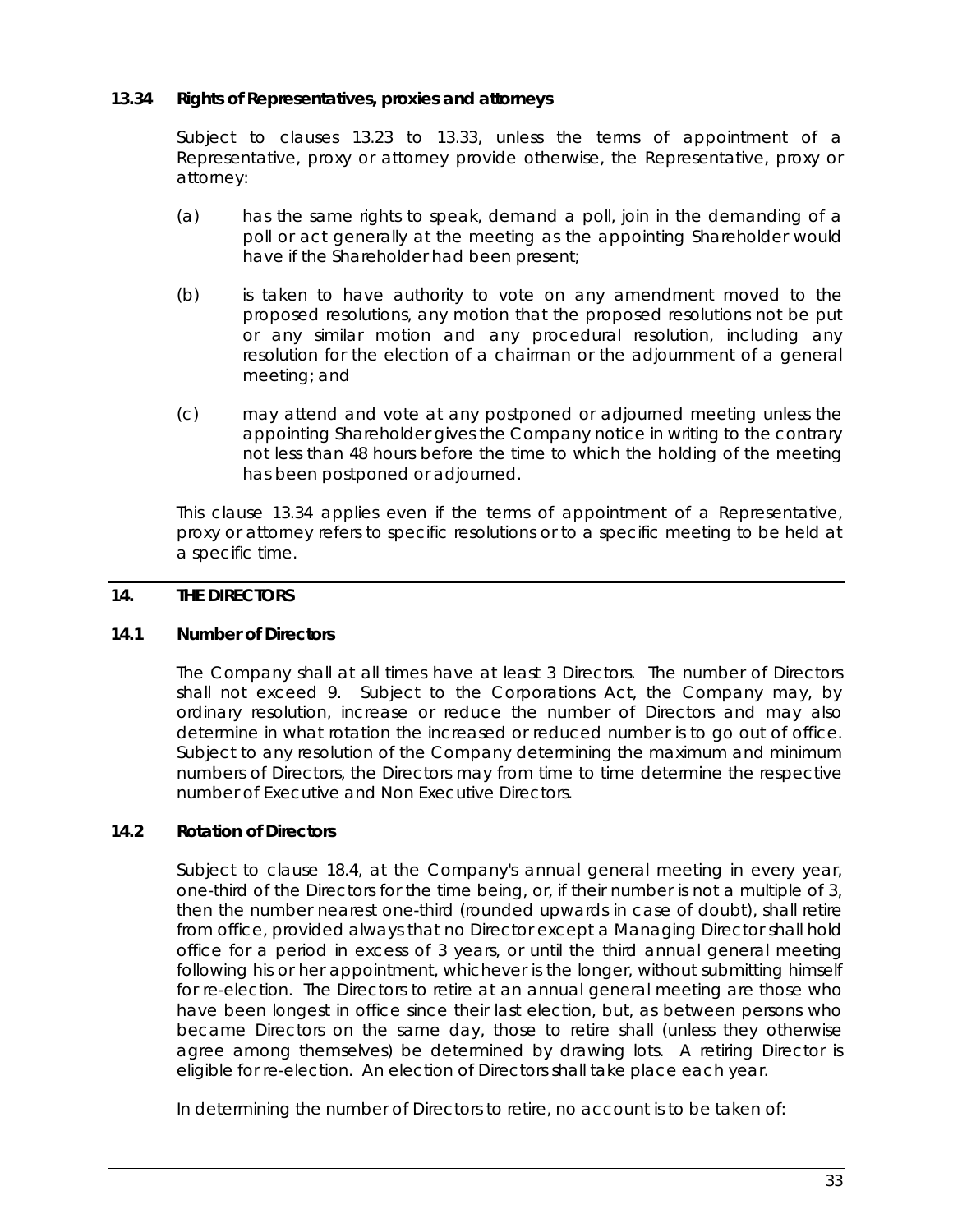- (a) a Director who only holds office until the next annual general meeting pursuant to clause [14.4;](#page-40-0) and/ or
- (b) a Managing Director,

each of whom are exempt from retirement by rotation. However, if more than one Managing Director has been appointed by the Directors, only one of them (nominated by the Directors) is entitled to be excluded from any determination of the number of Directors to retire and/or retirement by rotation.

# **14.3 Election of Directors**

Subject to the provisions of this Constitution, the Company may elect a person as a Director by resolution passed in general meeting. A Director elected at a general meeting is taken to have been elected with effect immediately after the end of that general meeting unless the resolution by which the Director was appointed or elected specifies a different time. No person other than a Director seeking reelection shall be eligible for election to the office of Director at any general meeting unless the person or some Shareholder intending to propose his or her nomination has, at least 30 Business Days before the meeting, left at the Registered Office a notice in writing duly signed by the nominee giving his or her consent to the nomination and signifying his or her candidature for the office or the intention of the Shareholder to propose the person. Notice of every candidature for election as a Director shall be given to each Shareholder with or as part of the notice of the meeting at which the election is to take place. The Company shall observe the requirements of the Corporations Act with respect to the election of Directors. If the number of nominations exceeds the vacancies available having regard to clause [14.1,](#page-39-1) the order in which the candidates shall be put up for election shall be determined by the drawing of lots supervised by the Directors and once sufficient candidates have been elected to fill up the vacancies available, the remaining candidates shall be deemed defeated without the need for votes to be taken on their election.

# <span id="page-40-0"></span>**14.4 Additional Directors**

The Directors may at any time appoint a person to be a Director, either to fill a casual vacancy or as an addition to the existing Directors, but so that the total number of Directors does not at any time exceed the maximum number specified by this Constitution. Any Director so appointed holds office only until the next following annual general meeting and is then eligible for re-election but shall not be taken into account in determining the Directors who are to retire by rotation (if any) at that meeting.

# <span id="page-40-1"></span>**14.5 Removal of Director**

The Company may by resolution remove any Director before the expiration of his period of office, and may by resolution appoint another person in his place. The person so appointed is subject to retirement at the same time as if he had become a Director on the day on which the Director in whose place he is appointed was last elected a Director.

# **14.6 Vacation of Office**

The office of Director shall automatically become vacant if the Director: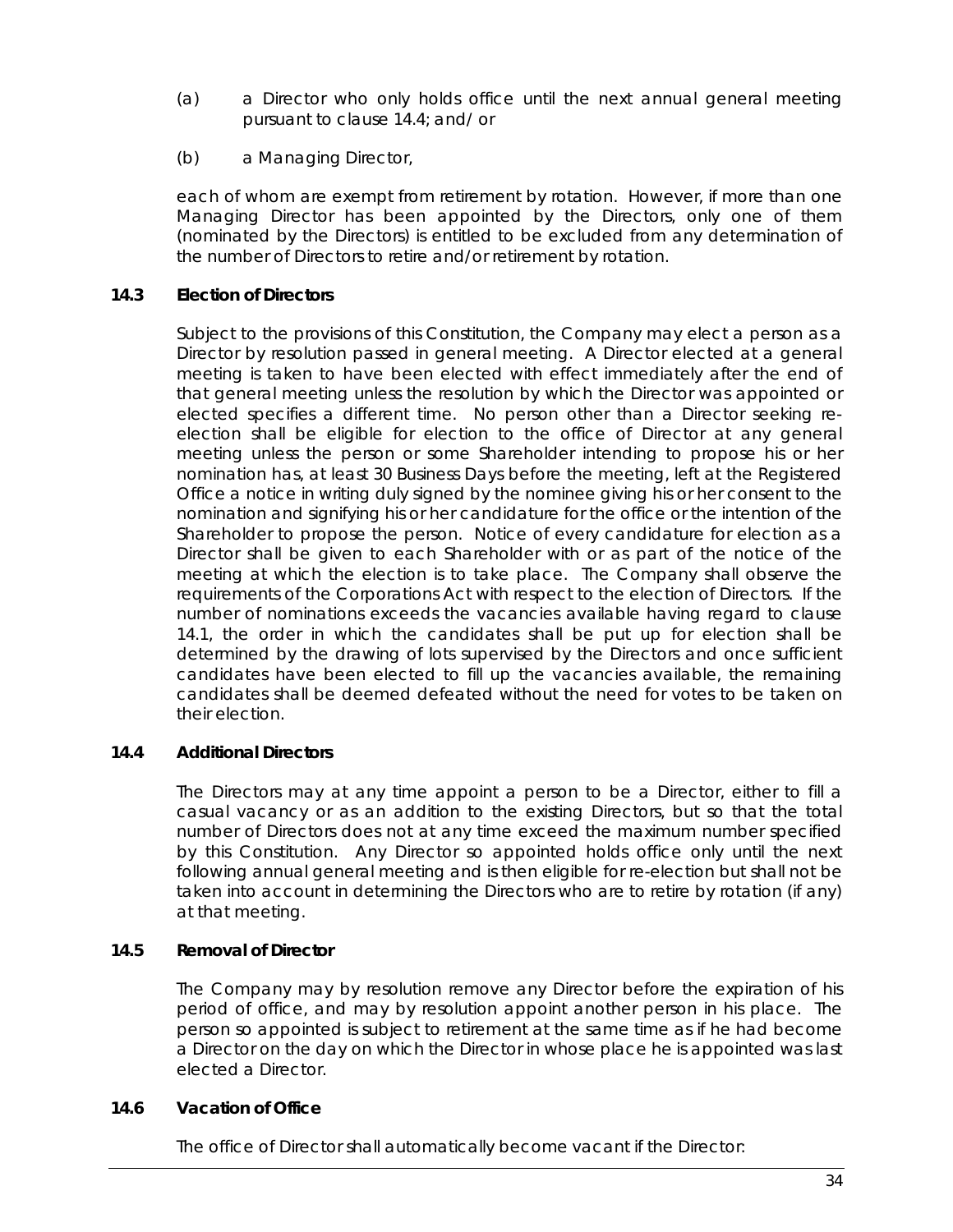- (a) ceases to be a Director by virtue of section 203D or any other provision of the Corporations Act;
- (b) becomes bankrupt or insolvent or makes any arrangement or composition with his creditors generally;
- (c) becomes prohibited from being a Director by reason of any order made under the Corporations Act;
- (d) becomes of unsound mind or a person whose person or estate is liable to be dealt with in any way under the law relating to mental health;
- (e) resigns his or her office by notice in writing to the Company;
- (f) is removed from office under claus[e 14.5;](#page-40-1) or
- (g) is absent for more than 6 months, without permission of the Directors, from meetings of the Directors held during that period.

# <span id="page-41-1"></span>**14.7 Remuneration**

The Directors shall be paid out of the funds of the Company, by way of remuneration for their services as Directors. Subject to clause [14.8](#page-41-0) below, the total aggregate fixed sum per annum to be paid to the Directors (excluding salaries of executive Directors) from time to time will not exceed the sum determined by the Shareholders in general meeting and the total aggregate fixed sum will be divided between the Directors as the Directors shall determine and, in default of agreement between them, then in equal shares. No non-executive Director shall be paid as part or whole of his remuneration a commission on or a percentage of profits or a commission or a percentage of operating revenue, and no executive Director shall be paid as whole or part of his remuneration a commission on or percentage of operating revenue. The remuneration of a Director shall be deemed to accrue from day to day. Remuneration under this clause [14.7](#page-41-1) may be provided in such manner that the Directors decide (including by way of contribution to a superannuation fund on behalf of the Director) and if any part of the fees of any Director is to be provided other than in cash the Directors may determine the manner in which the non-cash component of the fees is to be valued.

# <span id="page-41-0"></span>**14.8 Initial Fees to Directors**

The total aggregate fixed sum per annum to be paid to Directors (excluding salaries of executive Directors) in accordance with clause [14.7](#page-41-1) shall initially be no more than \$300,000 and may be varied by ordinary resolution of the Shareholders in general meeting.

# **14.9 Expenses**

The Directors shall be entitled to be paid reasonable travelling, accommodation and other expenses incurred by them respectively in or about the performance of their duties as Directors. If any of the Directors being willing are called upon to perform extra services or make any special exertions on behalf of the Company or its business, the Directors may remunerate this Director in accordance with such services or exertions, and this remuneration may be either in addition to or in substitution for his or her share in the remuneration provided for by clause [14.7.](#page-41-1)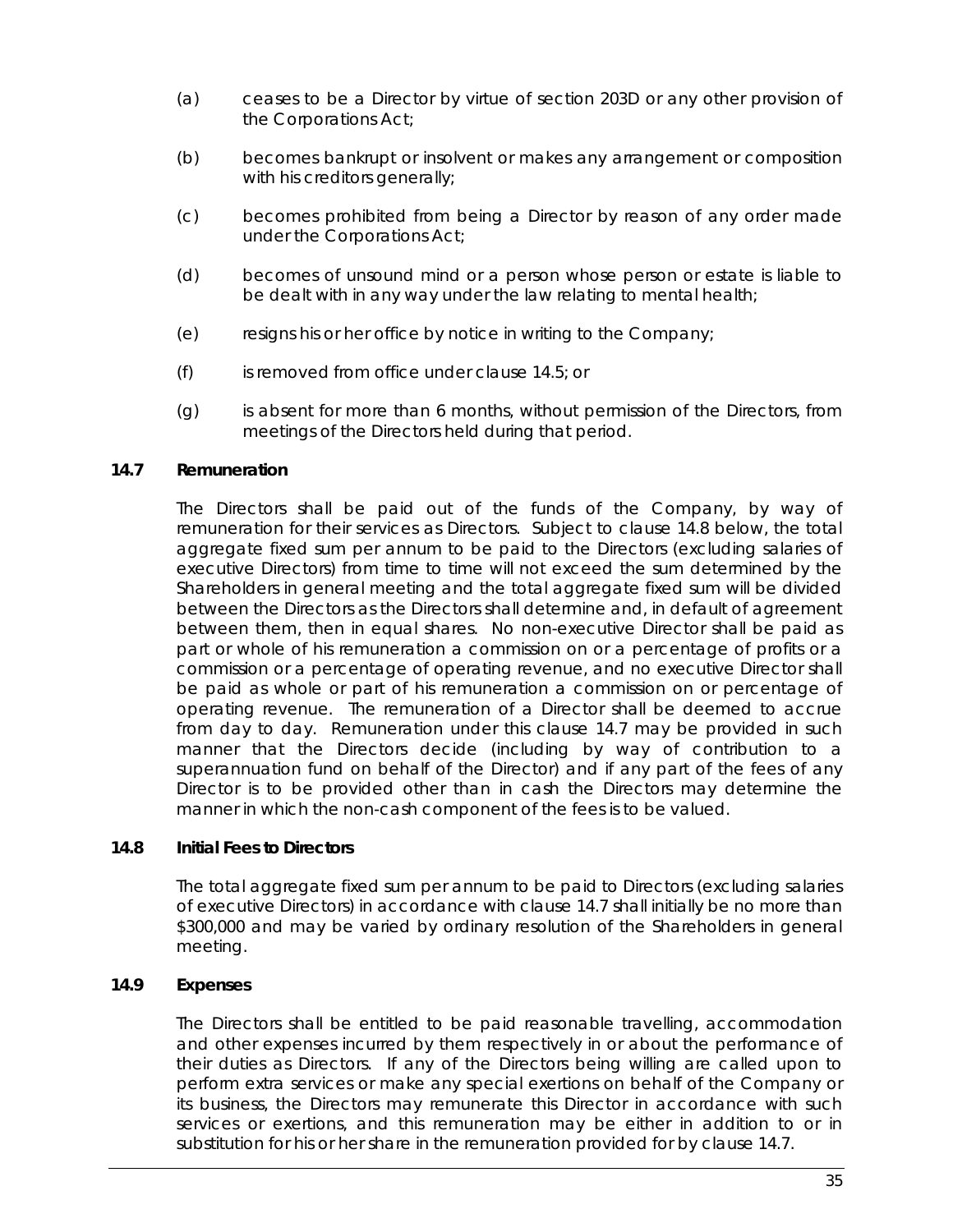# **14.10 No Share Qualification**

A Director is not required to hold any Shares.

# **15. POWERS AND DUTIES OF DIRECTORS**

# <span id="page-42-0"></span>**15.1 Management of the Company**

Subject to the Corporations Act and the Listing Rules and to any other provision of this Constitution, the business of the Company shall be managed by the Directors, who may pay all expenses incurred in promoting and forming the Company, and may exercise all such powers of the Company as are not, by the Corporations Act or the Listing Rules or by this Constitution, required to be exercised by the Company in general meeting.

# **15.2 Borrowings**

Without limiting the generality of clause [15.1,](#page-42-0) the Directors may at any time:

- (a) exercise all powers of the Company to borrow money, to charge any property or business of the Company or all or any of its uncalled capital and to issue debentures or give any other security for a debt, liability or obligation of the Company or of any other person;
- (b) sell or otherwise dispose of the whole or any part of the assets, undertakings and other properties of the Company or any that may be acquired on such terms and conditions as they may deem advisable, but:
	- (i) if the Company is listed on ASX, the Company shall comply with the Listing Rules which relate to the sale or disposal of a company's assets, undertakings or other properties; and
	- (ii) on the sale or disposition of the Company's main undertaking or on the liquidation of the Company, no commission or fee shall be paid to any Director or Directors or to any liquidator of the Company unless it shall have been ratified by the Company in general meeting, with prior notification of the amount of such proposed payments having been given to all Shareholders at least 7 days prior to the meeting at which any such payment is to be considered; and
- (c) take any action necessary or desirable to enable the Company to comply with the Listing Rules.

# **15.3 Attorneys**

The Directors may, by power of attorney, appoint any person or persons to be the attorney or attorneys of the Company for the purposes, with the powers, authorities and discretions (being powers, authorities and discretions vested in or exercisable by the Directors), for the period and subject to the conditions as they think fit. This power of attorney may contain provisions for the protection and convenience of persons dealing with the attorney as the Directors may determine and may also authorise the attorney to delegate all or any of the powers, authorities and discretions vested in the person.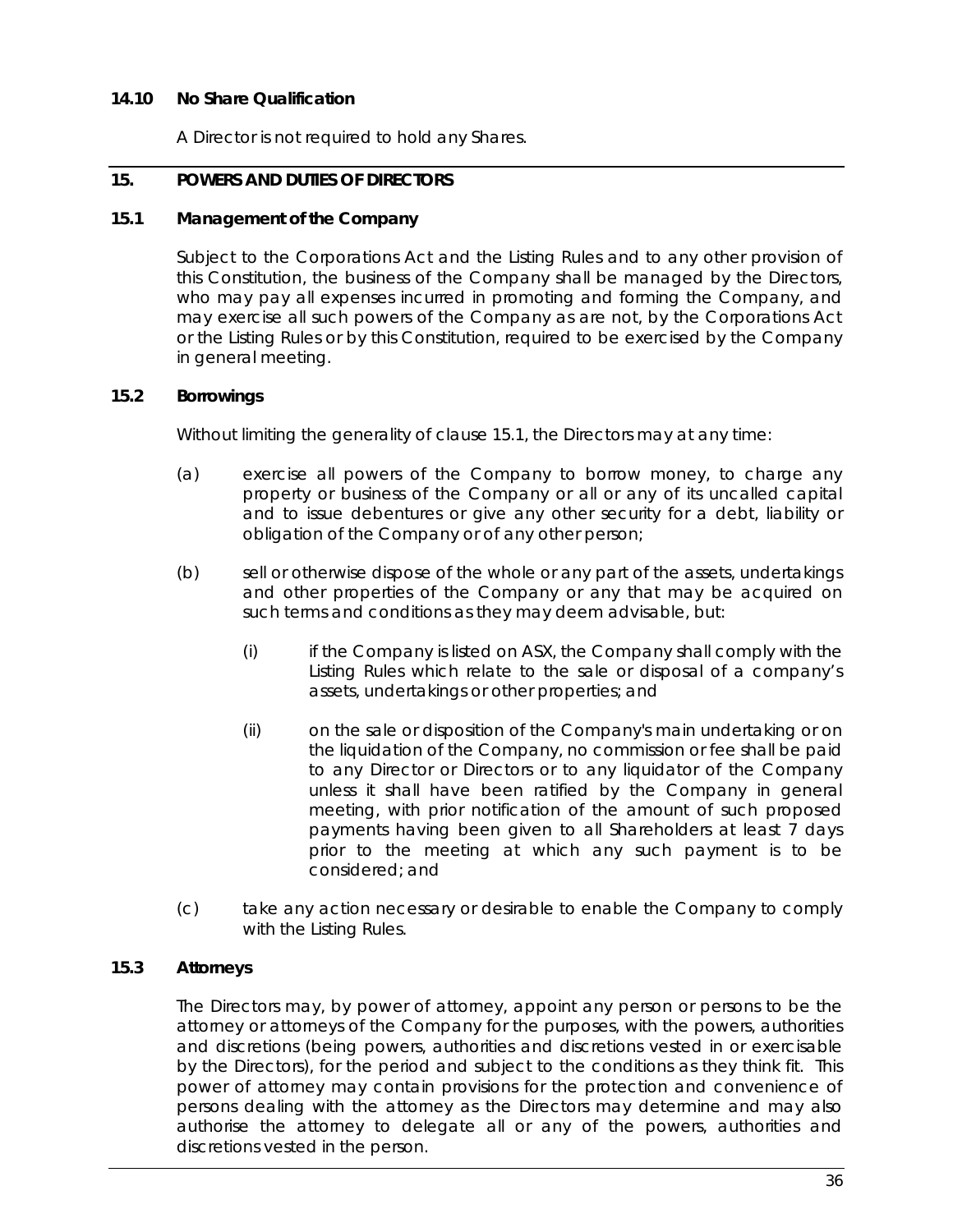# **15.4 Cheques, etc.**

All cheques, promissory notes, bankers drafts, bills of exchange, electronic transfers and other negotiable instruments, and all receipts for money paid to the Company, shall be signed, drawn, accepted, endorsed or otherwise executed, as the case may be, by any two Directors or in any other manner as the Directors determine.

## **15.5 Retirement Benefits for Directors**

The Directors may at any time, subject to the Listing Rules, adopt any scheme or plan which they consider to be in the interests of the Company and which is designed to provide retiring or superannuation benefits for both present and future non-executive Directors, and they may from time to time vary this scheme or plan. Any scheme or plan may be effected by agreements entered into by the Company with individual Directors, or by the establishment of a separate trust or fund, or in any other manner the Directors consider proper. The Directors may attach any terms and conditions to any entitlement under any such scheme or plan that they think fit, including, without limitation, a minimum period of service by a Director before the accrual of any entitlement and the acceptance by the Directors of a prescribed retiring age. No scheme or plan shall operate to confer upon any Director or on any of the dependants of any Director any benefits exceeding those contemplated in section 200F of the Corporations Act or the Listing Rules, except with the approval of the Company in general meeting.

# **15.6 Securities to Directors or Shareholders**

If a Director acting solely in the capacity of Director of the Company shall become personally liable for the payment of any sum primarily due by the Company, the Directors may create any mortgage, charge or security over or affecting the whole or any part of the assets of the Company by way of indemnity to secure the persons or person so becoming liable from any loss in respect of such liability.

# <span id="page-43-0"></span>**16. PROCEEDINGS OF DIRECTORS**

# **16.1 Convening a Meeting**

A Director may at any time, and a Secretary shall, whenever requested to do so by one or more Directors, convene a meeting of the Directors, but not less than 24 hours' notice of every such meeting shall be given to each Director, and to each Alternate Director, either by personal telephone contact or in writing by the convenor of the meeting. The Directors may by unanimous resolution agree to shorter notice. An accidental omission to send a notice of a meeting of Directors to any Director or the non-receipt of such a notice by any Director does not invalidate the proceedings, or any resolution passed, at the meeting.

# **16.2 Procedure at Meetings**

The Directors may meet together for the despatch of business and adjourn and, subject to this clause [16,](#page-43-0) otherwise regulate the meetings as they think fit.

#### **16.3 Quorum**

No business shall be transacted at any meeting of Directors unless a quorum is present, comprising two Directors present in person, or by instantaneous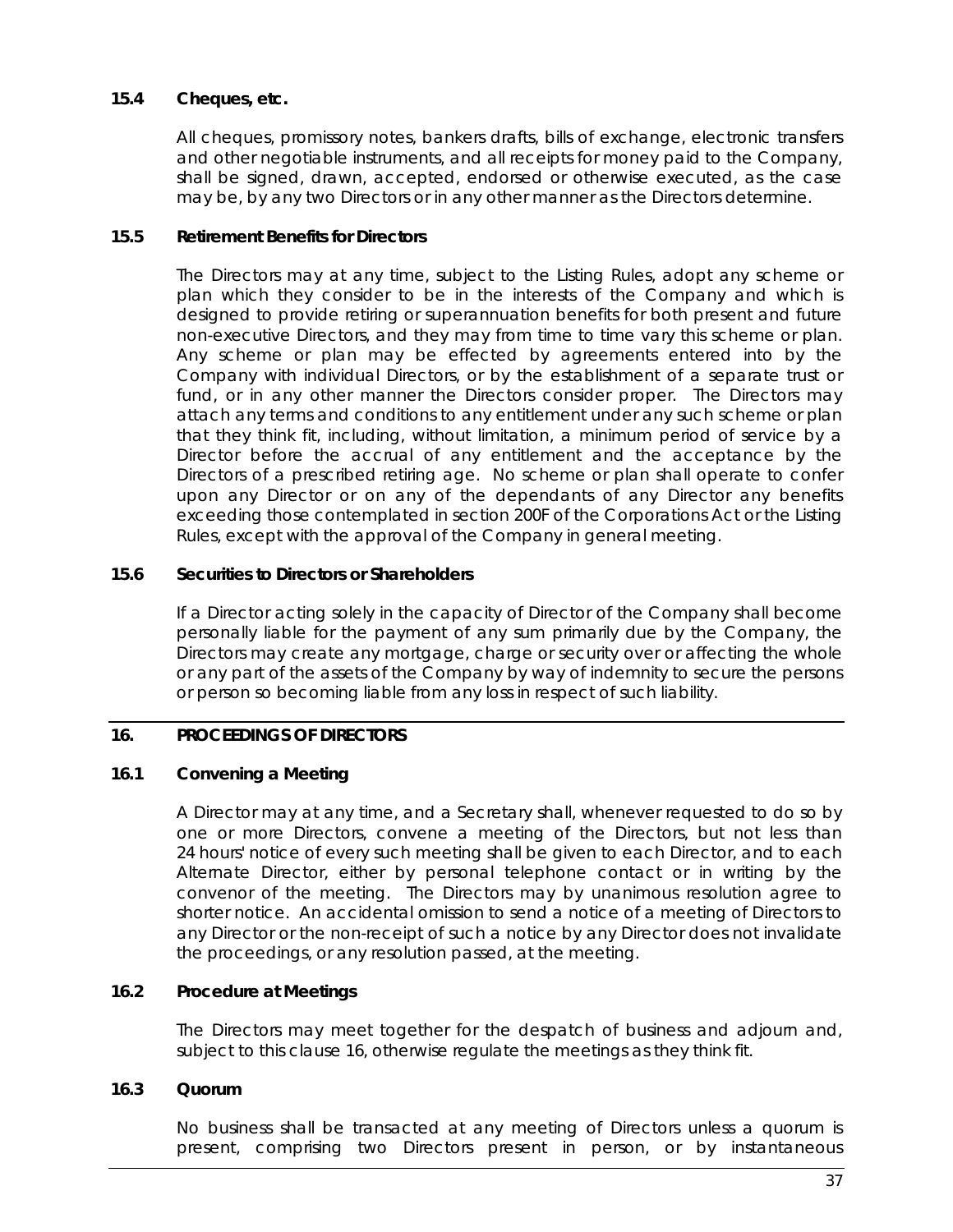communication device, notwithstanding that less than two Directors may be permitted to vote on any particular resolution or resolutions at that meeting for any reason whatsoever. Where a quorum cannot be established for the consideration of a particular matter at a meeting of Directors, one or more of the Directors may call a general meeting of the Company to deal with the matter. In determining whether a quorum is present, each individual participating as a Director or as an Alternate Director for another Director is to be counted except that an individual participating in more than one capacity is to be counted only once.

# **16.4 Secretary May Attend and Be Heard**

The Secretary is entitled to attend any meeting of Directors and is entitled to be heard on any matter dealt with at any meeting of Directors.

# **16.5 Majority Decisions**

Questions arising at any meeting of Directors shall be decided by a majority of votes. A resolution passed by a majority of Directors shall for all purposes be deemed a determination of "the Directors". An Alternate Director has one vote for each Director for whom he or she is an alternate. If an Alternate Director is also a Director, he or she also has a vote as a Director.

# **16.6 Casting Votes**

In the case of an equality of votes, the chairman of the meeting shall have a second or casting vote, but the chairman shall have no casting vote where only 2 Directors are competent to vote on the question.

# <span id="page-44-0"></span>**16.7 Alternate Directors**

A Director may, with the approval of a majority of the other Directors, appoint any person to be an alternate Director in his or her place during any period as he or she thinks fit, and the following provisions shall apply with respect to any Alternate Director:

- (a) he or she is entitled to notice of meetings of the Directors and, if his or her appointor Director is not present at such a meeting, he or she is entitled to attend and vote in the place of the absent Director;
- (b) he or she may exercise any powers that his or her appointor Director may exercise (except the power to appoint an Alternate Director), and the exercise of any such power by the alternate Director shall be deemed to be the exercise of the power by his or her appointor Director;
- (c) he or she is subject to the provisions of this Constitution which apply to Directors, except that Alternate Directors are not entitled in that capacity to any remuneration from the Company (but Alternate Directors are entitled to reasonable travelling, accommodation and other expenses as the Alternate Director may properly incur in travelling to, attending and returning from meetings of Directors or meetings of a committees by the Directors of which the appointor is not present);
- (d) he or she is not required to hold any Shares;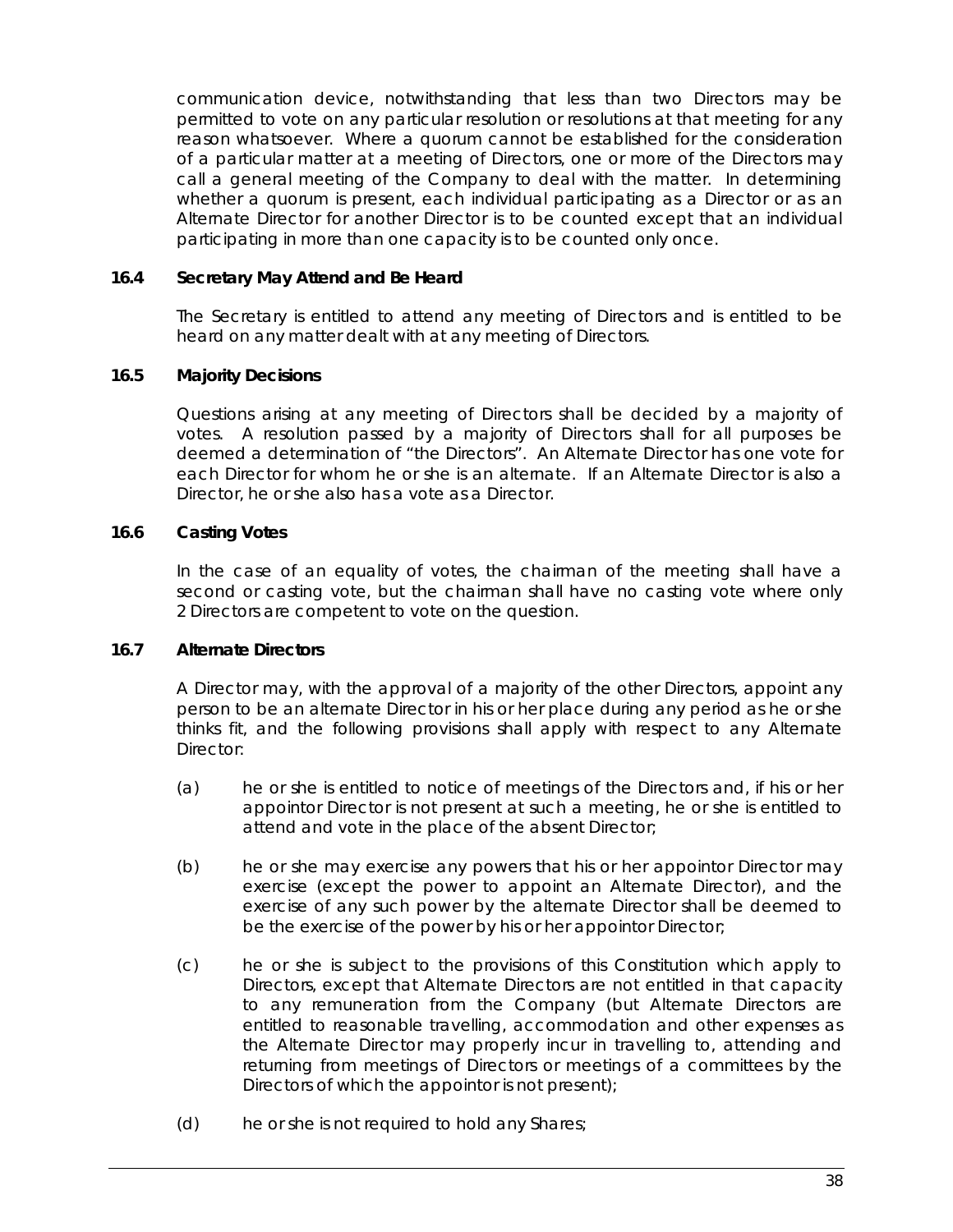- (e) his or her appointment may be terminated at any time by his or her appointor Director notwithstanding that the period of the appointment of the alternate Director has not expired, and the appointment shall terminate in any event if his or her appointor Director vacates office as a Director;
- (f) the appointment, or the termination of an appointment, of an alternate Director shall be effected by a written notice signed by the Director who made the appointment given to the Company; and
- (g) is, whilst acting as an Alternate Director, an officer of the Company and not the agent of the appointor and is responsible to the exclusion of the appointor for the Alternate Director's own acts and defaults.

# **16.8 Continuing Directors May Act**

In the event of a vacancy or vacancies in the office of a Director, the remaining Directors may act but, if the number of remaining Directors is not sufficient to constitute a quorum at a meeting of Directors, they may act only for the purposes of appointing a Director or Directors, or in order to convene a general meeting of the Company.

# <span id="page-45-0"></span>**16.9 Chairman**

The Directors shall elect from their number a chairman of their meetings and may determine the period for which he or she is to hold office. Where a Directors' meeting is held and a chairman has not been elected or is not present at the meeting within 10 minutes after the time appointed for the meeting to begin, the Directors present shall elect one of their number to be the acting chairman of the meeting. The Directors may elect a Director as deputy chairman to act as chairman in the chairman's absence.

# <span id="page-45-1"></span>**16.10 Committees**

The Directors may delegate any of their powers to a committee or committees consisting of such of their number as they think fit. The Directors may at any time revoke any such delegation of power. A committee to which any powers have been so delegated shall exercise the powers delegated in accordance with any directions of the Directors, and a power so exercised shall be deemed to have been exercised by the Directors. The members of such a committee may elect one of their number as chairman of their meetings. Questions arising at a meeting of a committee shall be determined by a majority of votes of the members present and voting. In the case of an equality of votes, the chairman shall have a casting vote. The provisions of this Constitution applying to meetings and resolutions of Directors apply, so far as they can and with any necessary changes, to meetings and resolutions of a committee of Directors, except to the extent they are contrary to any direction given under this clause [16.10.](#page-45-1)

# **16.11 Written Resolutions**

A resolution in writing signed by all the Directors for the time being (or their respective alternate Directors), except those Directors (or their alternates) who expressly indicate their abstention in writing to the Company and those who would not be permitted, by virtue of section 195 of the Corporations Act to vote, shall be as valid and effectual as if it had been passed at a meeting of the Directors duly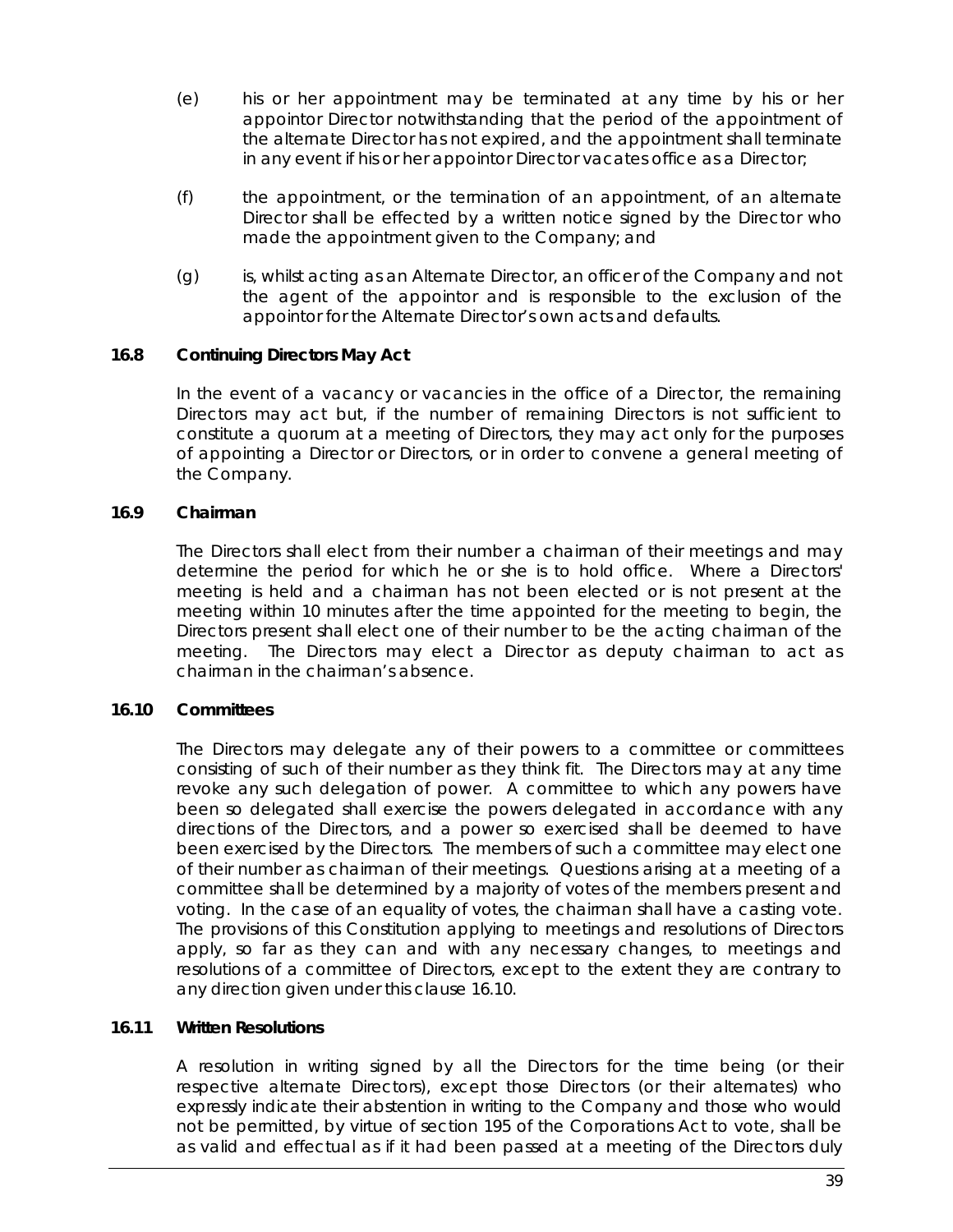convened and held. This resolution may consist of several documents in like form, each signed by one or more Directors. Copies of the documents to be signed under this clause must be sent to every Director who is entitled to vote on the resolution. The resolution is taken to have been passed when the last Director signs the relevant documents. A facsimile transmission, an email bearing the signature of the Director or an email of the Director addressed to another officer of the Company confirming agreement with the resolution and undertaking to sign the resolution as soon as practicable shall be deemed to be a document in writing signed by the Directors.

## **16.12 Defective Appointment**

All acts done by any meeting of the Directors or of a committee of Directors or by any person acting as a Director are, notwithstanding that it is afterwards discovered that there was some defect in the appointment of a person to be, or to act as, a Director, or that a person so appointed was disqualified, as valid as if the person had been duly appointed and was qualified to be a Director or to be a member of the committee.

# **16.13 Directors May Hold Other Offices**

A Director may hold any other office or place of profit in or in relation to the Company or a related body corporate of the Company (except that of auditor) in conjunction with his or her office of Director and on any terms as to remuneration or otherwise that the Directors shall approve.

## <span id="page-46-0"></span>**16.14 Directors May Hold Shares, etc.**

A Director may be or become a shareholder in or director of or hold any other office or place of profit in or in relation to any other company promoted by the Company or a related body corporate of the Company or in which the Company may be interested, whether as a vendor, shareholder or otherwise.

#### **16.15 Directors Not Accountable for Benefits**

No Director shall be accountable for any benefits received as the holder of any other office or place of profit in or in relation to the Company or any other company referred to in clause [16.14](#page-46-0) or as a shareholder in or director of any such company.

#### **16.16 Disclosure of Interests in Related Matters**

As required by the Corporations Act, a Director must give the Directors notice of any material personal interest in a matter that relates to the affairs of the Company. No Director shall be disqualified by his office from contracting with the Company whether as vendor, purchaser or otherwise, nor shall any such contract or any contract or arrangement entered into by or on behalf of the Company in which any Director shall be in any way interested be avoided or prejudiced on that account, nor shall any Director be liable to account to the Company for any profit arising from any such contract or agreement by reason only of such Director holding that office or of the fiduciary relationship thereby established. A Director who has a material personal interest in a matter that is being considered at a meeting of Directors must not be present while the matter is being considered at the meeting or vote on that matter except where permitted by the Corporations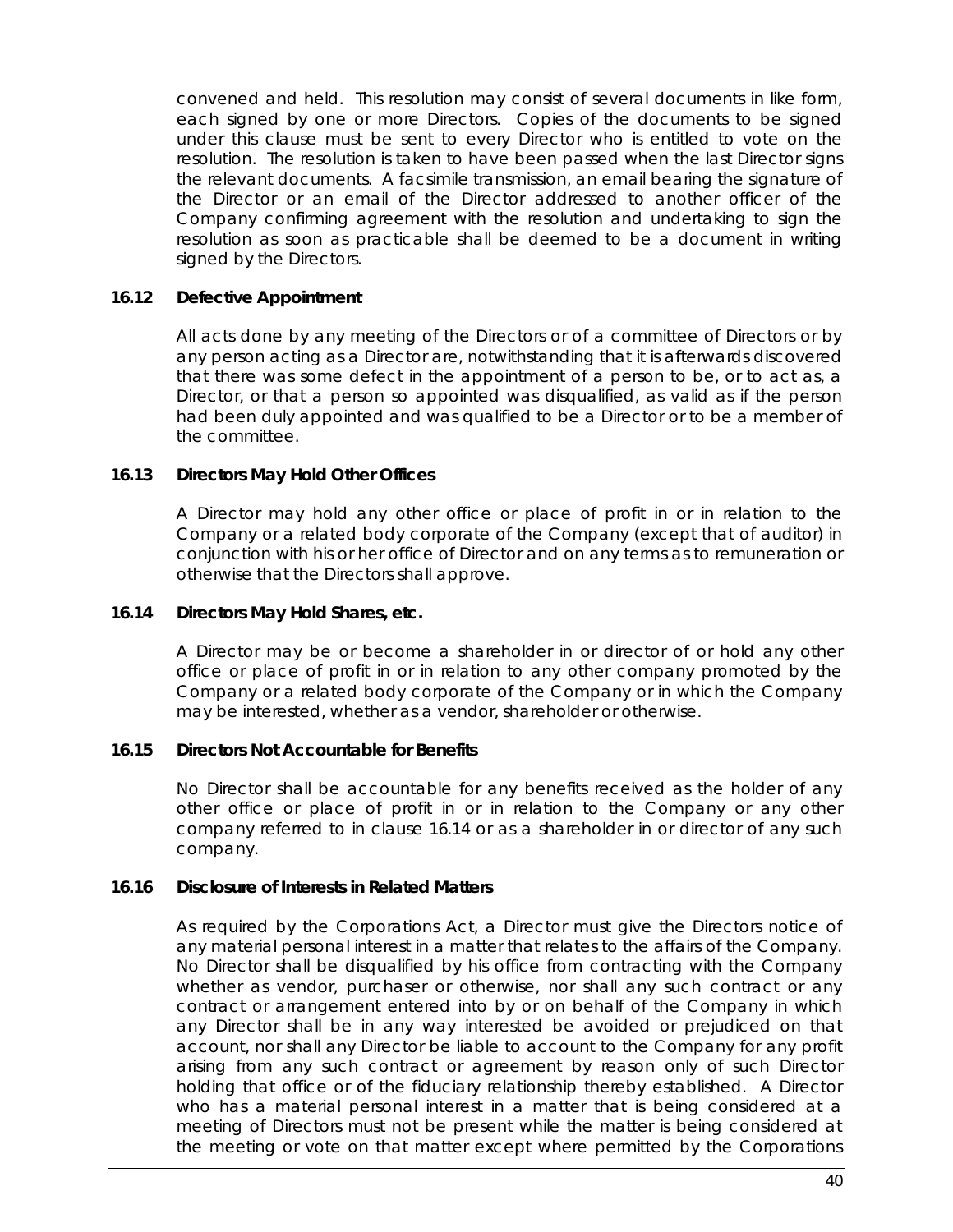Act. Nothing in this Constitution shall be read or construed so as to place on a Director any restrictions other than those required by the Corporations Act or the Listing Rules.

# **16.17 Disclosure of Shareholding**

A Director must give to the Company such information about the Shares or other securities in the Company in which the Director has a relevant interest and at the times that the Secretary requires, to enable the Company to comply with any disclosure obligations it has under the Corporations Act or the Listing Rules.

# **16.18 Related Body Corporate Contracts**

A Director shall not be deemed to be interested or to have been at any time interested in any contract or arrangement by reason only that in a case where the contract or arrangement has been or will be made with, for the benefit of, or on behalf of a Related Body Corporate, he or she is a shareholder in that Related Body Corporate.

# **16.19 Voting, Affixation of Seal**

A Director may in all respects act as a Director in relation to any contract or arrangement in which he or she is interested, including, without limiting the generality of the above, in relation to the use of the Company's common seal, but a Director may not vote in relation to any contract or proposed contract or arrangement in which the Director has directly or indirectly a material interest except as permitted by the Corporations Act.

# **16.20 Home Branch to be Advised**

The Directors shall advise the Home Branch without delay of any material contract involving Director's or Directors' interests. The advice shall include at least the following information:

- $(a)$  the names of the parties to the contract;
- (b) the name or names of the Director or Directors who has or have any material interest in the contract:
- (c) particulars of the contract; and
- (d) particulars of the relevant Director's or Directors' interest or interests in that contract.

# **17. MEETING BY INSTANTANEOUS COMMUNICATION DEVICE**

# <span id="page-47-0"></span>**17.1 Meetings to be Effectual**

A Director shall be entitled to attend a Directors' meeting by means of an instantaneous communication device rather than in person. In those circumstances, a Director shall still receive all materials and information to be made available for the purposes of the Directors' meeting.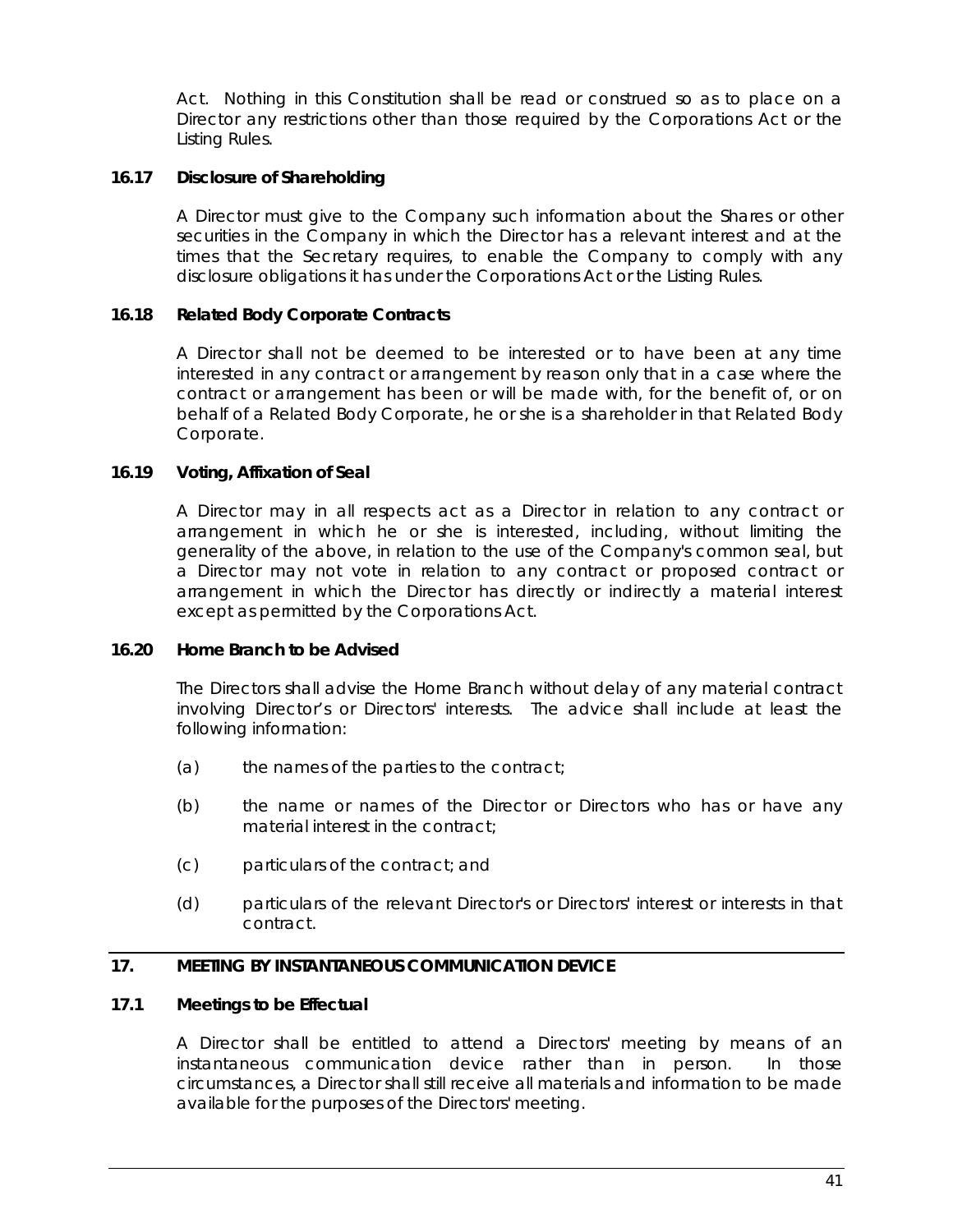For the purposes of this Constitution, the contemporaneous linking together by instantaneous communication device of a number of consenting Directors not less than the quorum, whether or not any one or more of the Directors is out of Australia, shall be deemed to constitute a Directors' meeting and all the provisions of this Constitution as to the Directors' meetings shall apply to such meetings held by instantaneous communication device so long as the following conditions are met:

- (a) all the directors for the time being entitled to receive notice of the Directors' meeting (including any alternate for any Director) shall be entitled to notice of a meeting by instantaneous communication device for the purposes of such meeting. Notice of any such Directors' meeting shall be given on the instantaneous communication device or in any other manner permitted by this Constitution;
- (b) each of the Directors taking part in the Directors' meeting by instantaneous communication device must be able to hear each of the other Directors taking part at the commencement of the Directors' meeting; and
- (c) at the commencement of the Directors' meeting each Director must acknowledge his or her presence for the purpose of a Directors' meeting of the Company to all the other Directors taking part.

A Directors' meeting held by instantaneous communication device shall be deemed to have been held at the Registered Office.

## **17.2 Procedure at Meetings**

A Director may leave a Directors' meeting held under clause [17.1](#page-47-0) by informing the Chairman of the Directors' meeting and then disconnecting his instantaneous communication device. Unless this procedure has been followed a Director shall be conclusively presumed to have been present and to have formed part of the quorum at all times during the Directors' meeting by instantaneous communication device.

# **17.3 Minutes**

A minute of the proceedings at a meeting held under clause [17.1](#page-47-0) shall be sufficient evidence of such proceedings and of the observance of all necessary formalities if certified as a correct minute by the chairman or the person taking the chair at the meeting under clause [17.1.](#page-47-0)

## **17.4 Definition**

For the purposes of this Constitution, "**instantaneous communication device**" shall include telephone, television or any other audio or visual device which permits instantaneous communication.

#### **18. MANAGING AND EXECUTIVE DIRECTORS AND SECRETARIES**

#### **18.1 Appointment**

The Directors may from time to time appoint one or more of their number to the office of managing director (**Managing Director**) of the Company or to any other office, (except that of auditor), or employment under the Company, either for a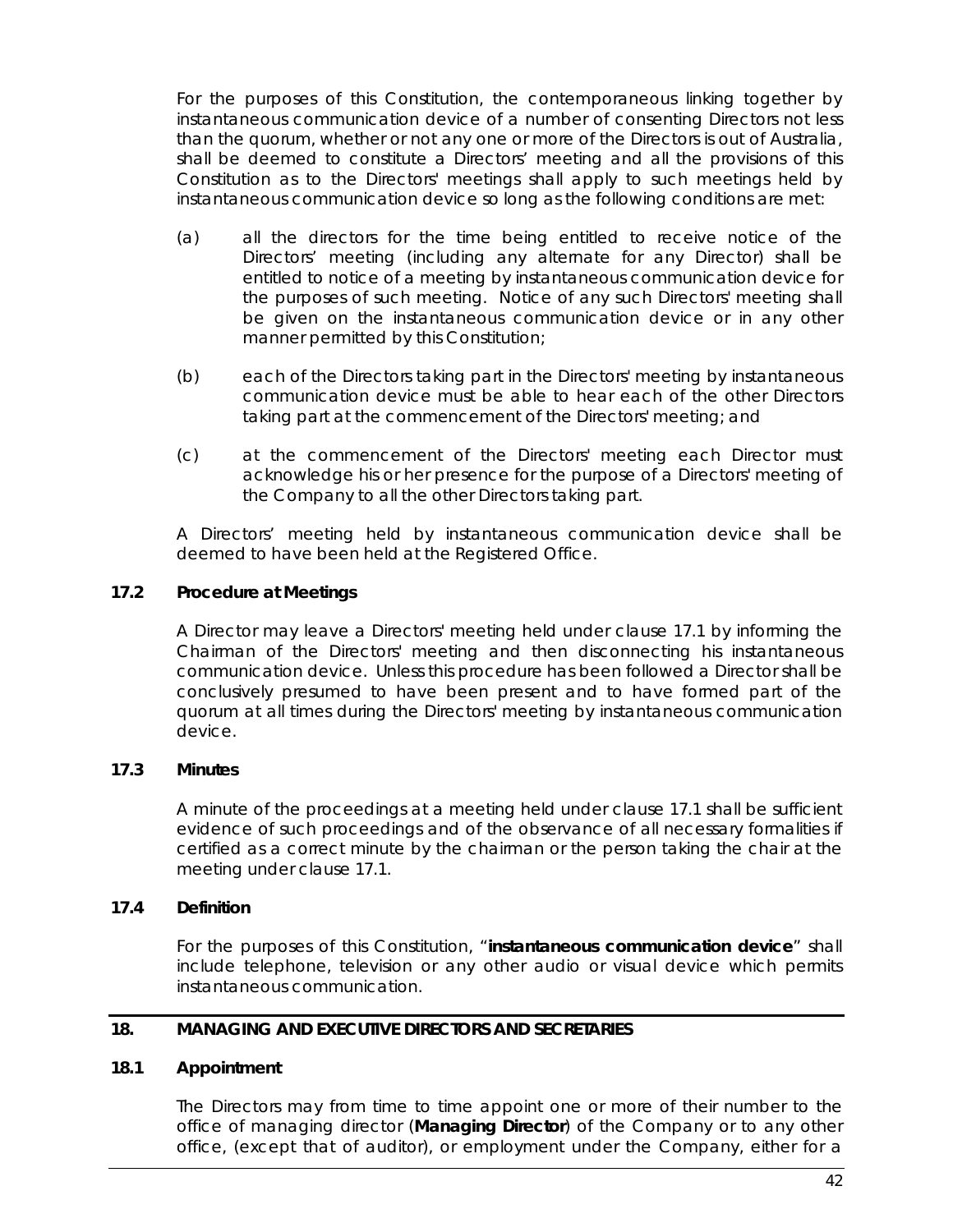fixed term or at will, but not for life and, subject to the terms of any agreement entered into in a particular case, may revoke any such appointment. A Director other than a Managing Director so appointed is in this Constitution referred to as an executive director (**Executive Director**). The appointment of a Managing Director or Executive Director so appointed automatically terminates if he ceases for any reason to be a Director.

## **18.2 Remuneration**

Subject to clause [14.7,](#page-41-1) a Managing Director or Executive Director shall, subject to the terms of any agreement entered into in a particular case, receive remuneration (whether by way of salary, commission or participation in profits, or partly in one way and partly in another) as the Directors may determine.

## **18.3 Powers**

The Directors may, upon such terms and conditions and with such restrictions as they think fit, confer upon a Managing Director or Executive Director any of the powers exercisable by them. Any powers so conferred may be concurrent with, or be to the exclusion of, the powers of the Directors. The Directors may at any time withdraw or vary any of the powers so conferred on a Managing Director or Executive Director.

## <span id="page-49-0"></span>**18.4 Rotation**

Subject to clause [14.2,](#page-39-2) a Managing Director shall not retire by rotation, but Executive Directors shall.

# **18.5 Secretary**

A Secretary of the Company shall hold office on such terms and conditions, as to remuneration and otherwise, as the Directors determine. There must be at least one Secretary of the Company at all times.

# **19. SEALS**

#### <span id="page-49-1"></span>**19.1 Common Seal**

Subject to the Corporations Act, the Company may have a Seal. The Directors shall provide for the safe custody of the Seal. The Seal shall only be used by the authority of the Directors, or of a committee of the Directors authorised by the Directors to authorise the use of the Seal. Every document to which the Seal is affixed shall be signed by a Director and countersigned by another Director, (who may be an alternate Director) a Secretary or another person appointed by the Directors to countersign that document or a class of documents in which that document is included.

# **19.2 Execution of Documents Without a Seal**

Without limiting the ways a document can be signed under the Corporations Act, the Company may execute a document without using the Seal if the document is signed by:

(a) two Directors;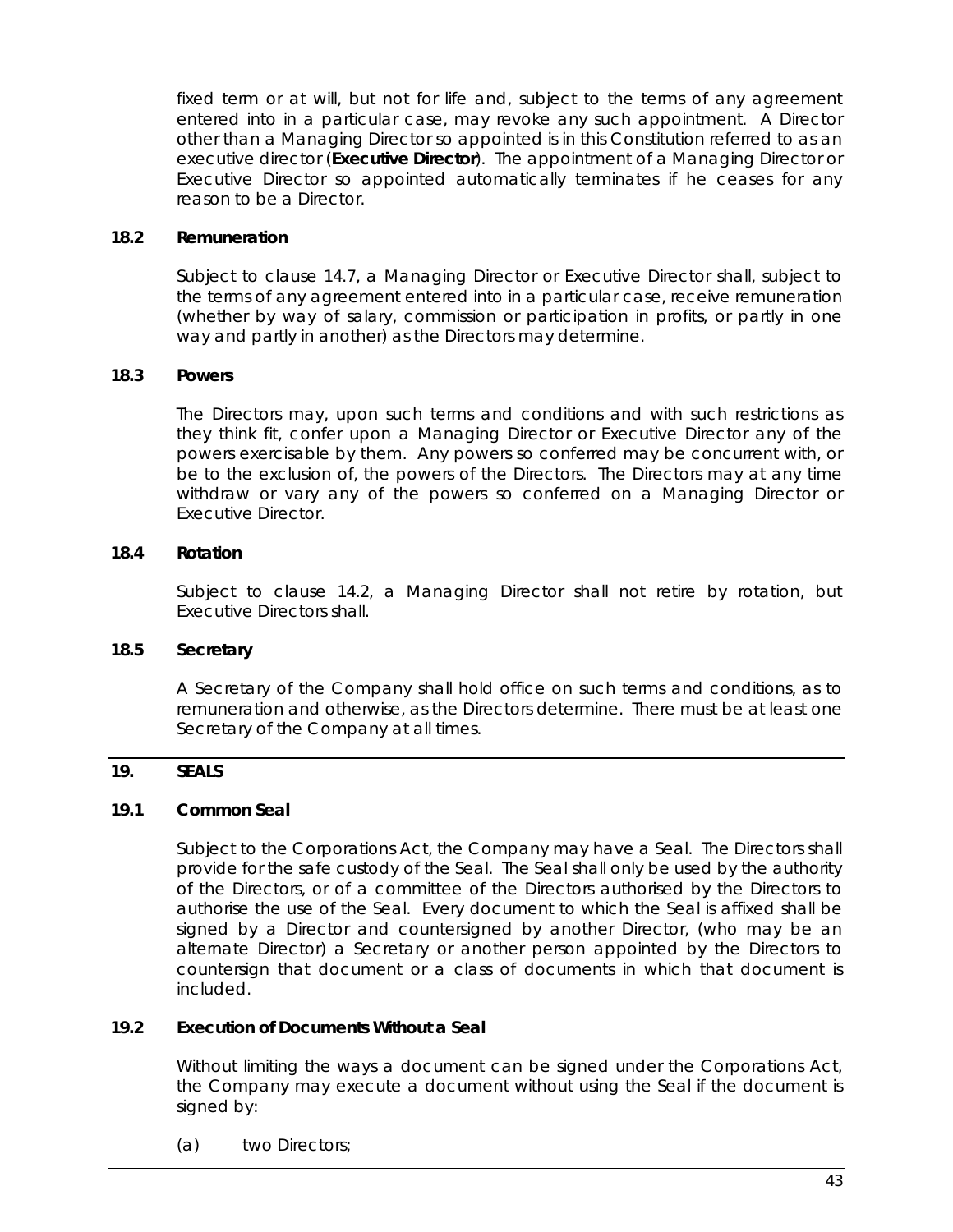- (b) a Director and a Secretary; or
- (c) any person or persons authorised by the Directors for the purposes of executing that document or the class of document to which that document belongs.

# <span id="page-50-0"></span>**19.3 Share Seal**

Subject to the Corporations Act, the Company may have a duplicate Seal, known as the Share Seal, which shall be a facsimile of the Seal with the addition on its face of the words "**Share Seal**", and the following provisions shall apply to its use:

- (a) any certificate for Shares may be issued under the Share Seal and if so issued shall be deemed to be sealed with the Seal;
- (b) subject to the following provisions of this clause [19.3,](#page-50-0) the signatures required by clause [19.1](#page-49-1) on a document to which the Seal is affixed may be imposed by some mechanical means;
- (c) subject to the following provisions of this clause [19.3,](#page-50-0) the Directors may determine the manner in which the Share Seal shall be affixed to any document and by whom a document to which the Share Seal is affixed shall be signed, and whether any signature so required on such a document must be actually written on the document or whether it may be imposed by some mechanical means;
- <span id="page-50-1"></span>(d) the only documents on which the Share Seal may be used shall be Share or stock unit certificates, debentures or certificates of debenture stock, secured or unsecured notes, option certificates and any certificates or other documents evidencing any Share Options or rights to take up any Shares in or debenture stock or debentures or notes of the Company; and
- (e) signatures shall not be imposed by mechanical means nor (except when the requirements of clause [19.1](#page-49-1) as to signatures are complied with) shall the Share Seal be used on any certificate or other document mentioned in clause [19.3\(d\)](#page-50-1) unless the certificate or other document has first been approved for sealing or signature (as the case may be) by the Board or other authorised person or persons.

# **20. ACCOUNTS, AUDIT AND RECORDS**

# **20.1 Accounting records to be kept**

The Directors shall cause proper accounting and other records to be kept by the Company and shall distribute copies of the Company's accounts and reports as required by the Corporations Act and the Listing Rules.

# **20.2 Audit**

The Company shall comply with the requirements of the Corporations Act and the Listing Rules as to the audit of accounts, registers and records.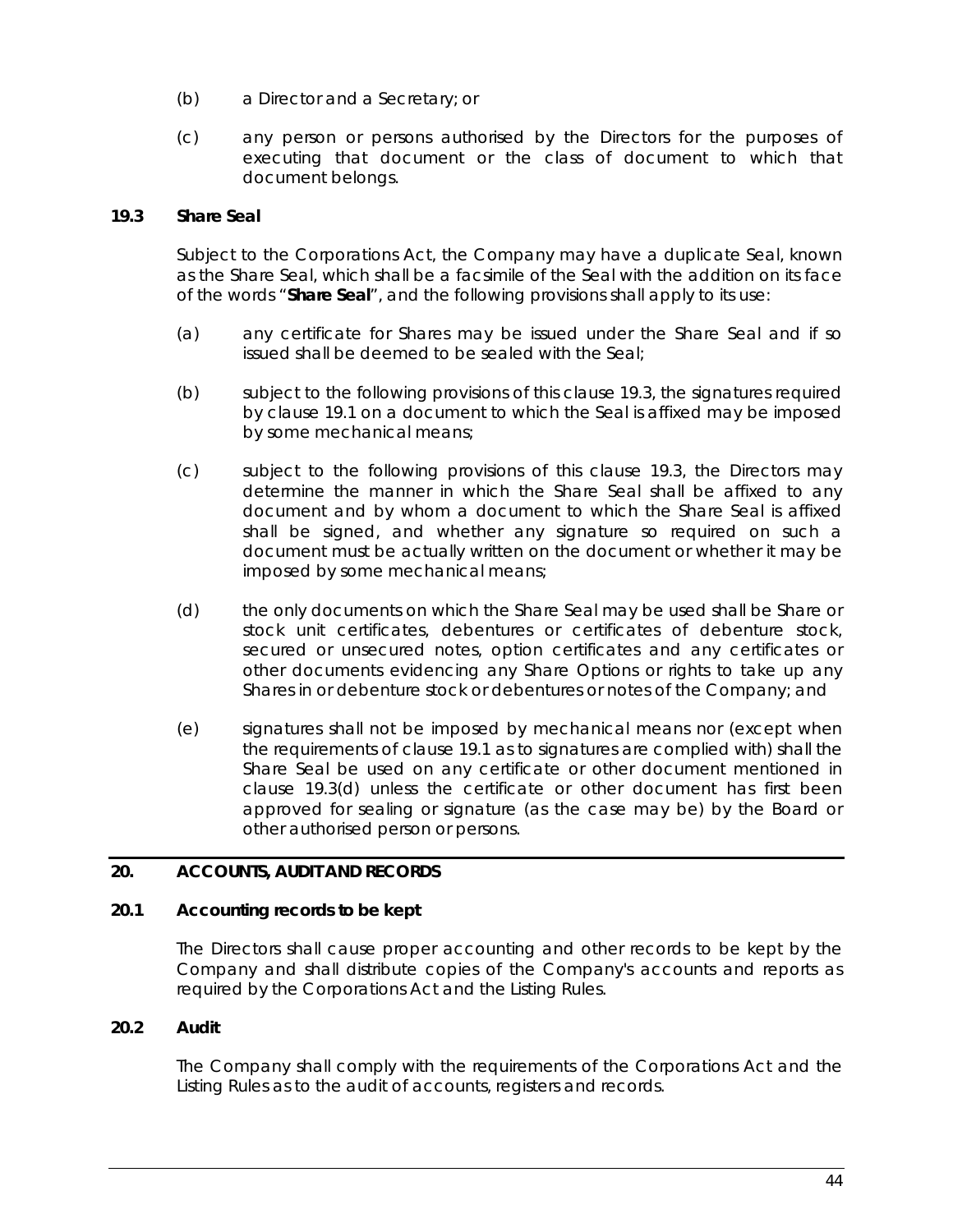# **20.3 Inspection**

The Directors shall determine whether and to what extent, and at what time and places and under what conditions, the accounting records and other documents of the Company or any of them will be open to the inspection of Shareholders other than Directors. A Shareholder other than a Director shall not be entitled to inspect any document of the Company except as provided by law or authorised by the Directors or by the Company in general meeting.

# **21. MINUTES**

## **21.1 Minutes to be Kept**

The Directors shall cause to be kept, in accordance with section 1306 of the Corporations Act, minutes of:

- (a) all proceedings of general meetings and Directors meetings; and
- (b) all appointments of Officers and persons ceasing to be Officers.

#### **21.2 Signature of Minutes**

All minutes shall be signed by the chairman of the meeting at which the proceedings took place or by the chairman of the next succeeding meeting.

## **21.3 Requirements of the Corporations Act**

The Company and the Officers shall comply with the requirements of Part 2G.3 of Chapter 2G of the Corporations Act.

# <span id="page-51-0"></span>**22. DIVIDENDS AND RESERVES**

#### **22.1 Dividends**

Subject to and in accordance with the Corporations Act, the Listing Rules, the rights of any preference Shareholders and to the rights of the holders of any shares created or raised under any special arrangement as to dividend, the Directors may from time to time decide to pay a dividend to the Shareholders entitled to the dividend which shall be payable on all Shares according to the proportion that the amount paid (not credited) is of the total amounts paid and payable (excluding amounts credited) in respect of such Shares. The Directors may rescind a decision to pay a dividend if they decide, before the payment date, that the Company's financial position no longer justifies the payment.

#### **22.2 Interim Dividend**

The Directors may from time to time pay to the Shareholders any interim dividends that they may determine.

# **22.3 No Interest**

No dividend shall carry interest as against the Company.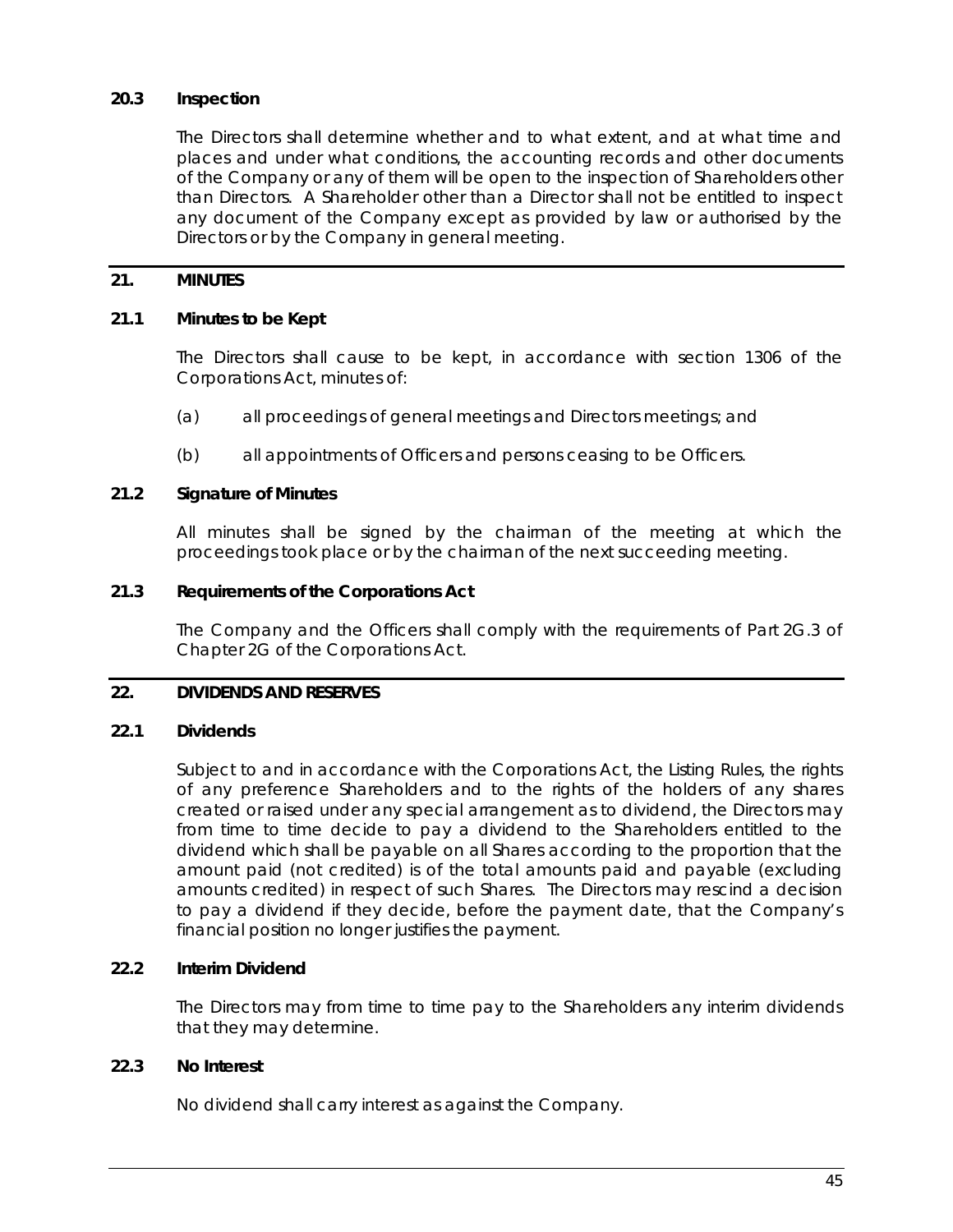## **22.4 Reserves**

The Directors may set aside out of the profits of the Company any amounts that they may determine as reserves, to be applied at the discretion of the Directors, for any purpose for which the profits of the Company may be properly applied. Pending any application of the reserves, the Directors may invest or use the reserves in the business of the Company or in other investments as they think fit. Any amount set aside as a reserve is not required to be held separately from the Company's other assets and may be used by the Company or invested as the Directors think fit.

## **22.5 Carrying forward profits**

The Directors may carry forward any part of the profits of the Company that it decides not to distribute as dividends without transferring those profits to a reserve.

#### **22.6 Alternative Method of Payment of Dividend**

When declaring any dividend and subject at all times to the Corporations Act and the Listing Rules, the Directors may:

- (a) direct payment of the dividend to be made wholly or in part by the distribution of specific assets or documents of title (including, without limitation, paid-up Shares, debentures or debenture stock of this or any other company, gold, gold or mint certificates or receipts and like documents) or in any one or more of these ways, and where any difficulty arises with regard to the distribution the Directors may settle it as they think expedient and in particular may issue fractional certificates and may fix the value for distribution of specific assets or any part of them and may determine that cash payments shall be made to any Shareholders upon the basis of the value so fixed in order to adjust the rights of all parties and may vest any of these specific assets in trustees upon trusts for the persons entitled to the dividend as may seem expedient to the Directors; or
- (b) direct that a dividend be payable to particular Shareholders wholly or partly out of any particular fund or reserve or out of profits derived from any particular source and to the remaining Shareholders wholly or partly or of any other particular fund or reserve or out of profits derived from any other particular source and may so direct notwithstanding that by so doing the dividend will form part of the assessable income for taxation purposes of some Shareholders and will not form part of the assessable income of others.

For the purposes of this clause, the Company is authorised to distribute securities of another body corporate by way of dividend and, on behalf of the Shareholders, provide the consent of each Shareholder to becoming a member of that body corporate and the agreement of each Shareholder to being bound by the constitution of that body corporate.

# **22.7 Shareholders entitled to dividend**

Subject to this Constitution, a dividend in respect of a Share is payable to the person registered as the holder of that share: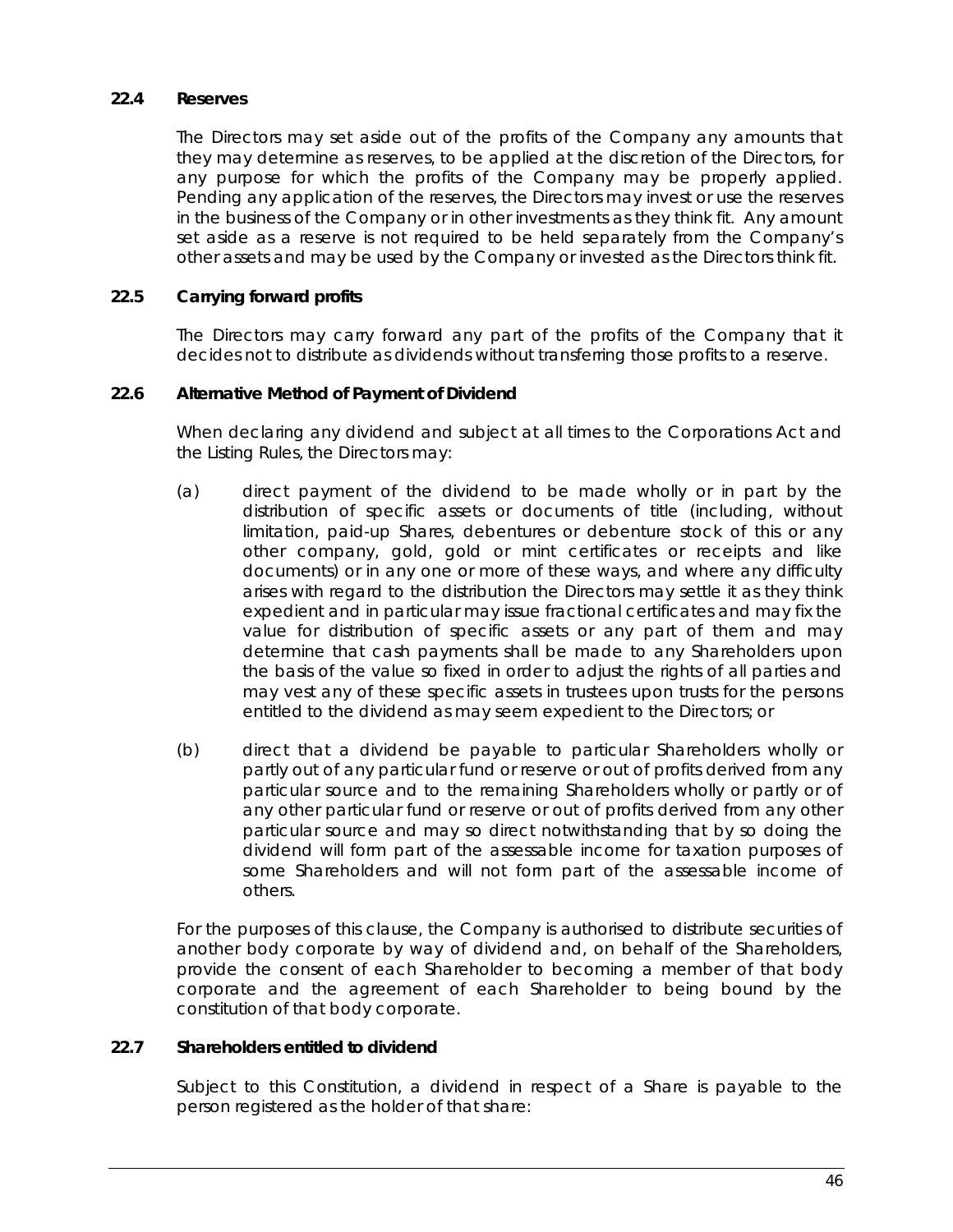- (a) if the Directors have fixed a time for determining entitlements to the dividend, at that time; and
- (b) in any other case, on the date on which the dividend is paid.

## **22.8 Payment of Dividends**

Any dividend payable may be paid by:

- (a) cheque sent through the mail directed to:
	- (i) the address of the Shareholder shown in the Register or to the address of the joint holders of Shares shown first in the Register; or
	- (ii) an address which the Shareholder has, or joint holders have, in writing notified the Company as the address to which dividends should be sent;
- (b) electronic funds transfer to an account with a bank or other financial institution nominated by the Shareholder and acceptable to the Company; or
- (c) any other means determined by the Directors.

## **22.9 Unclaimed Dividends**

Except as otherwise provided by statute, all dividends unclaimed for one year after having been declared may be invested or otherwise made use of by the Directors for the benefit of the Company until claimed.

#### **22.10 Breach of Restriction Agreement**

In the event of a breach of the Listing Rules relating to Restricted Securities or of any escrow arrangement entered into by the Company under the Listing Rules in relation to any Shares which are classified under the Listing Rules or by ASX as Restricted Securities, the Shareholder holding the Shares in question shall cease to be entitled to be paid any dividends in respect of those Shares for so long as the breach subsists.

#### **23. CAPITALISATION OF PROFITS**

#### <span id="page-53-0"></span>**23.1 Capitalisation**

The Directors, subject to the Listing Rules and any rights or restrictions for the time being attached to any class or class of shares, may from time to time resolve to capitalise any amount, being the whole or a part of the amount for the time being standing to the credit of any reserve account or the profit and loss account or otherwise available for distribution to Shareholders, and that that amount be applied, in any of the ways mentioned in clause [23.2](#page-54-1) for the benefit of Shareholders in the proportions to which those Shareholders would have been entitled in a distribution of that amount by way of dividend.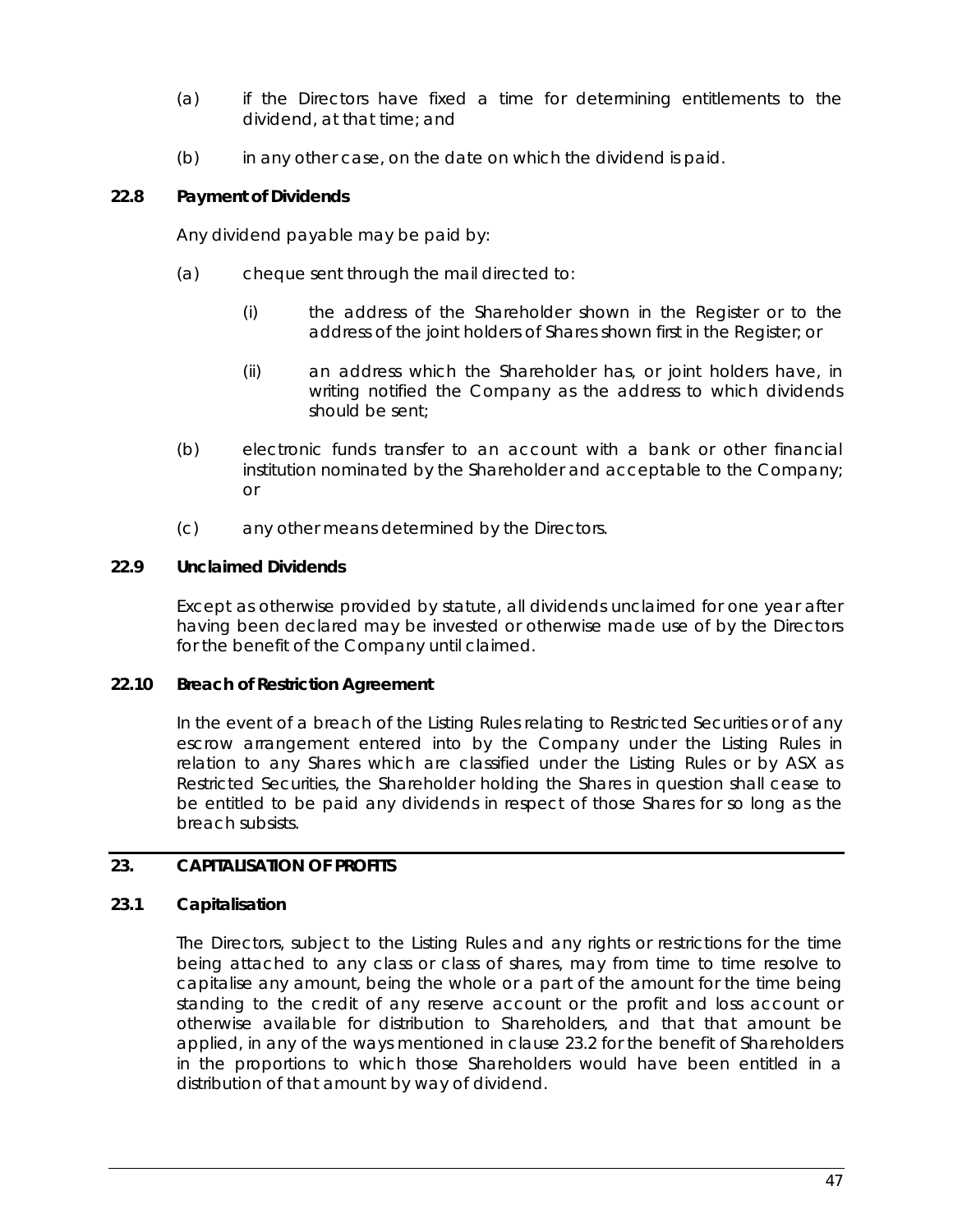# <span id="page-54-1"></span>**23.2 Application of Capitalised Amounts**

The ways in which an amount may be applied for the benefit of Shareholders under claus[e 23.1](#page-53-0) are:

- <span id="page-54-2"></span>(a) in paying up any amounts unpaid on Shares held by Shareholders;
- <span id="page-54-3"></span>(b) in paying up in full, at an issue price decided by Director's resolution, unissued Shares or debentures to be issued to Shareholders as fully paid; or
- (c) partly as mentioned in paragraph [\(a\)](#page-54-2) and partly as mentioned in paragraph [\(b\).](#page-54-3)

## **23.3 Procedures**

The Directors shall do all things necessary to give effect to the resolution referred to in clause [23.1](#page-53-0) and, in particular, to the extent necessary to adjust the rights of the Shareholders among themselves, may:

- (a) issue fractional certificates or make cash payments in cases where Shares or debentures could only be issued in fractions; and
- <span id="page-54-4"></span>(b) authorise any person to make, on behalf of all the Shareholders entitled to any further Shares or debentures upon the capitalisation, an agreement with the Company providing for the issue to them, credited as fully paid up, of any further Shares or debentures or for the payment up by the Company on their behalf of the amounts or any part of the amounts remaining unpaid on their existing Shares by the application of their respective proportions of the sum resolved to be capitalised,

and any agreement made under an authority referred to in paragraph [\(b\)](#page-54-4) is effective and binding on all the Shareholders concerned.

# <span id="page-54-0"></span>**24. BONUS SHARE PLAN**

#### <span id="page-54-5"></span>**24.1 Authorisation of Bonus Share Plan**

Subject to the Listing Rules and the Corporations Act, the Company may, by ordinary resolution in general meeting, authorise the Directors to implement a Bonus Share Plan on such terms and conditions as are referred to in the resolution and which plan provides for any dividend which the Directors may declare from time to time under clause [22,](#page-51-0) less any amount which the Company shall either pursuant to this Constitution or any law be entitled or obliged to retain, not to be payable on Shares which are participating Shares in the Bonus Share Plan but for those Shares to carry instead an entitlement to receive an allotment of additional fully paid ordinary Shares to be issued as bonus Shares.

# **24.2 Amendment and Revocation**

Any resolution passed by the Company in general meeting pursuant to clause [24.1](#page-54-5) may, at any time, be amended or revoked by the Company by ordinary resolution in general meeting.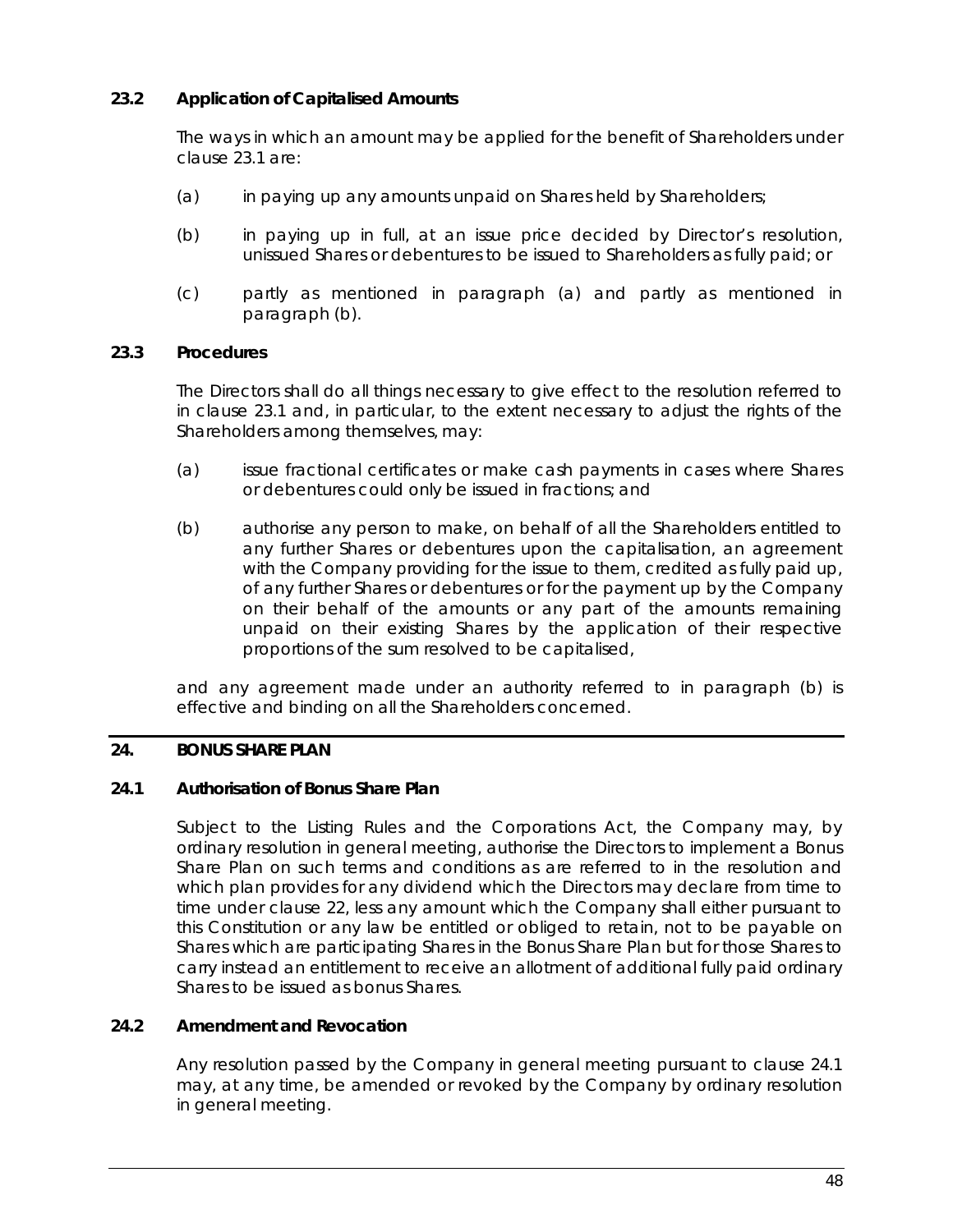# <span id="page-55-0"></span>**25. DIVIDEND REINVESTMENT PLAN**

## <span id="page-55-2"></span>**25.1 Authorisation of Dividend Reinvestment Plan**

Subject to the Listing Rules and the Corporations Act, the Company may, by resolution of the Directors, implement a Dividend Reinvestment Plan on such terms and conditions as are referred to in the resolution and which plan provides for any dividend which the Directors may declare from time to time under clause [22](#page-51-0) and payable on Shares which are participating Shares in the Dividend Reinvestment Plan, less any amount which the Company shall either pursuant to this Constitution or any law be entitled or obliged to retain, to be applied by the Company to the payment of the subscription price of ordinary fully paid Shares.

## **25.2 Amendment and Revocation**

Any resolution passed by the Directors pursuant to clause [25.1](#page-55-2) may, at any time, be amended or revoked by the Company by ordinary resolution in general meeting.

## <span id="page-55-1"></span>**26. NOTICES**

## **26.1 Service by the Company to Shareholders**

A notice may be given by the Company to any Shareholder either by:

- (a) serving it on him or her personally; or
- (b) by sending it by post to the Shareholder at his or her address as shown in the Register of Shareholders or the address supplied by the Shareholder to the Company for the giving of notices to this person. Notices to Shareholders whose registered address is outside Australia shall be sent by airmail or, where applicable, by the means provided for by clause [26.9;](#page-57-0) or
- (c) be sending it by fax or other electronic means (including providing a URL link to any document or attachment) to the fax number or electronic address nominated by the Shareholder for giving notices.

#### **26.2 Service of notices by the Company to Directors**

A notice may be given by the Company to a Director or Alternate Director by:

- (a) serving it on him or her personally;
- (b) sending it by ordinary post to his or her usual residential or business address, or any other address he or she has supplied to the Company for giving notices;
- (c) sending it by fax or other electronic means (including providing a URL link to any document or attachment) to the fax number or electronic address he or she has supplied to the Company for giving notices.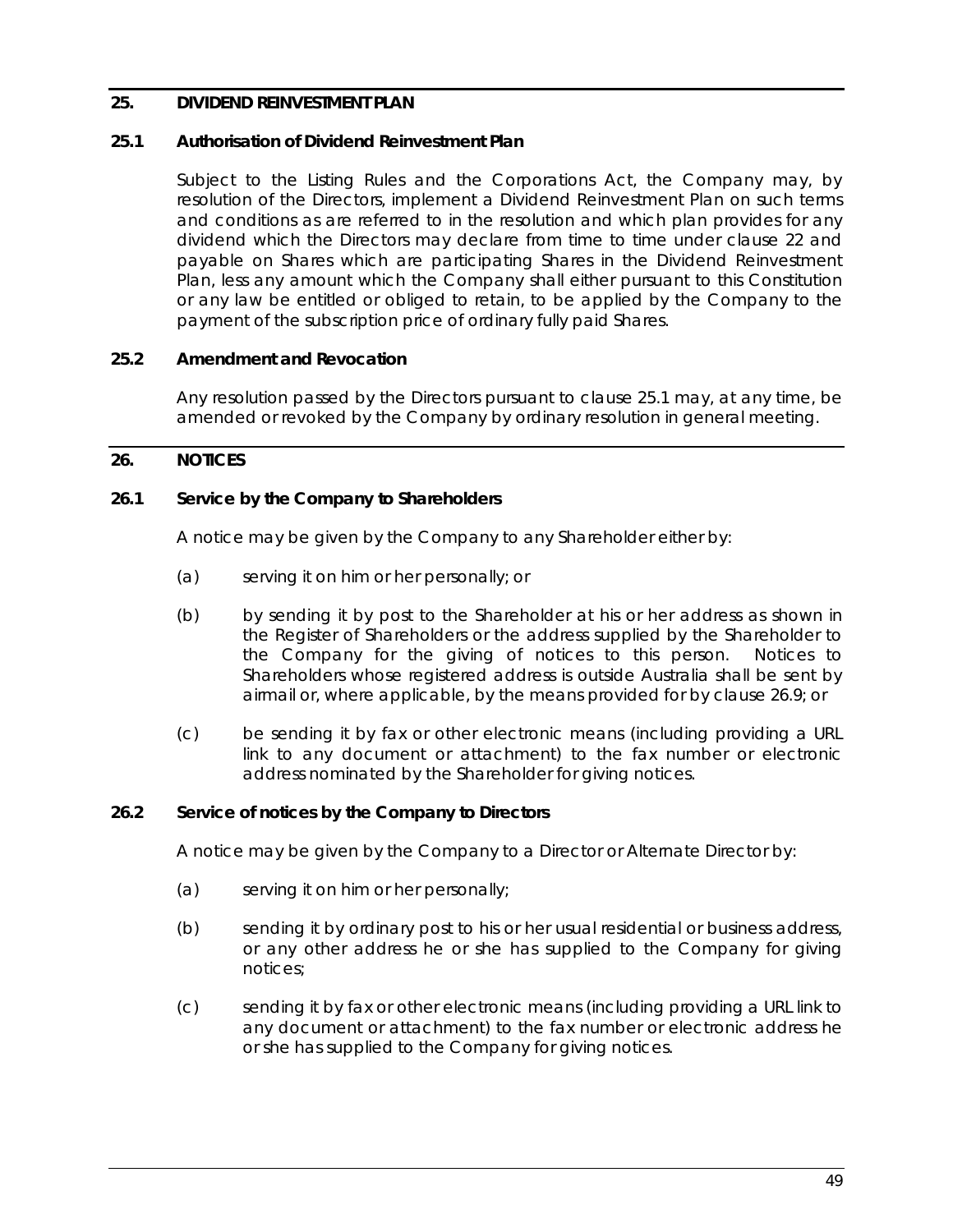# **26.3 Service of notices by Directors, Alternate Directors and Shareholders to the Company**

Without limiting any other way that a communication may be given under the Corporations Act, a notice may be given by a Director or Alternate Director or a Shareholder to the Company by:

- (a) delivering it to the Company's registered office;
- (b) sending it by ordinary post to the Company's registered office;
- (c) sending it by fax or other electronic means to the principal fax number or electronic address at the Company's registered office.

## **26.4 Deemed receipt of Notice**

A notice will be deemed to be received by a Shareholder when:

- (a) where a notice is served personally, service of the notice shall be deemed to be effected when hand delivered to the member in person;
- (b) where a notice is sent by post, service of the notice shall be deemed to be effected by properly addressing, pre-paying and posting a letter containing the notice, and to have been effected, in the case of a notice of a meeting, on the date after the date of its posting and, in any other case, at the time at which the letter would be delivered in the ordinary course of post;
- (c) where a notice is sent by facsimile, service of the notice shall be deemed to be effected upon confirmation being received by the Company that all pages of the notice have been successfully transmitted to the Shareholder's facsimile machine at the facsimile number nominated by the Shareholder; and
- (d) where a notice is sent to an electronic address by electronic means, service of the notice shall be deemed to be effected once sent by the Company to the electronic address nominated by the Shareholder (regardless of whether or not the notice is actually received by the Shareholder).

#### **26.5 Notice to Joint Holders**

A notice may be given by the Company to the joint holders of a Share by giving the notice to the joint holder first named in the Register of Shareholders in respect of the Share.

#### **26.6 Notices to Personal Representatives and Others**

A notice may be given by the Company to a person entitled to a Share in consequence of the death or bankruptcy of a Shareholder by serving it on him or her or by sending it to him or her by post addressed to the person by name or by the title or representative of the deceased or assignee of the bankrupt, or by any like description, at the address (if any) supplied for the purpose by the person or, if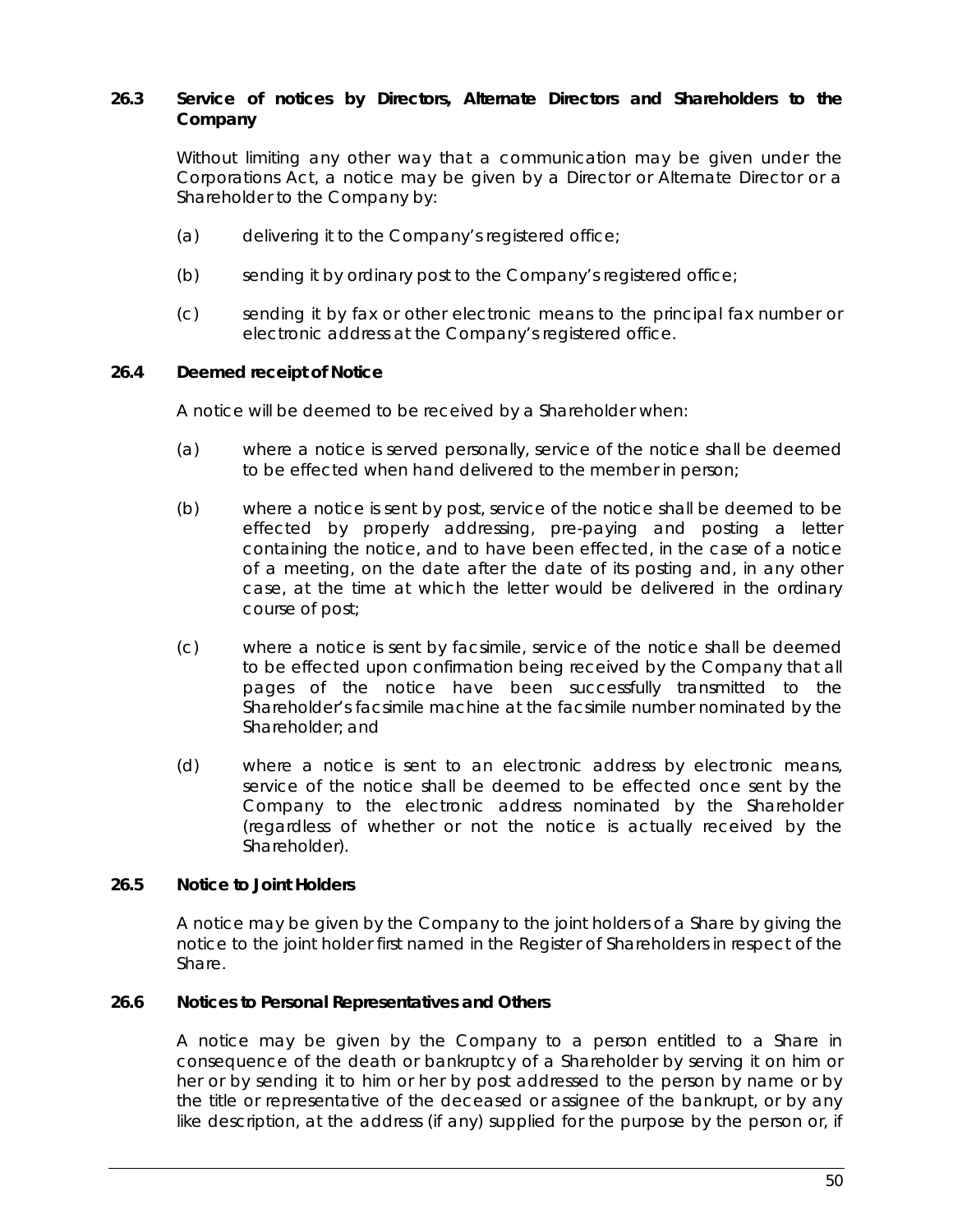such an address has not been supplied, at the address to which the notice might have been sent if the death or bankruptcy had not occurred.

# **26.7 Persons Entitled to Notice**

Notice of every general meeting shall be given to each person who at the time of giving the notice is:

- (a) a Shareholder;
- (b) a person entitled to a Share in consequence of the death or bankruptcy of a Shareholder who, but for his death or bankruptcy, would be entitled to receive notice of the meeting;
- (c) a Director or Alternate Director;
- (d) the auditor for the time being of the Company; and
- (e) if the Company has issued and there are currently any Listed Securities, the Home Branch,

unless that person waives the right to receive notice by written notice to the Company. No other person is entitled to receive notices of general meetings.

# **26.8 Change of Address**

The Company shall acknowledge receipt of all notifications of change of address by Shareholders.

# <span id="page-57-0"></span>**26.9 Incorrect Address**

Where the Company has bona fide reason to believe that a Shareholder is not known at his or her registered address, and the Company has subsequently made an enquiry in writing at that address as to the whereabouts of the Shareholder and this enquiry either elicits no response or a response indicating that the Shareholder or his present whereabouts are unknown, all future notices will be deemed to be given to the Shareholder if the notice is exhibited in the Registered Office (or, in the case of a Shareholder registered on a Branch Register, in a conspicuous place in the place where the Branch Register is kept) for a period of 48 hours (and shall be deemed to be duly served at the commencement of that period) unless and until the Shareholder informs the Company of a new address to which the Company may send him notices (which new address shall be deemed his registered address).

# **27. WINDING UP**

# **27.1 Distribution in Kind**

If the Company is wound up, the liquidator may, with the authority of a special resolution, divide among the Shareholders in kind the whole or any part of the property of the Company, and may for that purpose set a value as the liquidator considers fair upon any property to be so decided, and may determine how the division is to be carried out as between the Shareholders or different classes of Shareholders. No member is obliged to accept any Shares, securities or other assets in respect of which there is any liability.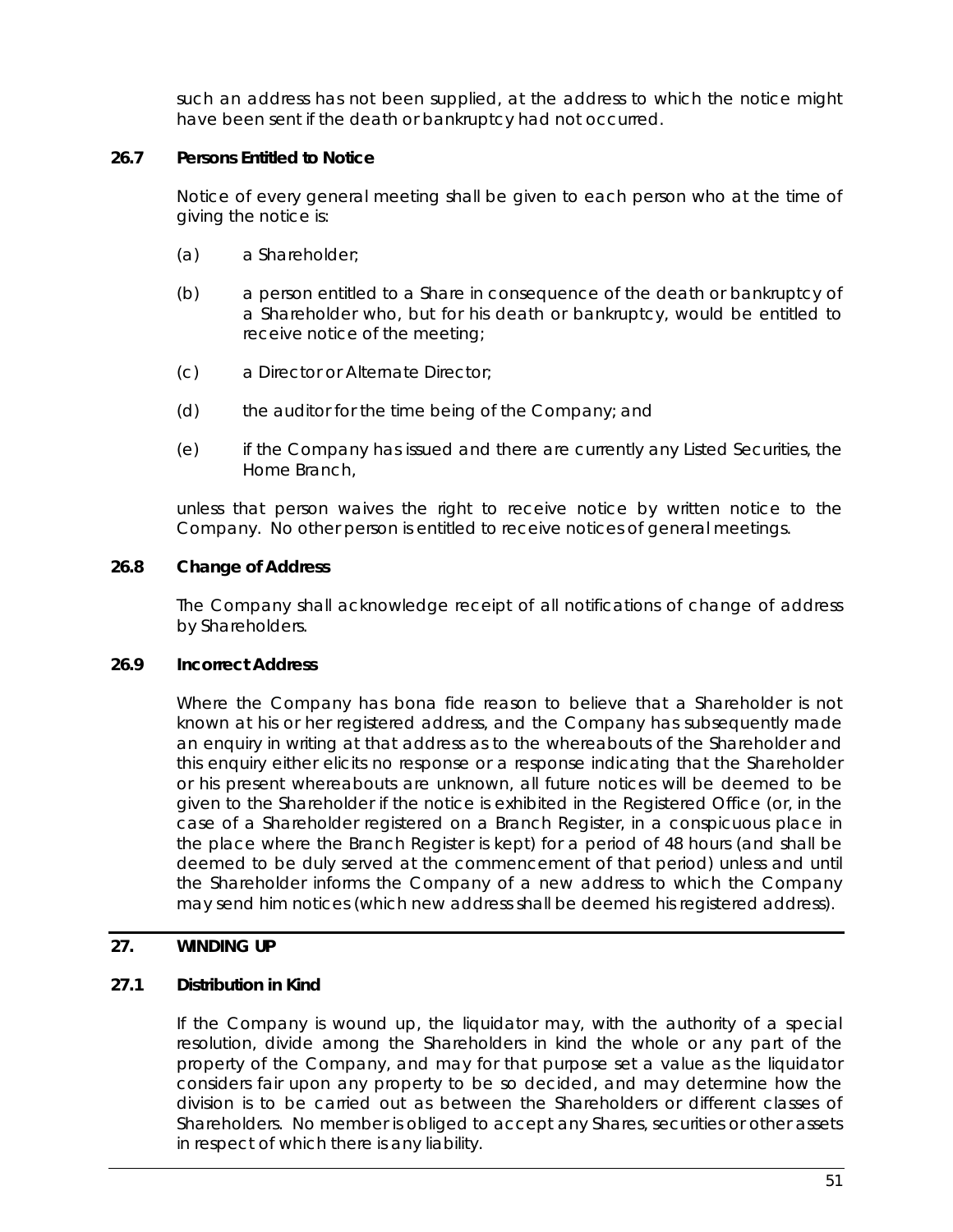# **27.2 Trust for Shareholders**

The liquidator may, with the authority of a special resolution, vest the whole or any part of any property in trustees upon such trusts for the benefit of the contributories as the liquidator thinks fit, but so that no Shareholder is compelled to accept any Shares or other securities in respect of which there is any liability.

## **27.3 Distribution in Proportion to Shares Held**

Subject to the rights of Shareholders (if any) entitled to Shares with special rights in a winding-up and the Corporations Act all monies and property that are to be distributed among Shareholders on a winding-up, shall be distributed in proportion to the Shares held by them respectively, irrespective of the amount paid-up or credited as paid-up on the Shares.

# <span id="page-58-1"></span>**28. INDEMNITIES AND INSURANCE**

## **28.1 Liability to Third Parties**

To the extent permitted by law, the Company:

- (a) indemnifies and agrees to keep indemnified every Director, executive officer or Secretary of the Company; and
- (b) may, by deed, indemnify or agree to indemnify an officer (other than a Director, executive officer or Secretary) of the Company,

against a liability to another person, other than the Company or a related body corporate of the Company, PROVIDED THAT:

- (c) the provisions of the Corporations Act (including, but not limited to, Chapter 2E) are complied with in relation to the giving of the indemnity; and
- (d) the liability does not arise in respect of conduct involving a lack of good faith on the part of the officer.

#### **28.2 Defending Proceedings**

To the extent permitted by law, the Company:

- (a) hereby indemnifies and agrees to keep indemnified every Director, executive officer and Secretary of the Company; and
- (b) may, by deed, indemnify or agree to indemnify an officer of the Company (other than a director, executive officer or secretary);

out of the property of the Company in relation to the period during which that officer held his or her office against a liability for costs and expenses incurred by that officer in that capacity:

- <span id="page-58-0"></span>(c) in defending proceedings, whether civil or criminal, in which:
	- $(i)$  judgment is given in favour of that officer; or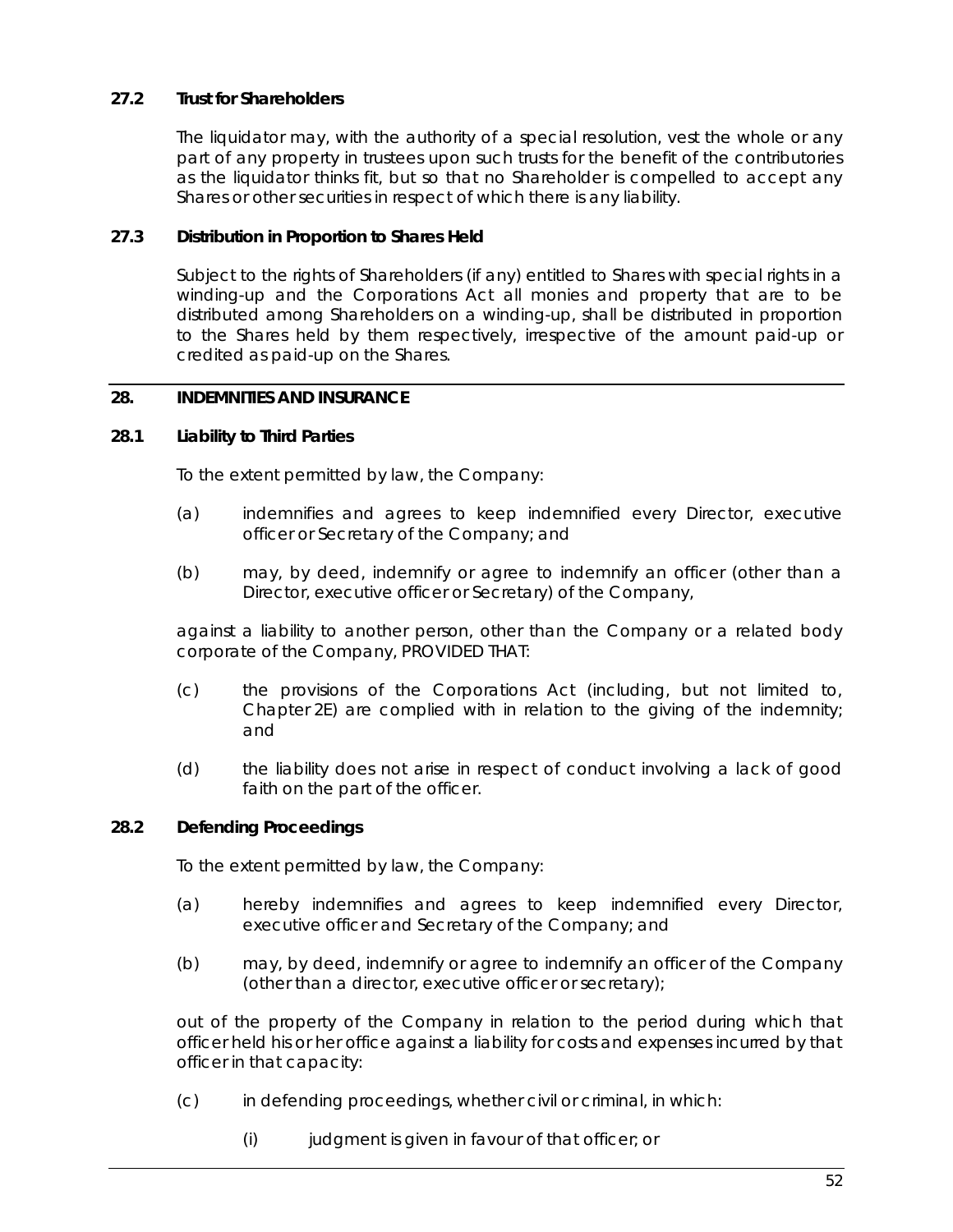- (ii) that officer is acquitted; or
- (d) in connection with an application in relation to any proceedings referred to in clause [28.2\(c\)](#page-58-0) in which relief is granted to that officer by the Court under the Corporations Act.

# **28.3 Insurance**

To the extent permitted by law, the Company or a related body corporate of the Company may pay, or agree to pay, a premium under a contract insuring an officer in relation to the period during which that officer held that office, including in respect of a liability for costs and expenses incurred by a person in defending civil or criminal proceedings whether or not the officer has successfully defended himself or herself in these proceedings, provided that:

- (a) the provisions of the Corporations Act (including, but not limited to, Chapter 2E) are complied with in relation to the payment of the premium; and
- (b) the liability does not arise out of conduct involving a wilful breach of duty to the Company or a contravention of sections 182 or 183 of the Corporations Act.

# **28.4 Disclosure**

Subject to any exception provided for in the Corporations Act, full particulars of the Company's indemnities and insurance premiums in relation to the officers must be included each year in the Directors' Report.

# **28.5 Definition**

For the purposes of this clause [28,](#page-58-1) "**officer**" means:

- (a) a Director, Secretary or executive officer of the Company, whether past, present or future by whatever name called and whether or not validly appointed to occupy or duly authorised to act in such a position; and
- (b) any person who by virtue of any applicable legislation or law is deemed to be a Director or officer of the Company, including without limitation, the persons defined as an officer of a company by section 9 of the Corporations Act.

Nothing in this clause [28](#page-58-1) precludes the Company from indemnifying employees (other than officers) and consultants or sub-contractors where the Directors consider it is necessary or appropriate in the exercise of their powers to manage the Company.

# **29. DIRECTORS' ACCESS TO INFORMATION**

Where the Directors consider it appropriate, the Company may:

(a) give a former Director access to certain papers, including documents provided or available to the Directors and other papers referred to in those documents; and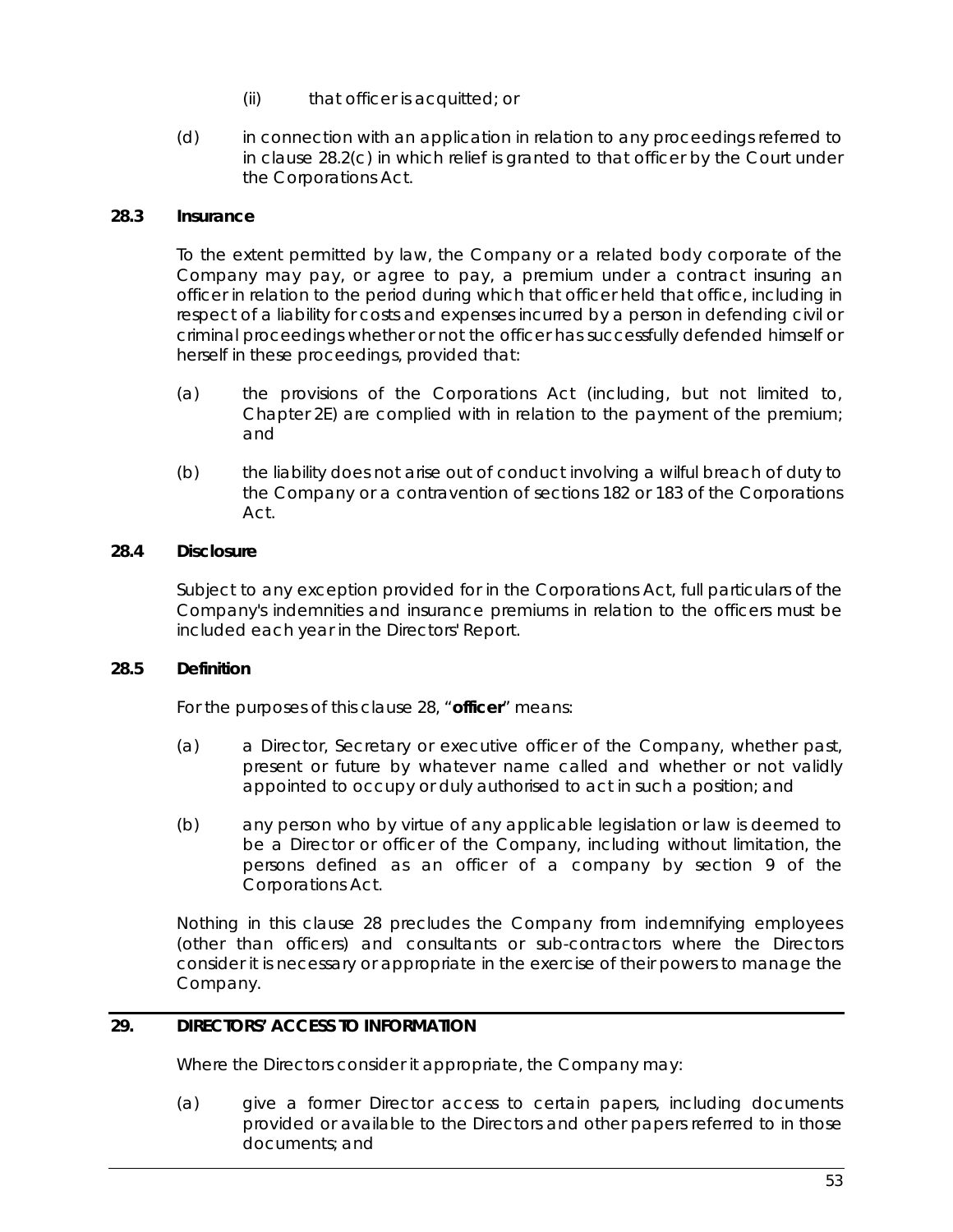(b) bind itself in any contract with a Director or former Director to give the access.

## **30. OVERSEAS SHAREHOLDERS**

Each Shareholder with a registered address outside Australia acknowledges that, with the approval of the Home Branch, the Company may, as contemplated by the Listing Rules, arrange for a nominee to dispose of any of its entitlement to participate in any issue of Shares or Share Options by the Company to Shareholders.

## **31. LOCAL MANAGEMENT**

## <span id="page-60-2"></span>**31.1 Local Management**

The Directors may from time to time provide for the management and transaction of the affairs of the Company in any specified locality whether in or outside the State in such manner as it thinks fit and the provisions contained in clauses [31.2,](#page-60-0) [31.3](#page-60-1) and [31.4](#page-61-1) shall be without prejudice to the general powers conferred by this clause [31.1.](#page-60-2)

## <span id="page-60-0"></span>**31.2 Local Boards or Agencies**

The Directors may at any time and from time to time establish any local boards or agencies for managing any of the affairs of the Company in any specified locality and appoint any persons to be Shareholders of a local board or any managers or agents and may fix their remuneration. The Directors may from time to time and at any time delegate to any person so appointed any of the powers, authorities and discretions for the time being vested in the Directors other than the power of making calls and may authorise the Shareholders for the time being of any local board or any of them to fill up any vacancies on a local board and to act notwithstanding vacancies. This appointment or delegation may be made on the terms and subject to the conditions that the Directors think fit and the Directors may at any time remove any person so appointed and may annul or vary any or all of this delegation.

#### <span id="page-60-1"></span>**31.3 Appointment of Attorneys**

The Company may at any time and from time to time by power of attorney appoint any person or persons to be the attorney or attorneys of the Company for purposes and with powers, authorities and discretions (not exceeding those vested in or exercisable by the Company) and for the period and subject to the conditions that the Company may from time to time think fit. This appointment may (if the Company thinks fit) be made in favour of the Shareholders or any of the Shareholders of any local board established under clause [31.2](#page-60-0) or in favour of any company or of the Shareholders, directors, nominees or managers of any company or firm or in favour of any fluctuating body of persons whether or not nominated directly by the Company. The power of attorney may contain any provisions for the protection or convenience of persons dealing with such attorney or attorneys that the Company thinks fit.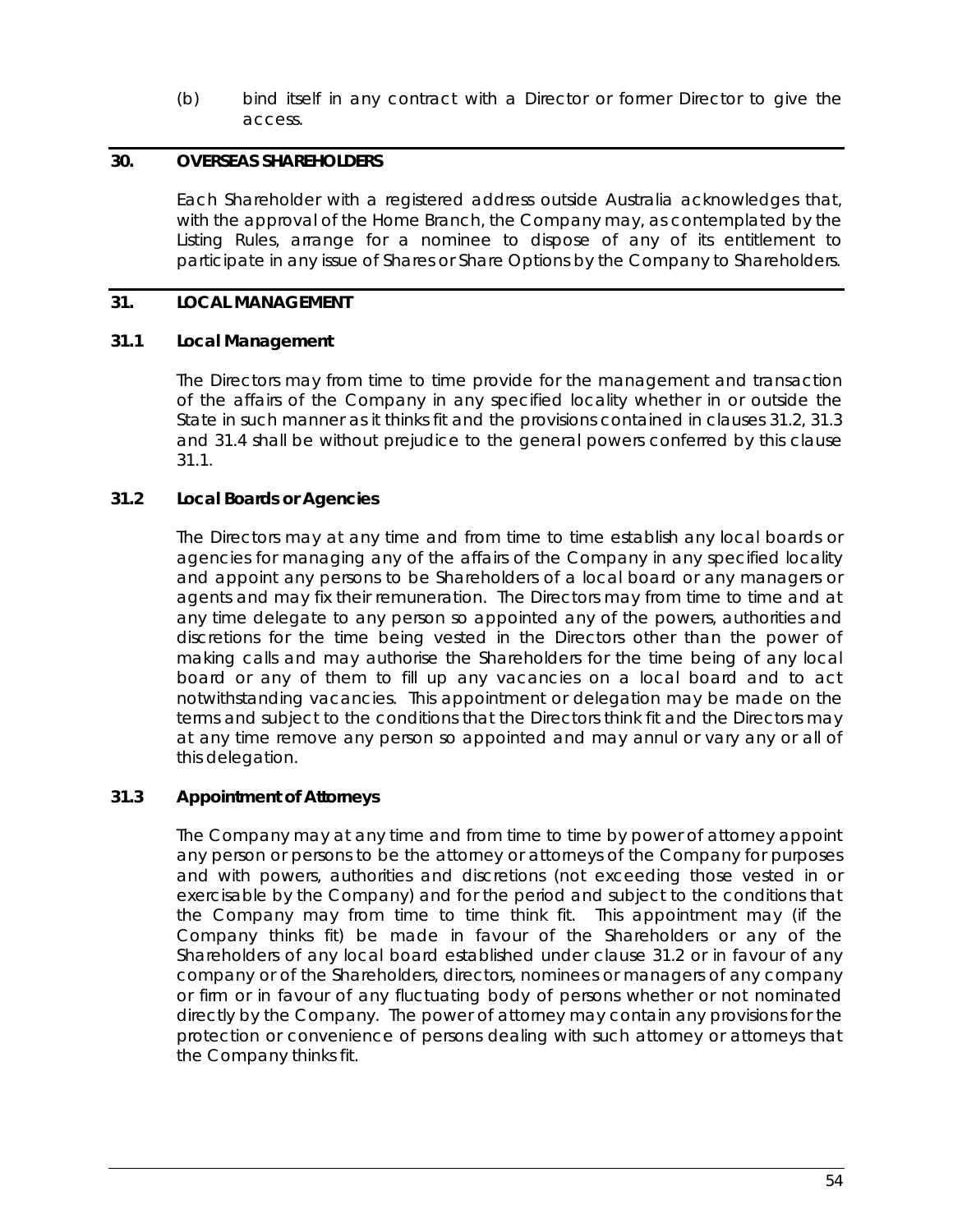# <span id="page-61-1"></span>**31.4 Authority of Attorneys**

Any such delegates or attorneys as appointed under this Constitution may be authorised by the Company to sub-delegate all or any of the powers, authorities and discretions for the time being vested in them.

## **32. DISCOVERY**

Save as provided by the Corporations Act or the Listing Rules no Shareholder shall be entitled to require discovery of any information in respect of any details of the Company's trading or any matter which is or may be in the nature of a trade secret, mystery of trade or technical process which may relate to the business of the Company and which in the opinion of the Directors it would be expedient in the interests of the Shareholders of the Company to communicate.

## <span id="page-61-0"></span>**33. COMPLIANCE (OR INCONSISTENCY) WITH THE LISTING RULES**

- (a) In this Constitution, a reference to the Listing Rules is to have effect if, and only if, at the relevant time, the Company has been admitted to and remains on the Official List and is otherwise to be disregarded.
- (b) If the Company is admitted to the Official List, the following clauses apply:
	- (i) notwithstanding anything contained in this Constitution, if the Listing Rules prohibit an act being done, the act shall not be done;
	- (ii) nothing contained in this Constitution prevents an act being done that the Listing Rules require to be done;
	- (iii) if the Listing Rules require an act to be done or not to be done, authority is given for that act to be done or not to be done (as the case may be);
	- (iv) if the Listing Rules require this Constitution to contain a provision and it does not contain such a provision, this Constitution is deemed to contain that provision;
	- (v) if the Listing Rules require this Constitution not to contain a provision and it contains such a provision, this Constitution is deemed not to contain that provision; and
	- (vi) if any provision of this Constitution is or becomes inconsistent with the Listing Rules, this Constitution is deemed not to contain that provision to the extent of inconsistency.

# <span id="page-61-2"></span>**34. CONSISTENCY WITH CHAPTER 2E OF THE CORPORATIONS ACT**

#### **34.1 Requirements of Chapter 2E**

Notwithstanding any other provision to the contrary contained in this Constitution:

(a) the Company shall not give a financial benefit to a related party except as permitted by Chapter 2E of the Corporations Act;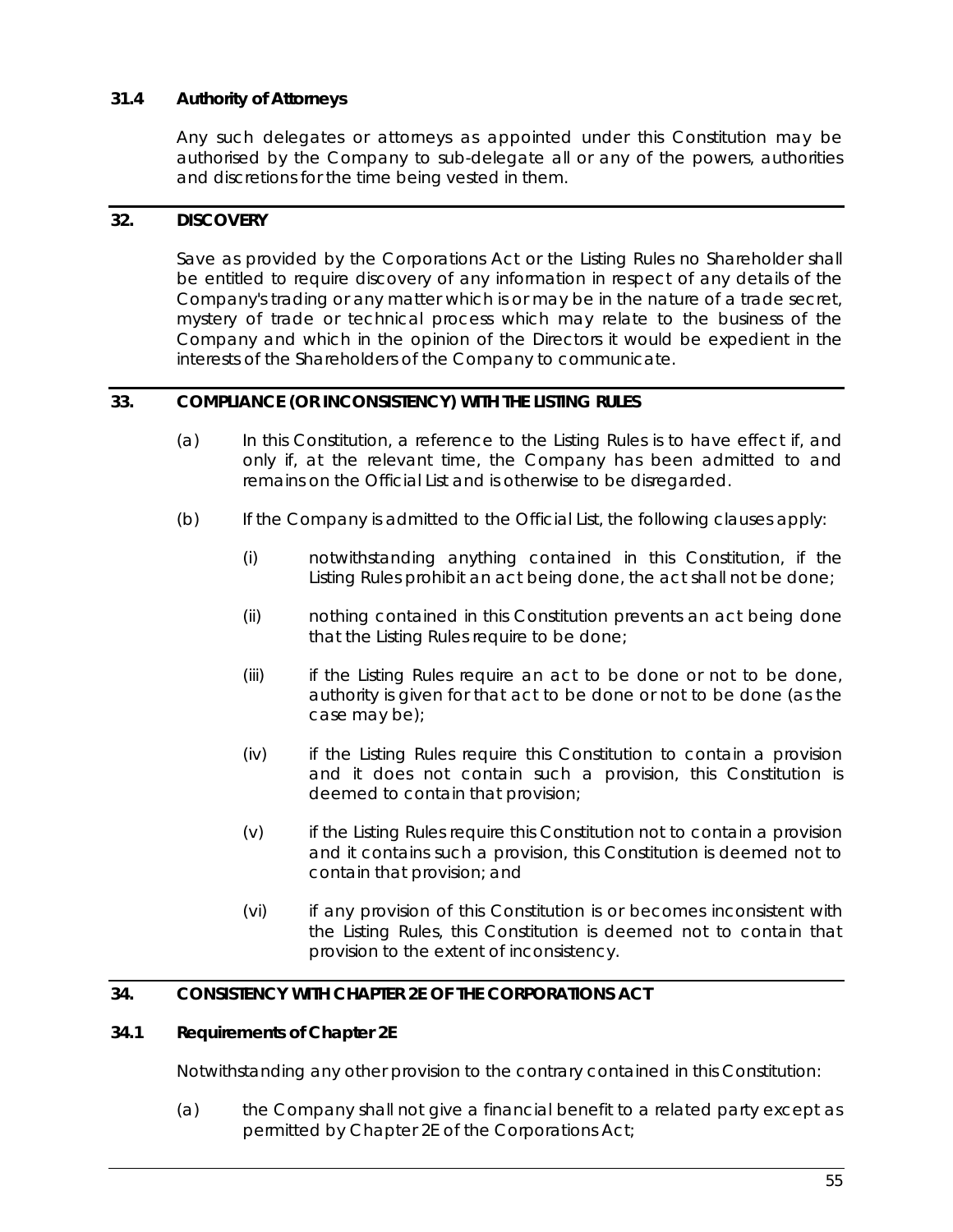- (b) all notices convening general meetings for the purposes of section 208 of the Corporations Act shall comply with the requirements of sections 217 to 227 of the Corporations Act;
- (c) all meetings convened pursuant to section 221 shall be held in accordance with the requirements of section 225 of the Corporations Act; and
- (d) no holder of Shares or person on their behalf shall be entitled to vote or vote on a proposed resolution under Part 2E.1 of the Corporations Act if that holder of Shares is a related party of the public company to whom the resolution would permit a financial benefit to be given or an associate of such a related party.

# **34.2 Definitions**

For the purposes of this clause [34](#page-61-2) the terms:

- (a) "**financial benefit**" and "related party" shall have the meanings given or indicated by Part 2E.1 and Part 2E.2 of the Corporations Act; and
- (b) "**associate**" shall have the meaning given to it in Division 2 of Part 1.2 of the Corporations Act.

# **35. INADVERTENT OMISSIONS**

If some formality required by this Constitution is inadvertently omitted or is not carried out the omission does not invalidate any resolution, act, matter or thing which but for the omission would have been valid unless it is proved to the satisfaction of the Directors that the omission has directly prejudiced any Shareholder financially. The decision of the Directors is final and binding on all Shareholders.

# <span id="page-62-0"></span>**36. PARTIAL TAKEOVER PLEBISCITES**

# **36.1 Resolution to Approve Proportional Off-Market Bid**

- (a) Where offers have been made under a proportional off-market bid in respect of a class of securities of the Company ("**bid class securities**"), the registration of a transfer giving effect to a contract resulting from the acceptance of an offer made under the proportional off-market bid is prohibited unless and until a resolution (in this clause [36](#page-62-0) referred to as a "**prescribed resolution**") to approve the proportional off-market bid is passed in accordance with the provisions of this Constitution.
- (b) A person (other than the bidder or a person associated with the bidder) who, as at the end of the day on which the first offer under the proportional off-market bid was made, held bid class securities is entitled to vote on a prescribed resolution and, for the purposes of so voting, is entitled to one vote for each of the bid class securities.
- (c) A prescribed resolution is to be voted on at a meeting, convened and conducted by the Company, of the persons entitled to vote on the prescribed resolution.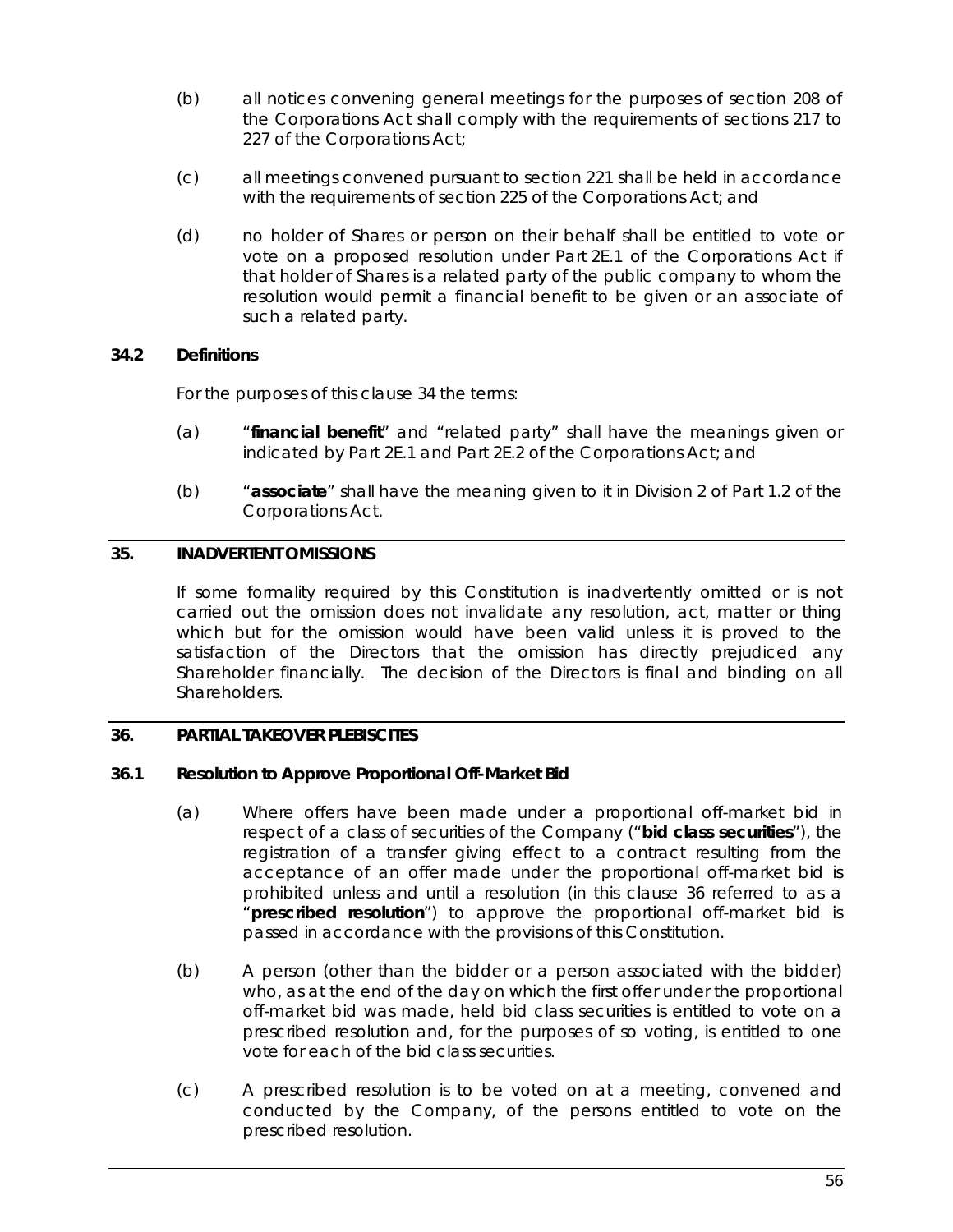(d) A prescribed resolution that has been voted on is to taken to have been passed if the proportion that the number of votes in favour of the prescribed resolution bears to the total number of votes on the prescribed resolution is greater than one half, and otherwise is taken to have been rejected.

# <span id="page-63-0"></span>**36.2 Meetings**

- (a) The provisions of this Constitution that apply in relation to a general meeting of the Company apply, with modifications as the circumstances require, in relation to a meeting that is convened pursuant to this clause [36.2](#page-63-0) as if the last mentioned meeting was a general meeting of the Company.
- (b) Where takeover offers have been made under a proportional off-market bid, the Directors are to ensure that a prescribed resolution to approve the proportional off-market bid is voted on in accordance with this clause [36](#page-62-0) before the  $14<sup>th</sup>$  day before the last day of the bid period for the proportional off-market bid (the "**resolution deadline**").

# **36.3 Notice of Prescribed Resolution**

Where a prescribed resolution to approve a proportional off-market bid is voted on in accordance with this clause [36](#page-62-0) before the resolution deadline, the Company is, on or before the resolution deadline:

- (a) to give the bidder; and
- (b) if the Company is listed each relevant financial market (as defined in the Corporations Act) in relation to the Company;

a notice in writing stating that a prescribed resolution to approve the proportional off-market bid has been voted on and that the prescribed resolution has been passed, or has been rejected, as the case requires.

# **36.4 Takeover Resolution Deemed Passed**

Where, at the end of the day before the resolution deadline, no prescribed resolution to approve the proportional off-market bid has been voted on in accordance with this clause [36,](#page-62-0) a resolution to approve the proportional off-market bid is to be, for the purposes of this clause [36,](#page-62-0) deemed to have been passed in accordance with this clause [36.](#page-62-0)

# **36.5 Takeover Resolution Rejected**

Where a prescribed resolution to approve a proportional off-market bid under which offers have been made is voted on in accordance with this clause [36](#page-62-0) before the resolution deadline, and is rejected, then:

- <span id="page-63-1"></span>(a) despite section 652A of the Corporations Act:
	- (i) all offers under the proportional off-market bid that have not been accepted as at the end of the resolution deadline; and
	- (ii) all offers under the proportional off-market bid that have been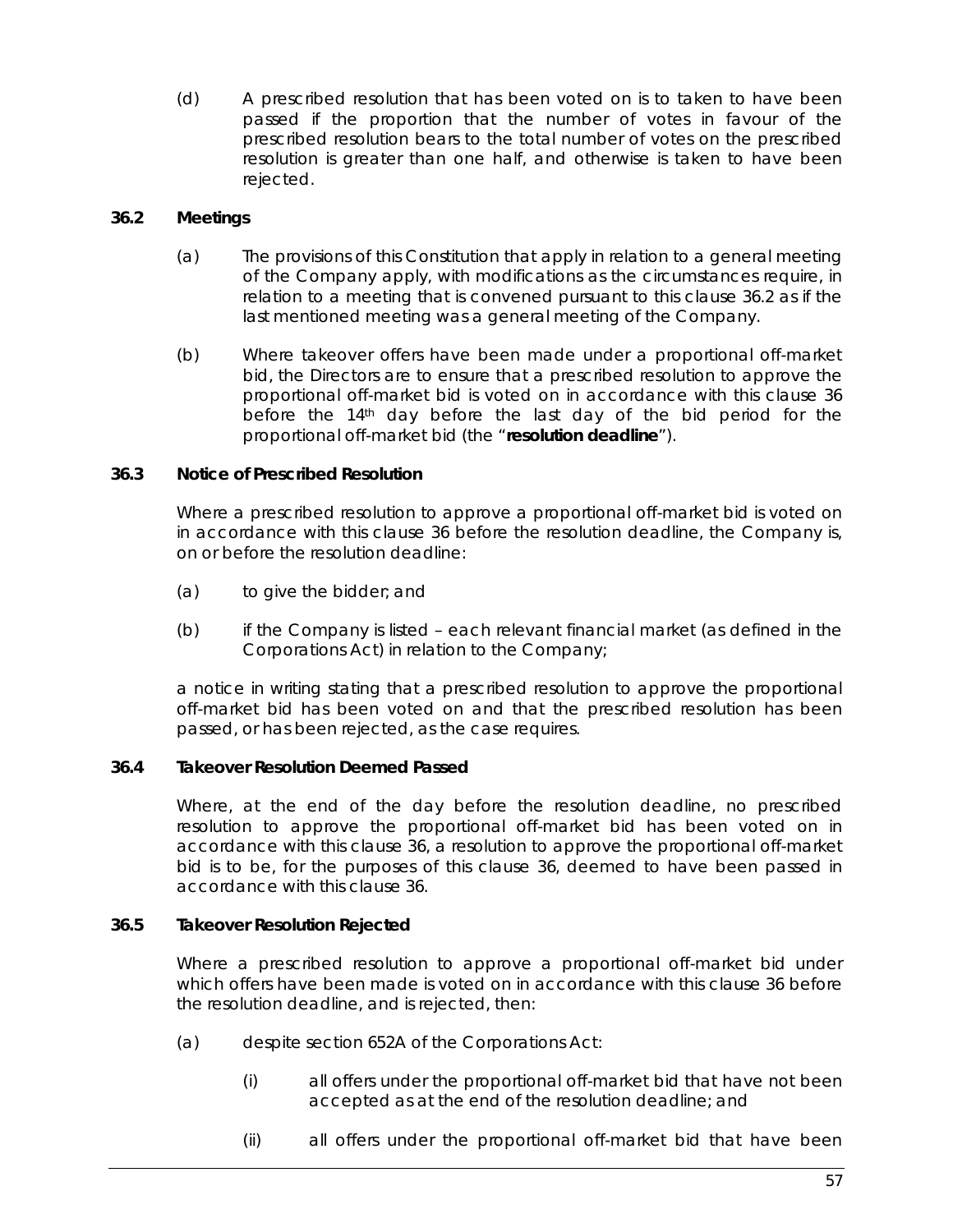accepted and from whose acceptance binding contracts have not resulted as at the end of the resolution deadline,

are deemed to be withdrawn at the end of the resolution deadline;

- (b) as soon as practicable after the resolution deadline, the bidder must return to each person who has accepted any of the offers referred to in clause [36.5\(a\)\(ii\)](#page-63-1) any documents that were sent by the person to the bidder with the acceptance of the offer;
- (c) the bidder:
	- (i) is entitled to rescind; and
	- (ii) must rescind as soon as practicable after the resolution deadline,

each binding takeover contract resulting from the acceptance of an offer made under the proportional off-market bid; and

(d) a person who has accepted an offer made under the proportional offmarket bid is entitled to rescind the takeover contract (if any) resulting from the acceptance.

#### **36.6 Renewal**

This clause [36](#page-62-0) ceases to have effect on the third anniversary of the date of the adoption of the last renewal of this claus[e 36.](#page-62-0)

#### **37. TRANSITIONAL**

## <span id="page-64-1"></span>**37.1 Provisions Relating to Official Quotation of Securities**

Subject to clause [37.2](#page-64-0) the provisions of this Constitution which relate to the official quotation of the Company's securities on ASX (**Official Quotation**), including but not limited to clauses which refer to ASX, the Listing Rules, the ASX Settlement Operating Rules, the Home Exchange, CHESS, Restricted Securities or Listed Securities shall not have effect except while the Company is admitted to the official list of entities that ASX has admitted and not removed.

#### <span id="page-64-0"></span>**37.2 Severance**

To the extent that any of the provisions of this Constitution referred to in clause [37.1](#page-64-1) above can continue to have effect following severance of the matters relating to Official Quotation, then such provisions shall be valid and effectual, notwithstanding clause [37.1,](#page-64-1) as from the date of adoption of this Constitution by special resolution of the Shareholders of the Company.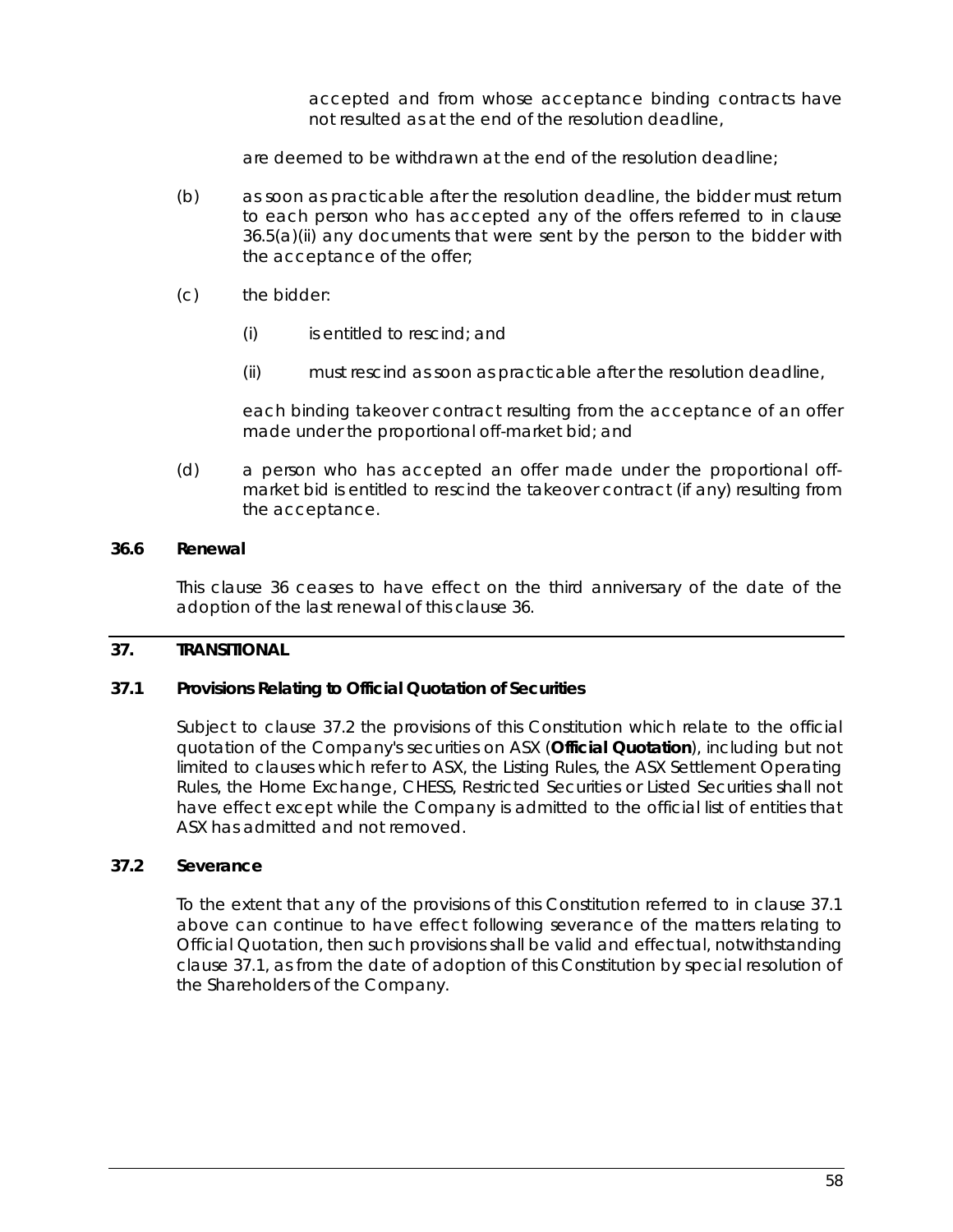# <span id="page-65-0"></span>**SCHEDULE 1 – PREFERENCE SHARES (CLAUSE [2.6\)](#page-12-2)**

1. In this schedule, unless the context otherwise requires:

**Dividend Date** means, in relation to a Preference Share, a date specified in the Issue Resolution on which a dividend in respect of that Preference Share is payable.

**Dividend Rate** means, in relation to a Preference Share, the term specified in the Issue Resolution for the calculation of the amount of dividend to be paid in respect of that Preference Share on any Dividend Date, which calculation may be wholly or partly established by reference to an algebraic formula.

**Franked Dividend** has the same meaning ascribed to Franked Distribution in Part 3-6 of the Tax Act.

**Issue Resolution** means the resolution specified in clause [4](#page-66-0) of this schedule.

**Preference Share** means a preference share issued under clause [2.6.](#page-12-2)

**Redeemable Preference Share** means a Preference Share which the Issue Resolution specified as being, or being at the option of the Company to be, liable to be redeemed.

**Redemption Amount** means, in relation to a Redeemable Preference Share, the amount specified to be paid on redemption of the Redeemable Preference Share.

**Redemption Date** means, in relation to a Redeemable Preference Share, the date specified in the Issue Resolution for the redemption of that Preference Share.

**Tax Act** means the *Income Tax Assessment Act 1997*.

- <span id="page-65-1"></span>2. Each Preference Share confers upon its holder:
	- (a) the right in a winding up to payment in cash of the capital (including any premium) then paid up on it, and any arrears of dividend in respect of that Preference Share, in priority to any other class of Shares;
	- (b) the right in priority to any payment of dividend to any other class of Shares to a cumulative preferential dividend payable on each Dividend Date in relation to that Preference Share calculated in accordance with the Dividend Rate in relation to that Preference Share; and
	- (c) no right to participate beyond the extent elsewhere specified in clause [2](#page-65-1) of this schedule in surplus assets or profits of the Company, whether in a winding up or otherwise.
- <span id="page-65-2"></span>3. Each Preference Share also confers upon its holder the same rights as the holders of ordinary Shares to receive notices, reports, audited accounts and balance sheets of the Company and to attend general meetings and confers upon its holder the right to vote at any general meeting of the Company in each of the following circumstances and in no others:
	- (a) during a period during which a dividend (or part of a dividend) in respect of the Preference Share is in arrears;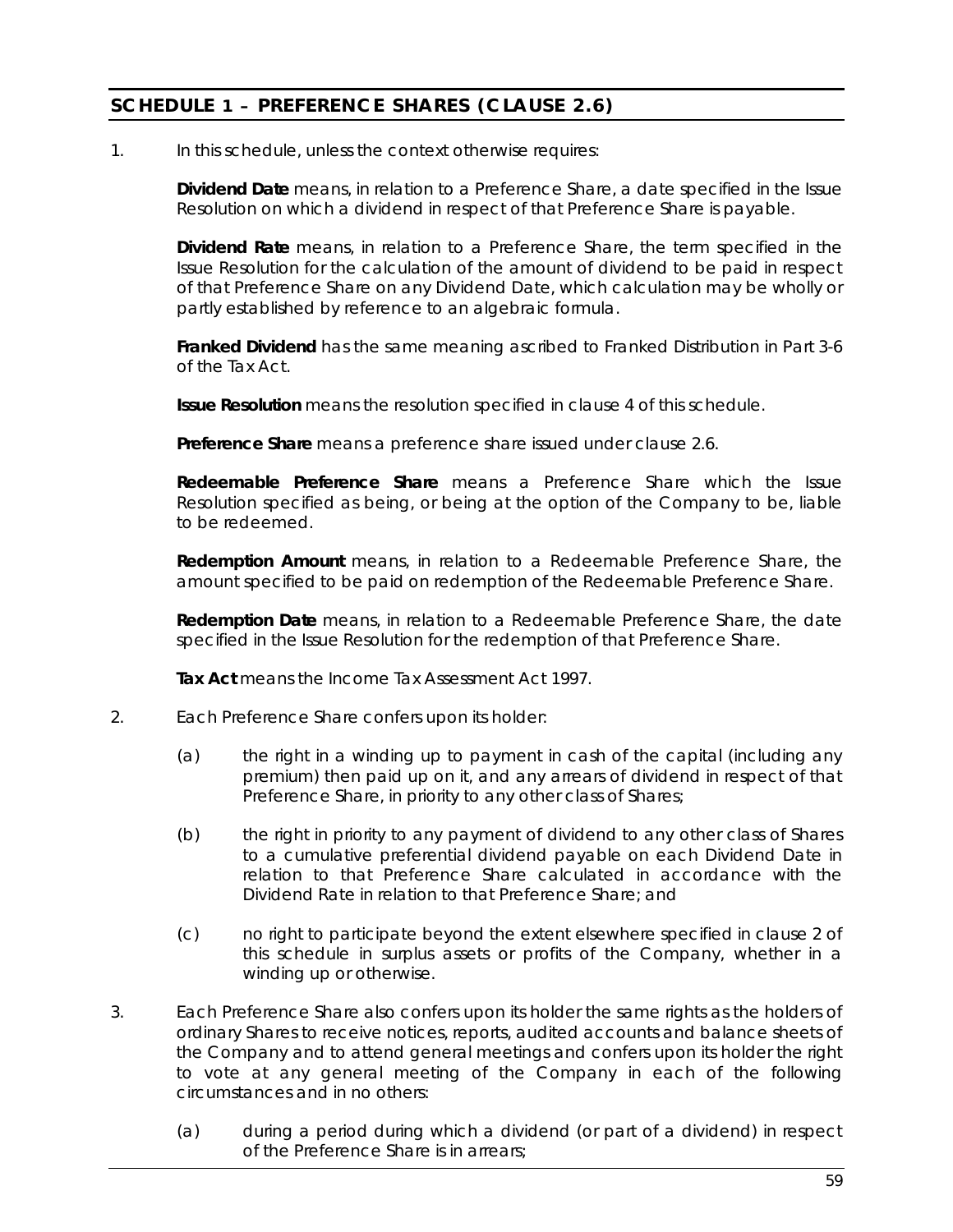- (b) on a proposal to reduce the Company's share capital;
- (c) on a resolution to approve the terms of a buy-back agreement;
- (d) on a proposal that affects rights attached to the Preference Share;
- (e) on a proposal to wind up the Company;
- (f) on a proposal for the disposal of the whole of the Company's property, business and undertaking;
- (g) during the winding up of the Company; and
- (h) in any other circumstances in which the Listing Rules require holders of preference shares to vote.
- <span id="page-66-0"></span>4. The Board may only allot a Preference Share where by resolution it specifies the Dividend Date, the Dividend Rate, and whether the Preference Share is or is not, or at the option of the Company is to be, liable to be redeemed, and, if the Preference Share is a Redeemable Preference Share, the Redemption Amount and Redemption Date for that Redeemable Preference Share and any other terms and conditions to apply to that Preference Share.
- 5. The Issue Resolution in establishing the Dividend Rate for a Preference Share may specify that the dividend is to be one of:
	- (a) fixed;
	- (b) variable depending upon any variation of the respective values of any factors in an algebraic formula specified in the Issue Resolution; or
	- (c) variable depending upon such other factors as the Board may specify in the Issue Resolution,

and may also specify that the dividend is to be a Franked Dividend or not a Franked Dividend.

- 6. Where the Issue Resolution specifies that the dividend to be paid in respect of the Preference Share is to be a Franked Dividend the Issue Resolution may also specify:
	- (a) the extent to which such dividend is to be franked (within the meaning of the Tax Act); and
	- (b) the consequences of any dividend paid not being so franked, which may include a provision for an increase in the amount of the dividend to such an extent or by reference to such factors as may be specified in the Issue Resolution.
- 7. Subject to the Corporations Act, the Company must redeem a Redeemable Preference Share on issue:
	- (a) on the specified date where the Company, at least 15 Business Days before that date, has given a notice to the holder of that Redeemable Preference